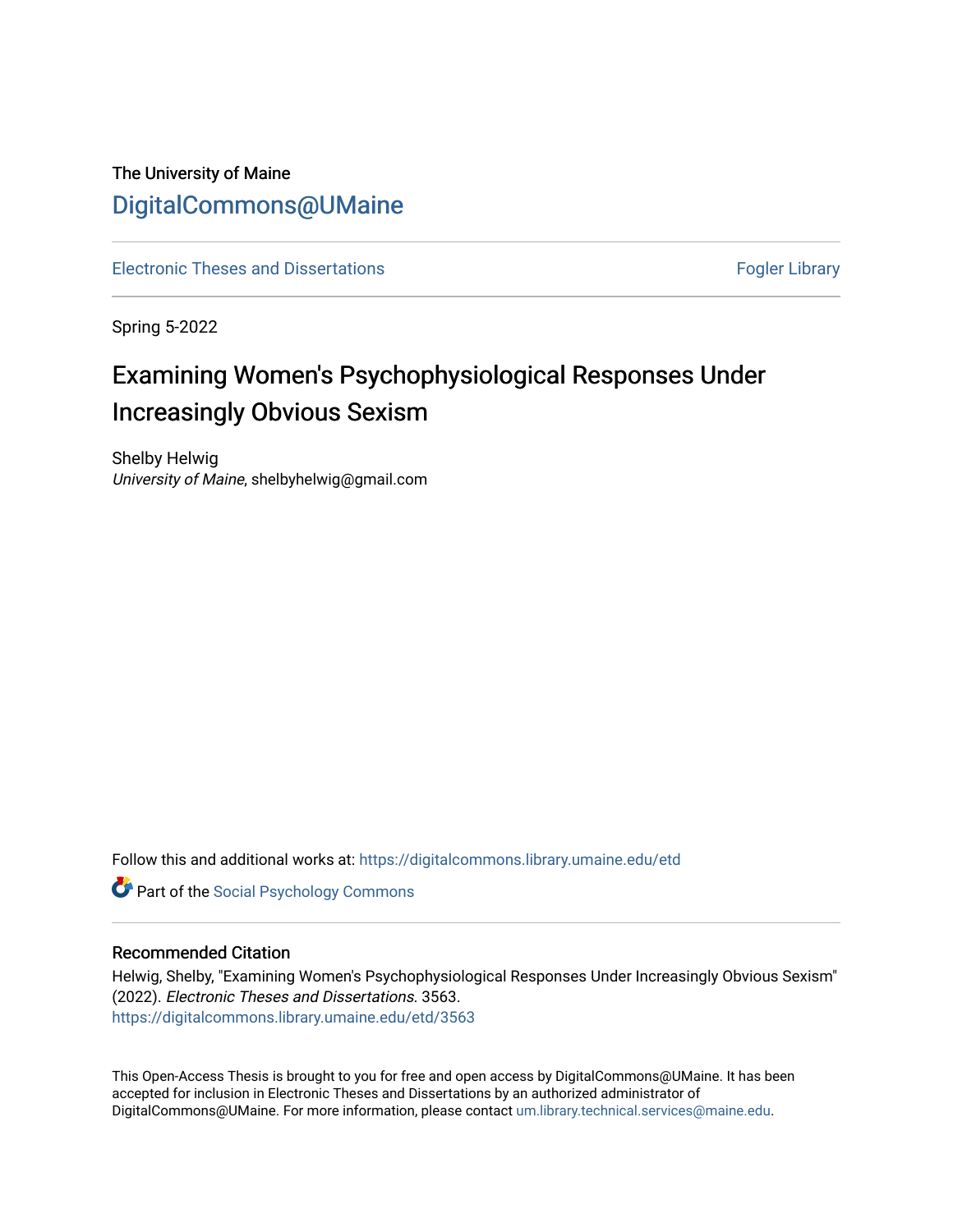# **EXAMINING WOMEN'S PSYCHOPHYSIOLOGICAL RESPONSES UNDER**

### **INCREASINGLY OBVIOUS SEXISM**

By

Shelby Helwig

B.S. Lock Haven University of Pennsylvania, 2017

# A THESIS

Submitted in Partial Fulfillment of the

Requirements for the Degree of

Master of Arts

(in Psychology)

The Graduate School

The University of Maine

# May 2022

Advisory Committee:

Shannon McCoy, Associate Professor of Psychology, Advisor

Emily Haigh, Associate Professor of Psychology

Mollie Ruben, Assistant Professor of Psychology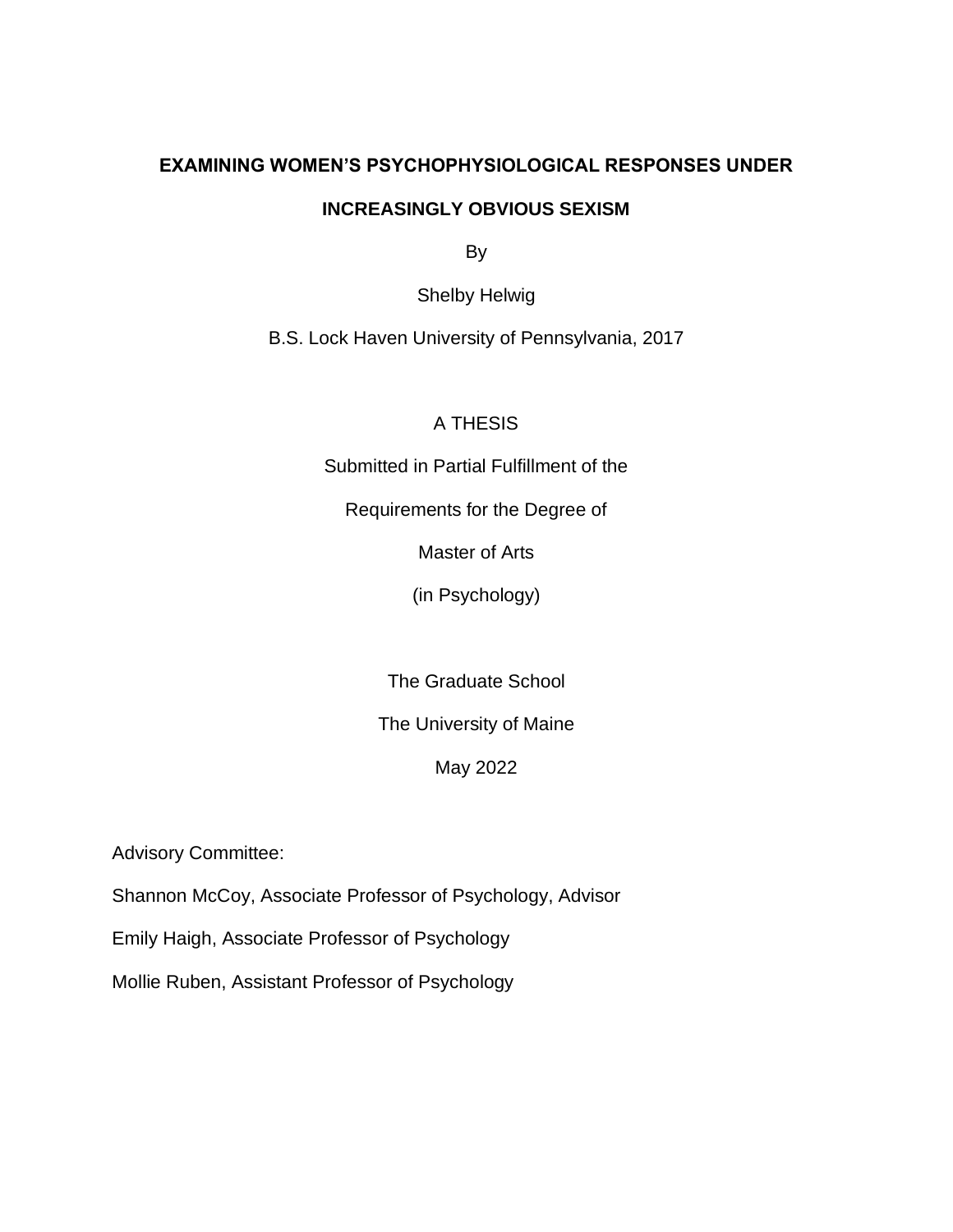### **EXAMINING WOMEN'S PSYCHOPHYSIOLOGICAL RESPONSES UNDER**

### **INCREASINGLY OBVIOUS SEXISM**

By Shelby Helwig

Thesis Advisor: Dr. Shannon McCoy

An Abstract of the Thesis Presented In Partial Fulfillment of the Requirements for the Degree of Master of Arts (in Psychology) May 2022

When women experience sexism, it may at first be subtle and difficult to label only becoming clearer over time. Sexism is often ambiguous in nature and experienced over an extended period; therefore, studying sexism as it occurs in daily life is crucial to extending our understanding of how women cope with discrimination. Past research has shown that women may experience maladaptive physiological responses when exposed to various forms of sexism. The current study investigated women's cardiovascular reactivity and recovery responses to prolonged, increasingly obvious sexism. Women evaluated resumes in a mock search committee meeting with two male confederates whose statements about the female candidate increased in the clarity of sexism throughout the discussion period. Heart Rate (HR) and Respiratory Sinus Arrhythmia (RSA) reactivity, recovery, self-reported anger and anxiety, group identification, and perceived sexism were measured in the study.

Results demonstrated that women's physiological reactivity changed throughout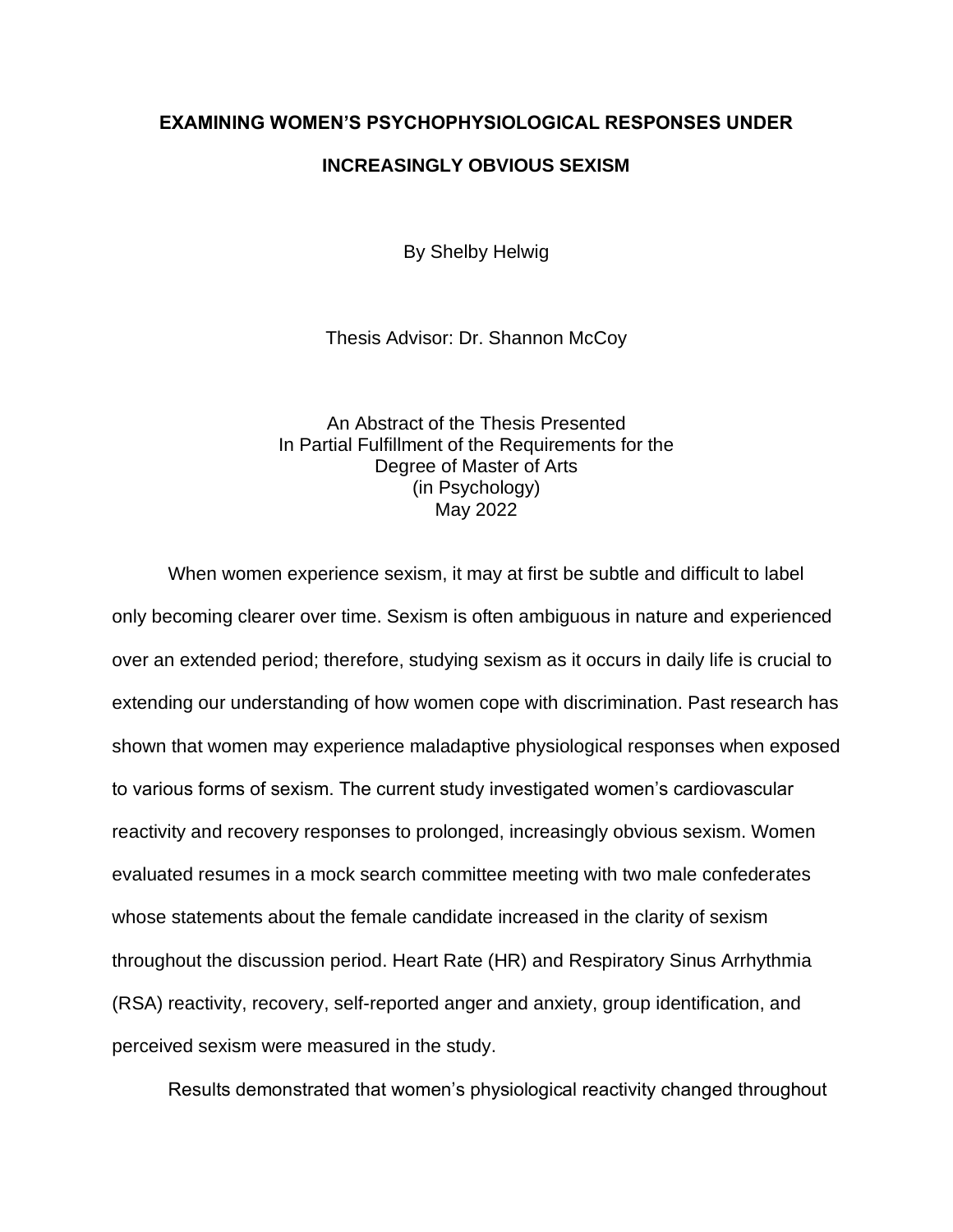the discussion period in response to the increasingly clarity of sexism. When exposed to sexism, women's heart rate reactivity systematically increased and respiratory sinus arrhythmia reactivity systematically decreased (RSA suppression) as sexism increased from not expressed, to ambiguous, to clear. In contrast, women in the comparison condition (i.e., not exposed to the sexist committee members) did not display increasing physiological reactivity as the clarity of sexism increased. These patterns of physiological reactivity and their correlations with anger, anxiety, gender identification, and perceived sexism are discussed and provide insight into potential motivational and emotional states of participants throughout the study. Results supported the approach of examining physiological reactivity over time and provided strong justification for further investigation into other cardiovascular markers (e.g., cardiac output, total peripheral resistance).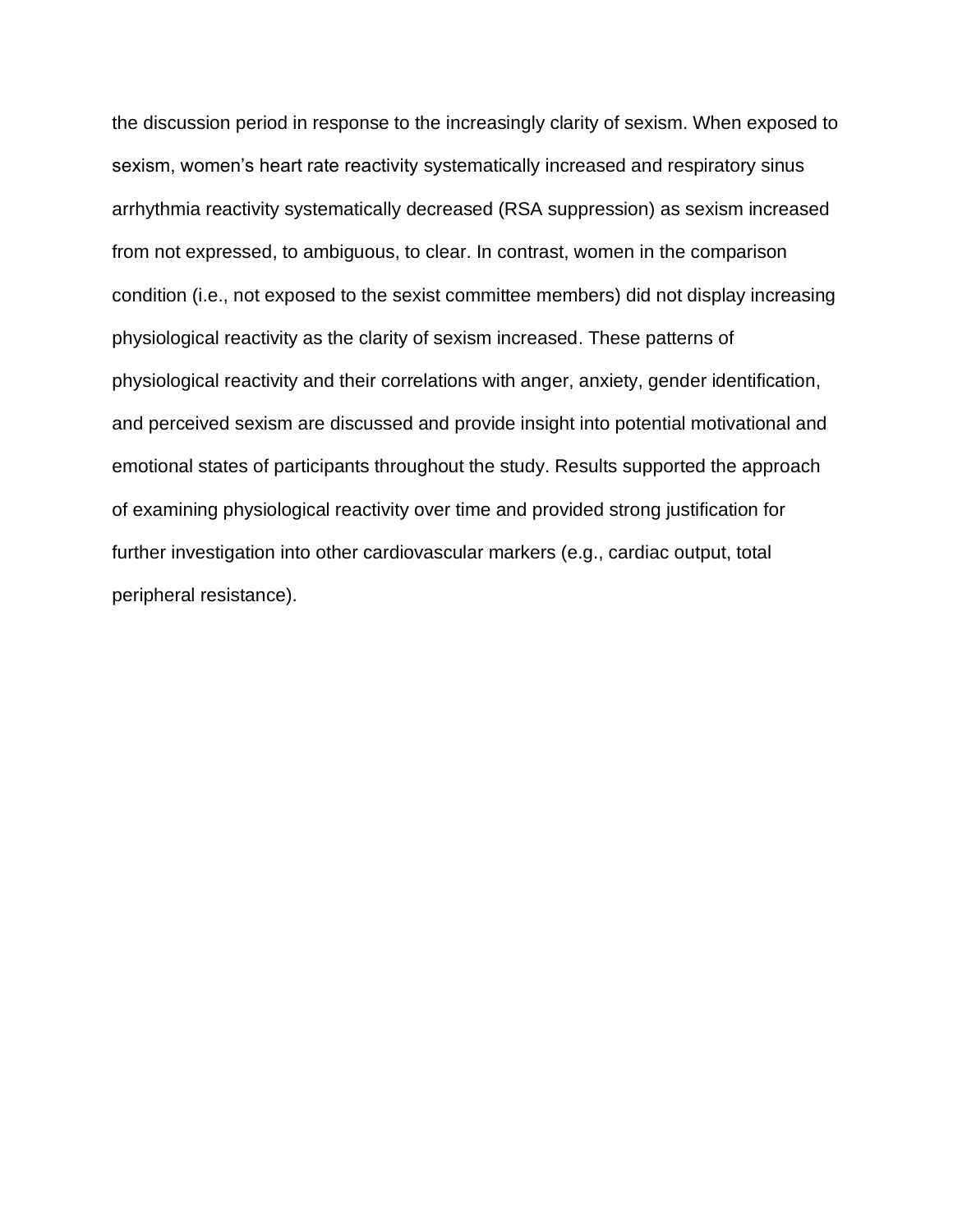#### **ACKNOWLEDGEMENTS**

I would like to thank my advisor, Dr. Shannon McCoy, for her guidance and support as I completed this thesis in the first two years of my graduate study (2017- 2019). I would also like to thank my committee, Dr. Emily Haigh, and Dr. Mollie Ruben, for their contributions to this work and their support as I completed this thesis. I would also like to thank Dr. Thane Fremouw for his support as I earned my master's degree.

Finally, I would like to acknowledge and thank Dr. Rachael Huff for the mentorship and support she provided day-to-day in the lab, as well as the many research assistants (in no particular order) who were involved in the data collection and processing of this work: Willard Swift, Kelsey Wojdakowski, Aaron Blaisdell, John Slabczynski, Breana Hurley, Danielle Krause, Ashley Farina, Angelina Fournier, Margaret Gautrau, Isabel Parent, Greta Thiele, Gabe Smith, Leah Jennings, Gabrielle Sands, Moira MacDougall, Rhyan Blazek, Ciarra Jazay, Michelle Lucy, and Dexter Martin.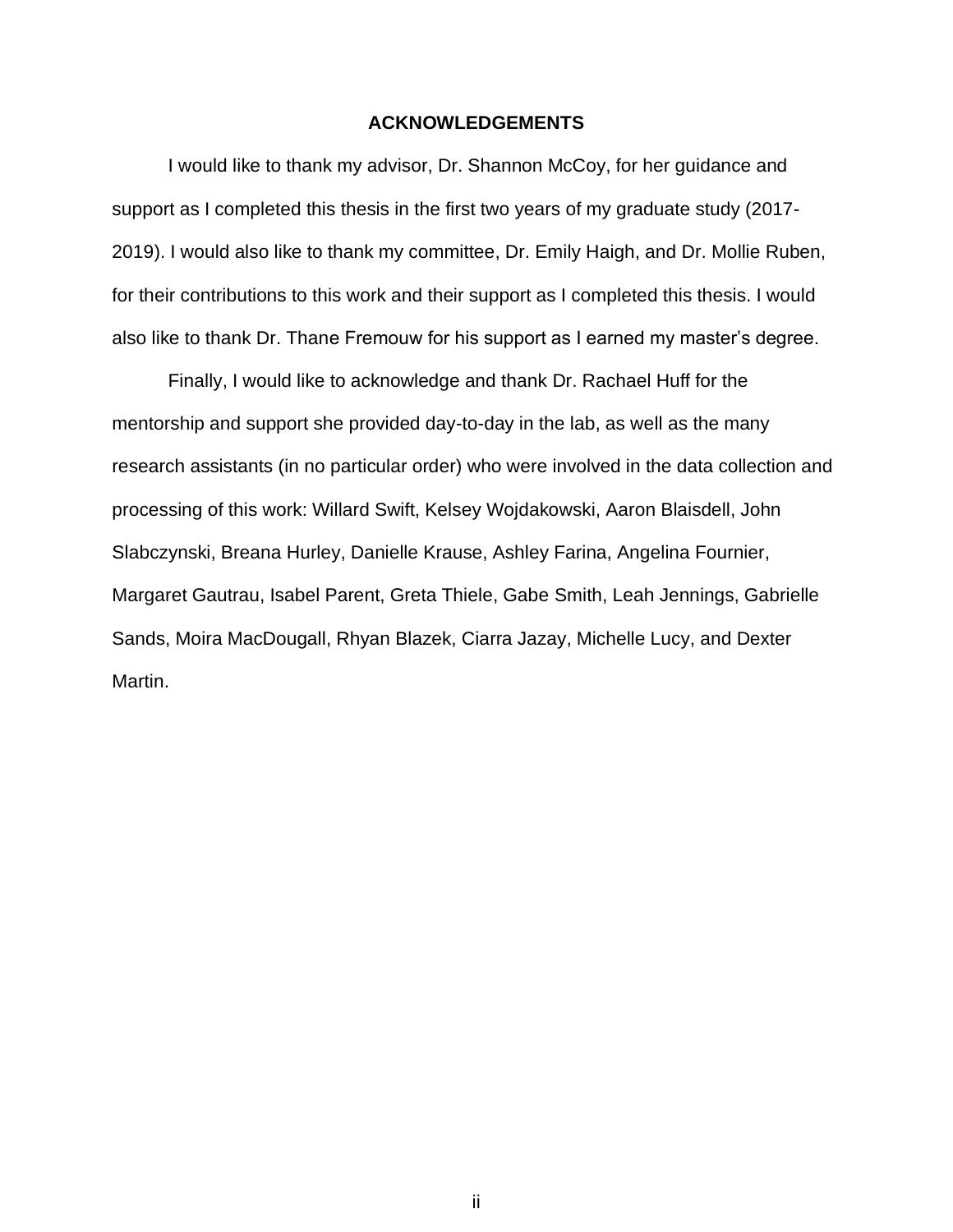# **TABLE OF CONTENTS**

# Chapter

| EXAMINING WOMEN'S PSYCHOPHYSIOLOGICAL RESPONSES UNDER                |
|----------------------------------------------------------------------|
|                                                                      |
|                                                                      |
|                                                                      |
| Does Gender Identification Influence Perceptions and Consequences of |
|                                                                      |
|                                                                      |
|                                                                      |
|                                                                      |
| Gender Identification, Heart Rate, and Respiratory Sinus Arrhythmia8 |
|                                                                      |
|                                                                      |
|                                                                      |
|                                                                      |
|                                                                      |
|                                                                      |
|                                                                      |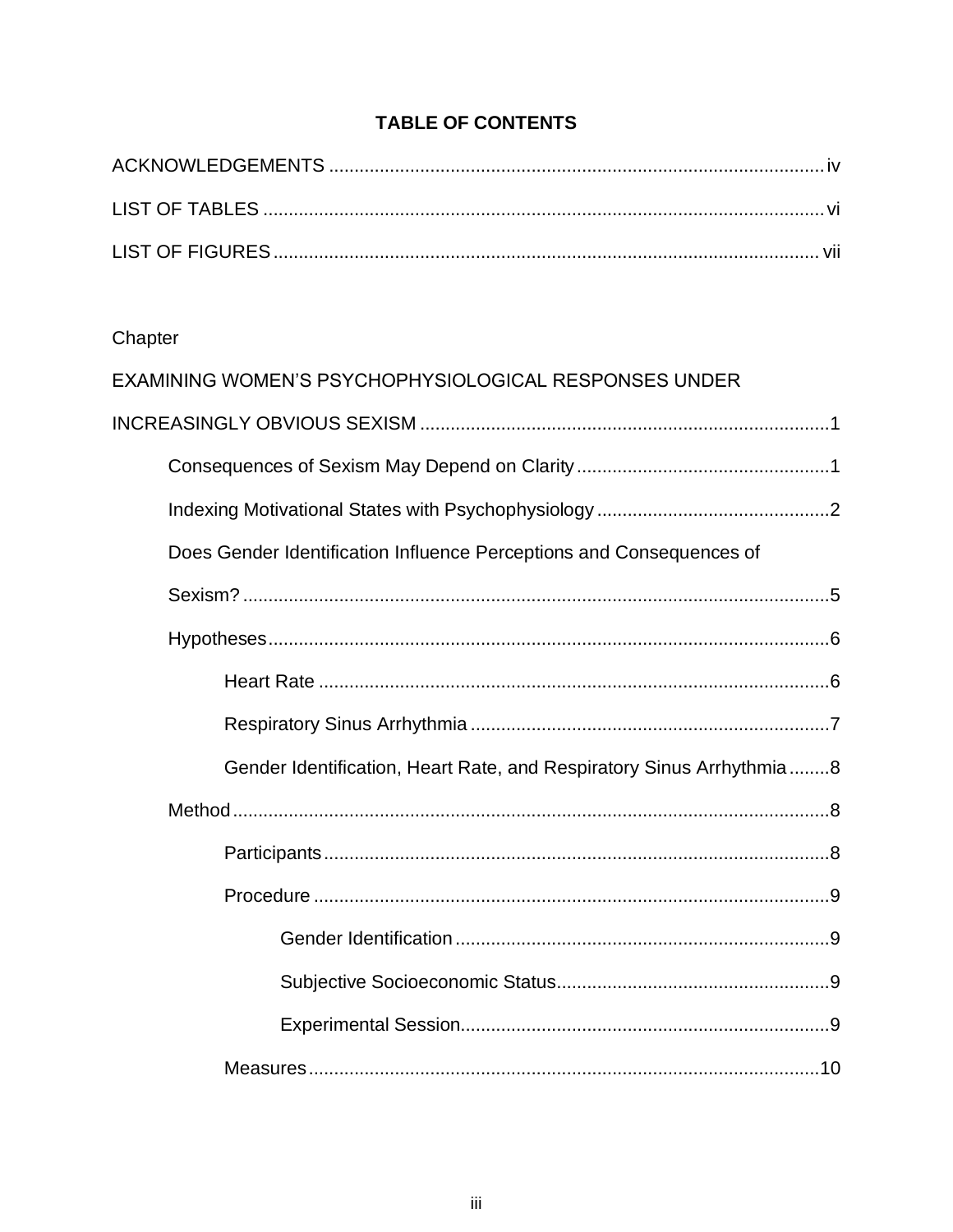| Perception of Fairness, Sexism, and Bias in the Experimental       |  |
|--------------------------------------------------------------------|--|
|                                                                    |  |
|                                                                    |  |
| Respiratory Sinus Arrhythmia Reactivity during Discussion Period20 |  |
| Emotion, Perceived Sexism, and Physiological Reactivity 22         |  |
|                                                                    |  |
|                                                                    |  |
|                                                                    |  |
|                                                                    |  |
| Gender Identification and Self-Reported Emotion 26                 |  |
| Gender identification and Physiological Variables 26               |  |
|                                                                    |  |
|                                                                    |  |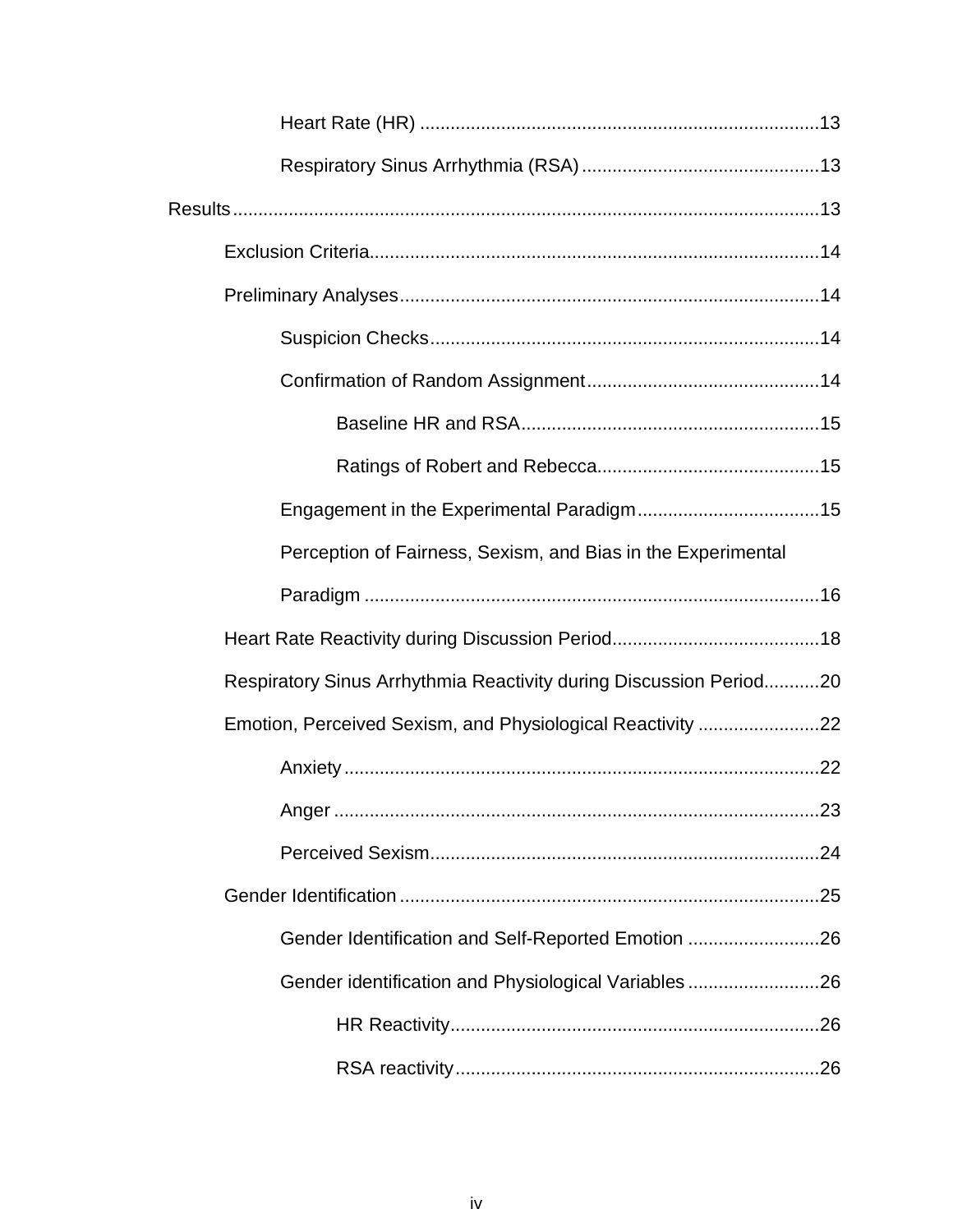| Motivation Indexed by CV Responses of Threat, Challenge, and Anger |  |
|--------------------------------------------------------------------|--|
|                                                                    |  |
|                                                                    |  |
|                                                                    |  |
|                                                                    |  |
|                                                                    |  |
|                                                                    |  |
|                                                                    |  |
|                                                                    |  |
|                                                                    |  |
|                                                                    |  |
|                                                                    |  |
|                                                                    |  |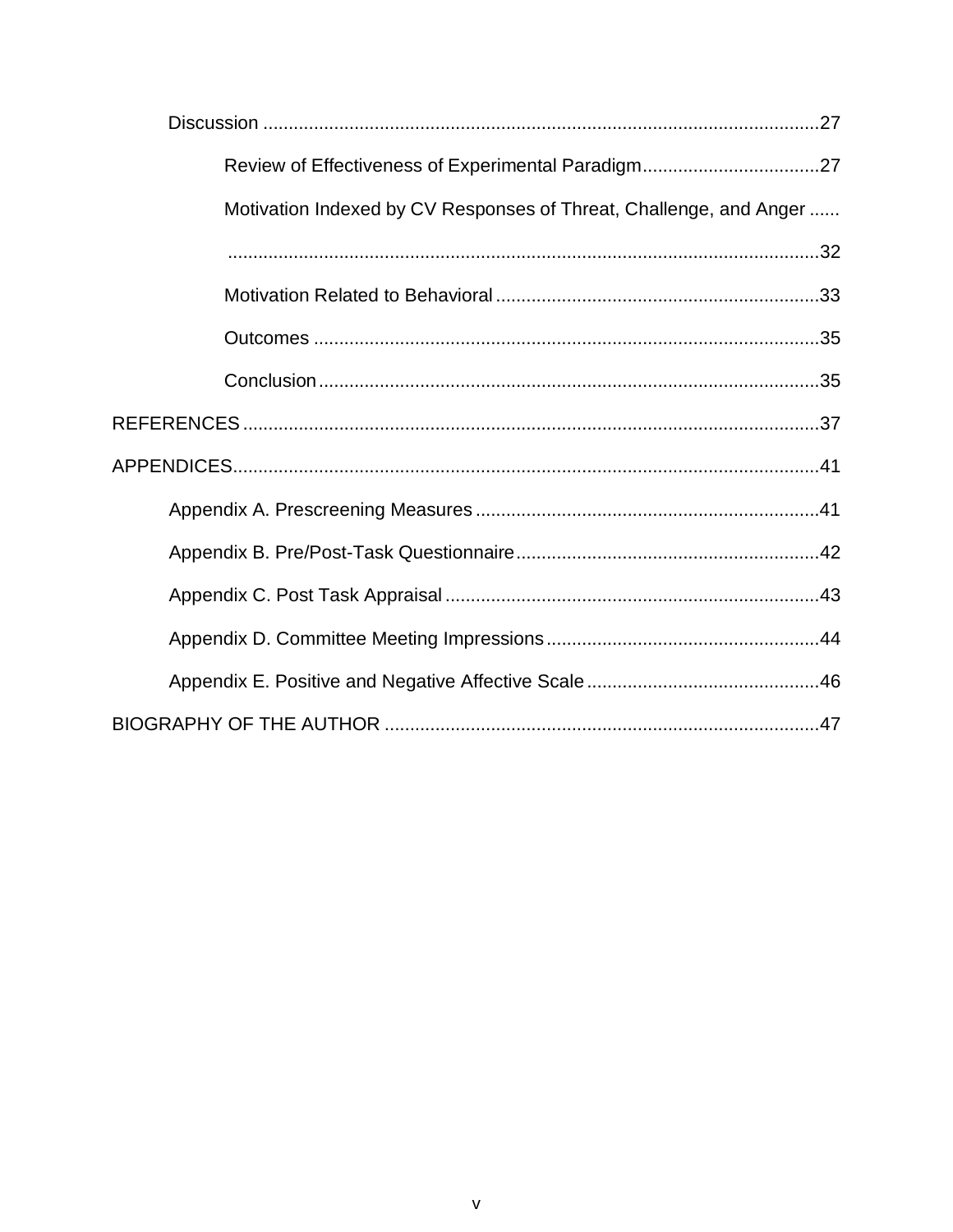# **LIST OF TABLES**

| Table 1. Means and standard deviations for qualification, fit, and hireability before |  |
|---------------------------------------------------------------------------------------|--|
|                                                                                       |  |
| Table 2. Means and standard deviations for change in HR during discussion             |  |
|                                                                                       |  |
| Table 3. Correlations for Perceived Sexism, Anger, Anxiety, and HR & RSA              |  |
|                                                                                       |  |
|                                                                                       |  |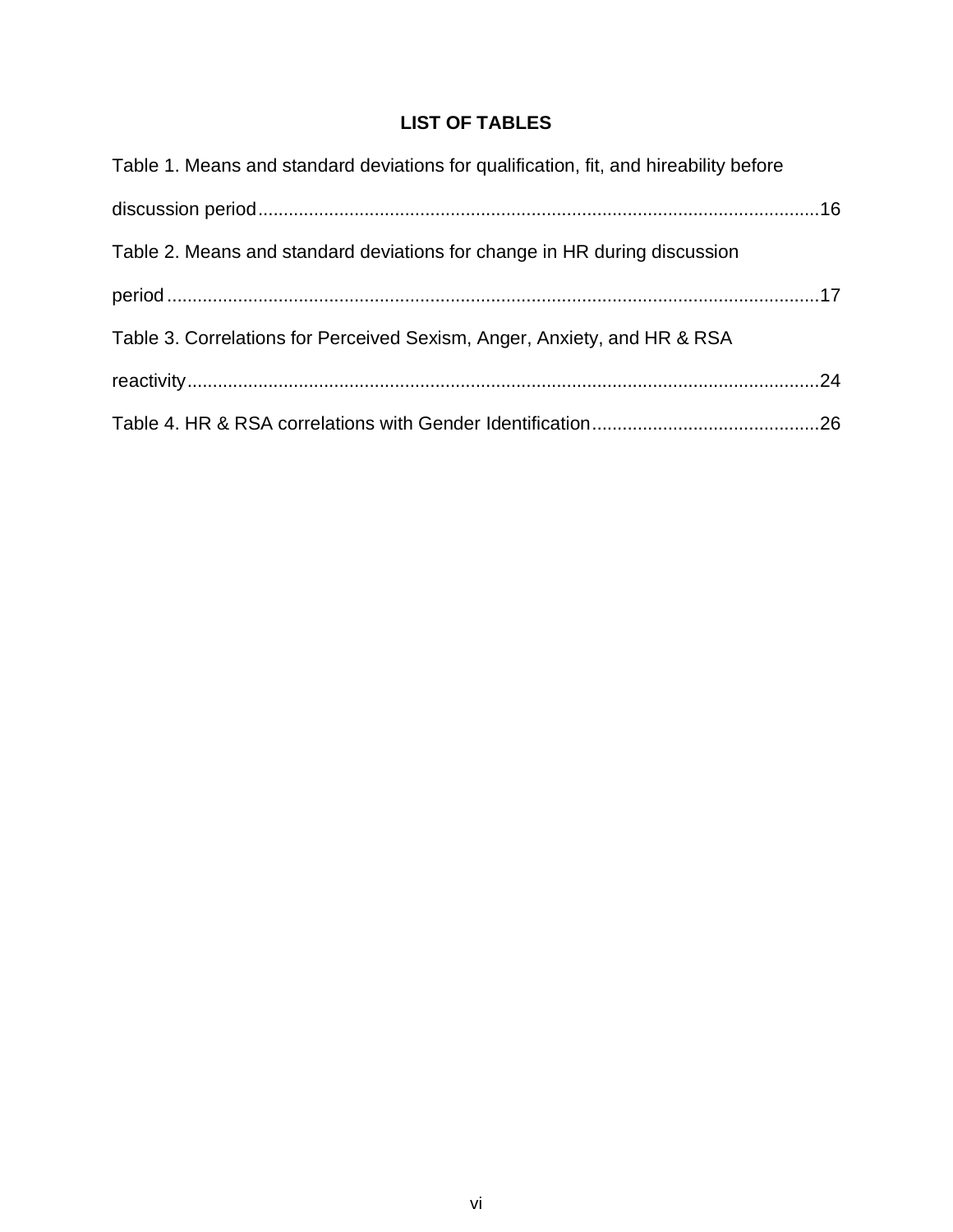# **LIST OF FIGURES**

| Figure 1a. Perceived Fairness and Bias of Committee Member Arguments 18 |  |
|-------------------------------------------------------------------------|--|
| Figure 1b. Perceived Fairness and Bias of Committee Member Arguments    |  |
|                                                                         |  |
|                                                                         |  |
|                                                                         |  |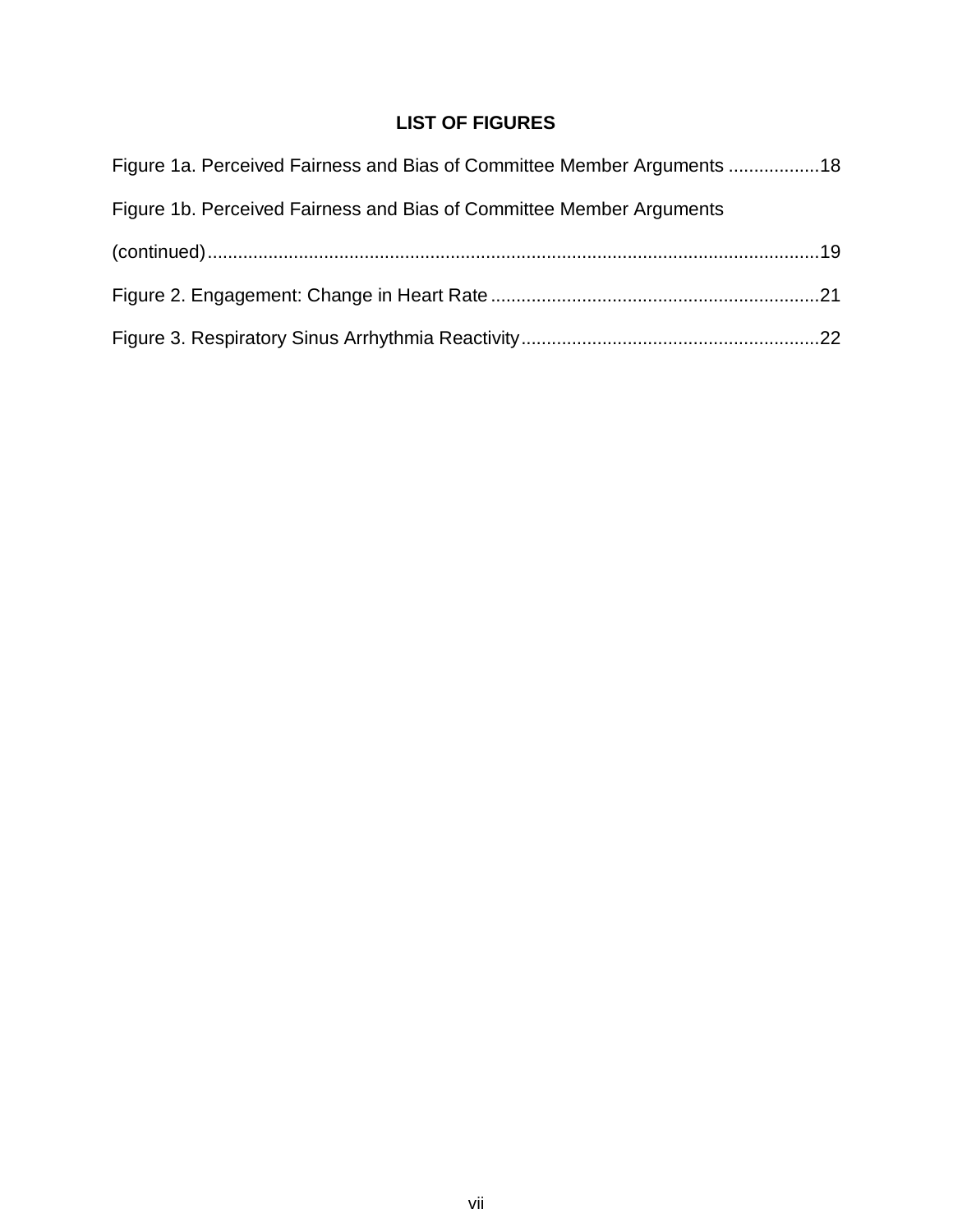# **EXAMINING WOMEN'S PSYCHOPHYSIOLOGICAL RESPONSES UNDER INCREASINGLY OBVIOUS SEXISM**

Imagine you are a woman participating in a search committee meeting with a male colleague. As the meeting begins you start to feel less included in the discussion, then you pick up on some comments regarding a female applicant that might be sexist. As the meeting unfolds, the sexism finally becomes clear. How do your motivational and emotional states change over the course of the meeting? Do you think your responses would be different depending on your identification with your gender? The current study examined change in women's physiological responses to sexism that increased in clarity over time in a mock search committee meeting.

#### **Consequences of Sexism May Depend on Clarity**

Prior research has focused on the consequences of ambiguous or clear sexism for a woman's psychological wellbeing and health. When women face an isolated instance of ambiguous sexism, it creates uncertainty about whether the event occurred out of prejudice or out of one's personal fault (Major et al., 2003). Attributional ambiguity, the uncertainty of whether a negative event can be attributed to the self or to discrimination, can be highly stressful (Mendes et al., 2008). When the role of sexism in a specific, negative outcome is clear, women may be buffered to the potential negative psychological effects because they can blame a negative outcome on the other person's sexism (Major et al., 2003). The ability to say "it's not my fault" may lead women to respond with approach motivation (e.g., seek to thrive) and feel better post the discriminatory event compared to when sexism is less clear. When sexism is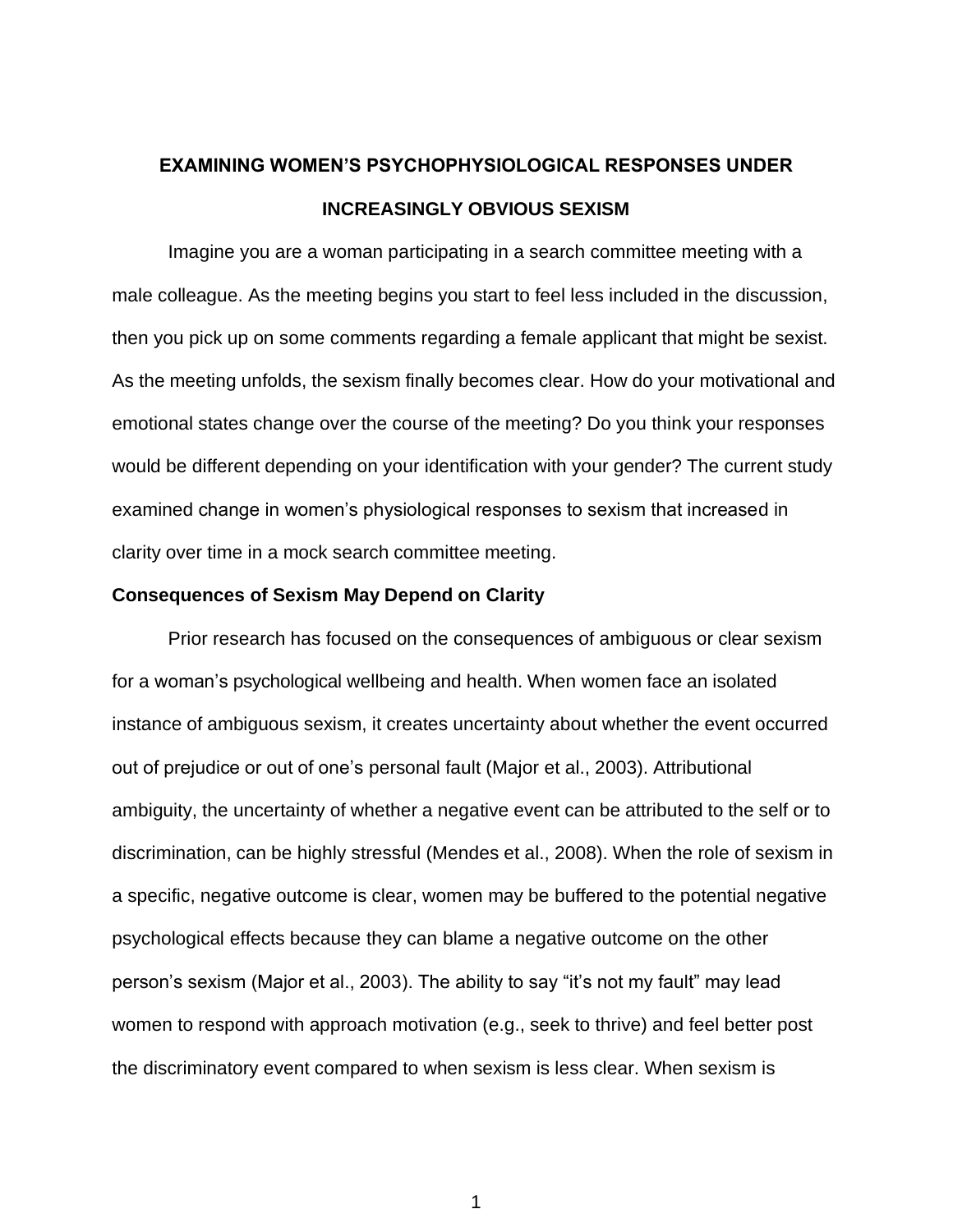ambiguous, the cause of the negative outcome is seemingly questionable and may lead women unsure as to whether the negative outcome occurred because of potential discrimination or one's own personal fault. Questioning "is this my fault?" may lead women to respond with avoidance motivation (e.g., seek to survive) and feeling worse after the negative outcome compared to when sexism is clearer. The uncertainty associated with perceiving ambiguous sexism is related to emotions such as sadness and anxiety while women exposed to clear sexism experience more anger-related emotion (McCoy & Major, 2003). Attributing negative events as being due to sexism is beneficial for women's wellbeing in response to a specific, negative instance, specifically. In contrast, perceiving pervasive, unescapable sexism across multiple contexts of life is unlikely to be protective of wellbeing (Major et al., 2002). The current study examines women's motivational responses to specific instances of sexism, rather than pervasive perceptions of sexism.

#### **Indexing Motivational States with Psychophysiology**

Drawing on the biopsychosocial model of challenge and threat, approach and avoidance motivation in response to acute stress can be distinguished via relative changes from baseline in physiological activity (e.g., cardiac output, total peripheral resistance; Blascovich, 2013). When appraising a stressful event, people process information about whether their personal resources to cope with the event meet the demands of the situation. Whether perceived resources either meet or do not meet the demands of the environment can influence physiological responses (i.e., challenge versus threat reactivity). Perceiving resources as meeting or exceeding the demands of the situation is associated with challenge appraisal (Blascovich et al., 1999). Challenge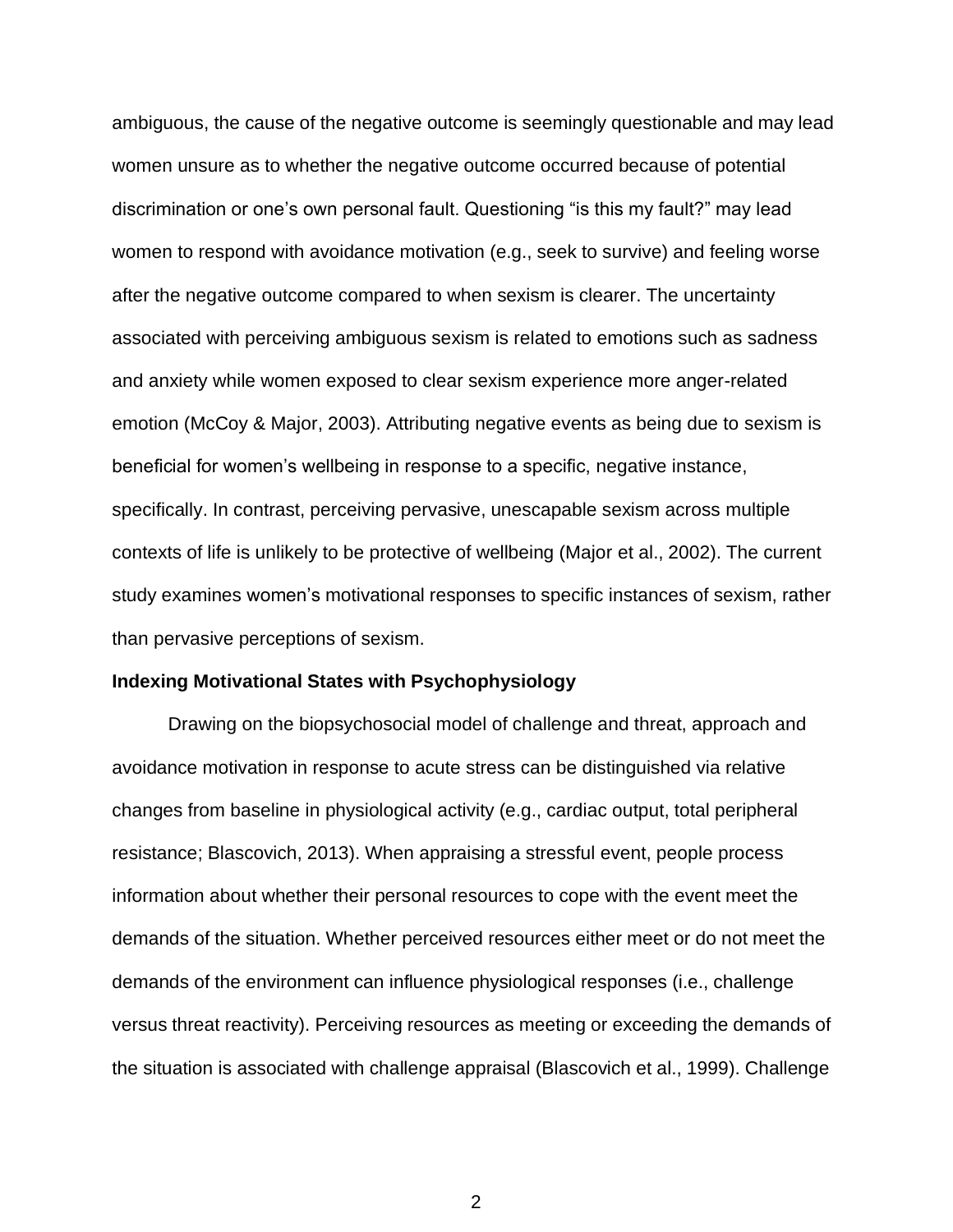appraisal leads to physiological responses similar to those found during aerobic exercise with an increase in cardiac output (i.e., cardiac performance; index of volume of blood ejected by the heart) and decreases in total peripheral resistance (i.e., index of vasoconstriction of the periphery) resulting in no change in blood pressure. On the other hand, threat responses occur when the perceived situational demands of a stressor exceed personal resources to cope. Threat appraisal demonstrates enhanced cardiac reactivity; however, there is not a decrease in total peripheral resistance. In fact, threat responses typically see no change or a slight increase in total peripheral resistance, leading to an increase in blood pressure (Blascovich et al., 1999). These states occur on a continuum from greater threat reactivity, associated with avoidance motivation, to greater challenge reactivity, associated with approach motivation.

Less traditionally used as a marker of motivational state, respiratory sinus arrhythmia (RSA), also known as high frequency heart rate variability (HF/HRV), is documented as a parasympathetic marker of cardiac control. The parasympathetic nervous system (PNS) performs the functions of rest, repair, and relaxation of the body within the autonomic nervous system to maintain homeostasis (Andreassi, 2007). Specifically, RSA is a measure of respiratory gating of autonomic control, indexing vagal cardiac control of the heart. RSA can fluctuate in response to environmental stimuli and may have implications for coping responses to acute stress (Berntson; Mendes, 2016).

Studies have demonstrated that a decrease in RSA reactivity from baseline during a task indexes increased attention and mental effort (Tattersall & Hockey, 1995). Under stress, patterns of RSA reactivity may correspond with adaptive responses to a stressor. Under higher levels of stress, RSA suppression, or decreases in RSA relative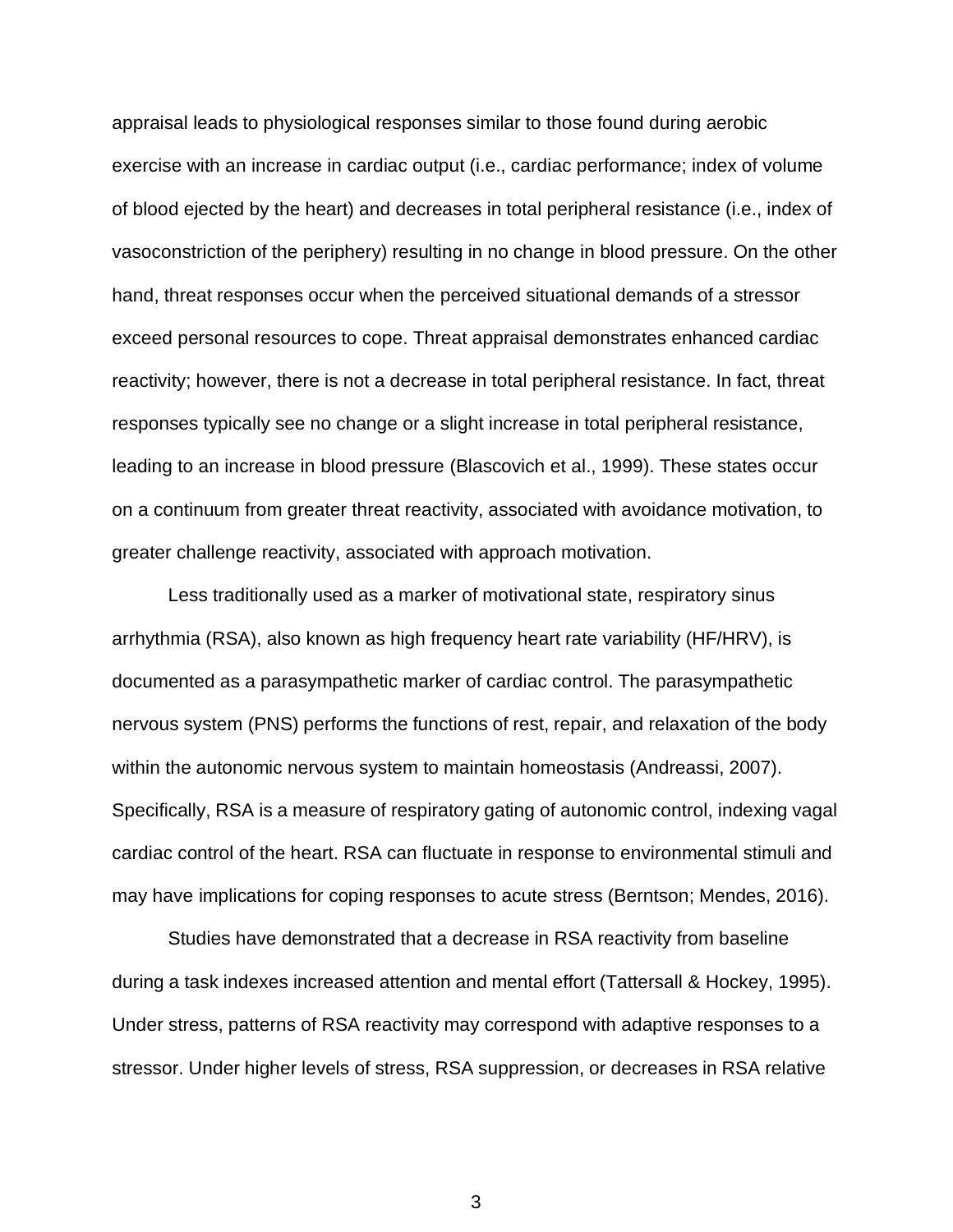to baseline, is more commonly observed and may reflect potential to cope with the stressor and face the threats or challenges presented. Under lower levels of stress, RSA augmentation, or increases or maintained levels of RSA relative to baseline is observed and may reflect regulation of homeostasis within the body and social engagement processes (Porges, 2007). Further, researchers have demonstrated that changes in RSA may provide insight into a person's emotional, cognitive, and motivational states during a stressor.

RSA reactivity during a stressor relative to baseline may provide insight into whether someone is in approach or avoidance motivational states. Specifically, RSA suppression during a stressor is associated with characteristics of avoidance motivation, such as increases in negative emotions like anxiety (Mendes, 2016; Mendes & Park, 2014). Gramzow and colleagues (2008) found participants with greater RSA suppression during a stressful interview were rated as more anxious by behavioral coders. Though patterns of RSA reactivity associated with approach motivation have not been as clearly identified, greater RSA augmentation has been linked with positive emotions, such as compassion, during positive mood inductions (Mendes, 2016). Distinguishing between approach and avoidance motivation through patterns of RSA reactivity may prove itself to be a challenging task as the correlates of specific patterns of reactivity may differ depending on situational context. Muhtadie and colleagues (2015) found when provided with negative feedback, greater RSA suppression was associated with increased shame, increased blood pressure, and decreased sociable behavior. When provided with positive feedback, the pattern of physiological reactivity was the same, RSA suppression; however, this response was associated with greater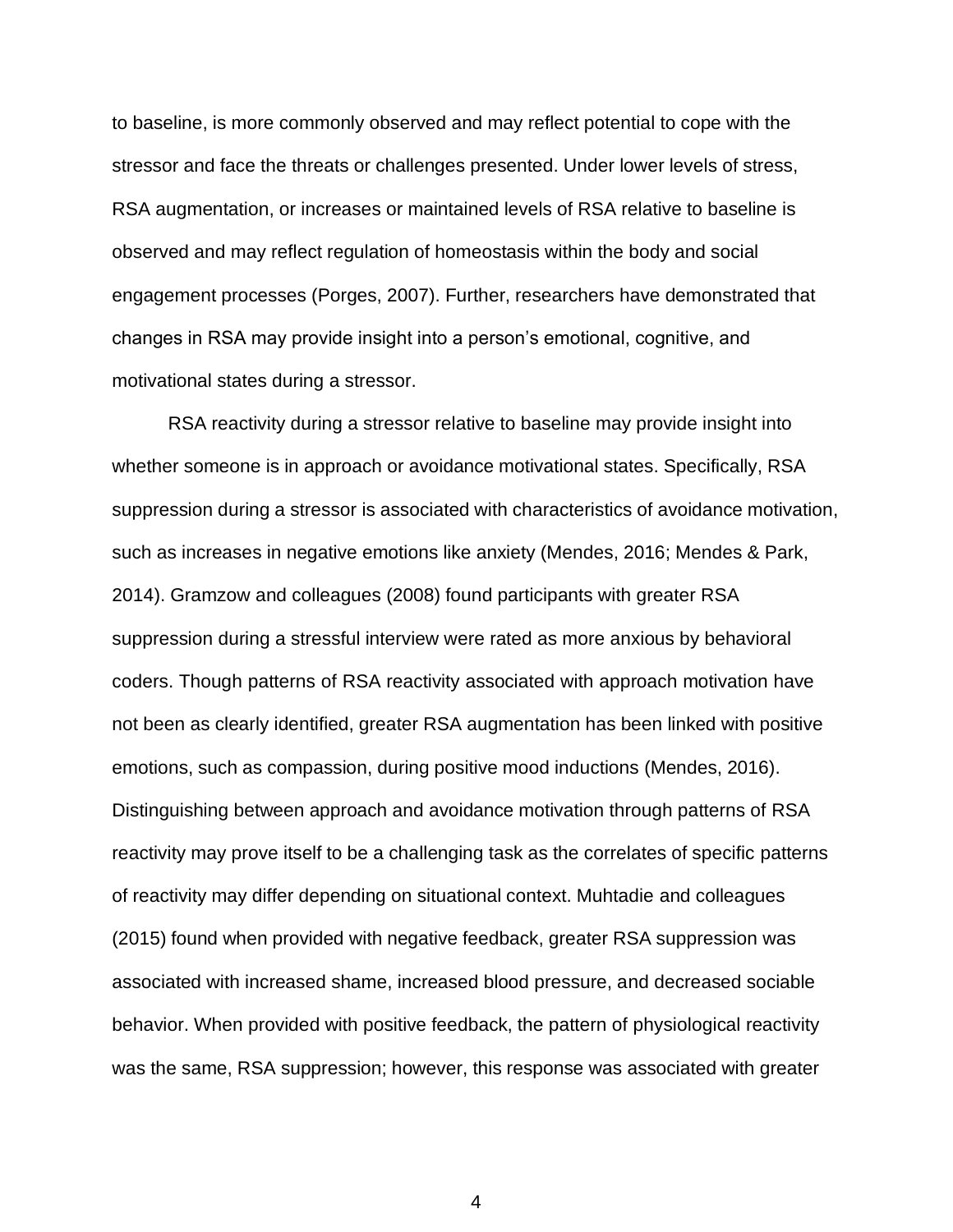sociable behavior toward the reviewer. Croizet and colleagues (2004) also found similar patterns of RSA reactivity correlated with different emotional and behavioral responses. They studied members of a stigmatized group (i.e., psychology majors relative to science majors) under stereotype threat conditions (i.e., completing a test that measures mathematical and logical reasoning). Both psychology majors in the stereotype threat and the non-stereotype threat condition demonstrated RSA suppression, though participants in the stereotype threat condition demonstrated *greater* RSA suppression relative to the non-stereotype threat condition.

Considering the results of these two studies, in the current study, we may observe that both women who perceive ambiguous and clear sexism will demonstrate similar patterns of RSA reactivity; however, the response may facilitate different selfreported emotional and behavioral responses. Specifically, I expected perceiving either ambiguous or clear sexism would predict RSA suppression. However, I expected RSA suppression under each context would correlate differently with self-reported emotion.

#### **Does Gender Identification Influence Perceptions and Consequences of Sexism?**

Gender identification, or the degree to which a woman identifies with being a woman, can influence her appraisal of discriminatory events. For a woman highly identified with her gender, sexism directed at women feels personal and may lead her to be vigilant for signs of sexism (McCoy & Major, 2003). Women higher in gender identification are more likely to label a negative event as due to sexism than women lower in gender identification when cues to bias are ambiguous (Major et al., 2003). Thus, women higher in gender identification may require less evidence to label subtle or ambiguous sexism as sexist. Researchers have also found that gender identification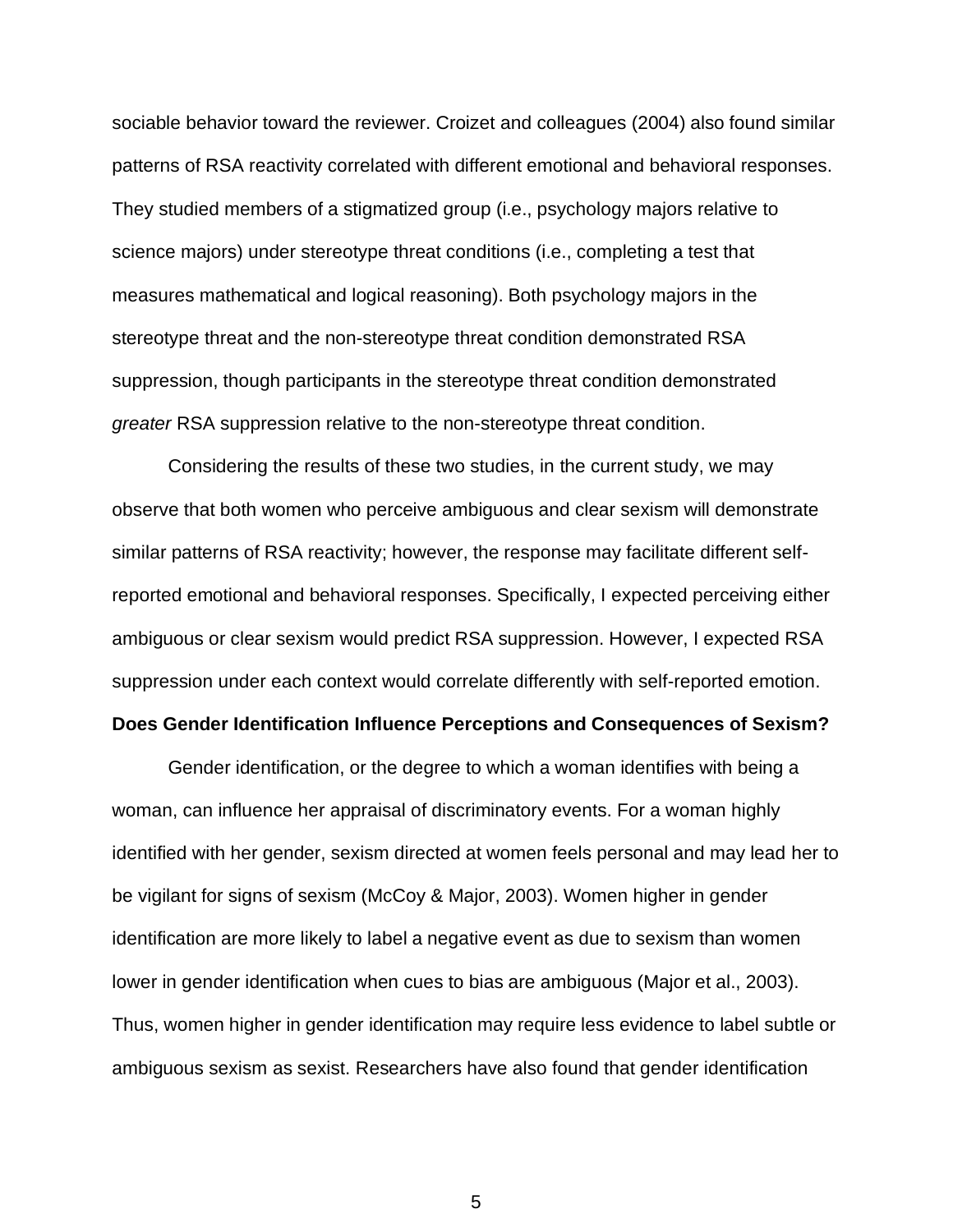can influence cardiovascular reactivity and recovery (McCoy et al., 2003; Eliezer et al., 2010). Eliezer and colleagues (2010) found that, after reflecting on *pervasive* sexism, women higher gender identification had increased cardiovascular reactivity prolonged into recovery, resulting in slower cardiovascular recovery for highly identified group members. Though different patterns of cardiovascular reactivity were expected in the current study examining responses to a *specific instance* of sexism, Eliezer and colleague's (2010) findings demonstrate gender identification can influence perceived sexism's effect on women's cardiovascular reactivity. In the current study, I expected women of higher gender identification would be more likely to perceive clear sexism; and, therefore, demonstrate higher HR and less RSA suppression during the sexist event relative to women who perceived more ambiguous sexism.

#### **Hypotheses**

In the current study, women participated in a mock search committee meeting in which the verbal behavior became increasingly sexist over time (i.e., sexism condition) or there was no sexist verbal behavior expressed (i.e., comparison condition). Importantly, this paradigm allowed for continuous measurement of women's physiological responses as the clarity of sexism changed over time.

#### **Heart Rate**

I predict women in both conditions will display an increase in HR relative to baseline through the entire discussion period. For women in the sexism condition, I expect HR will increase through each round of discussion, particularly in the third round. For women in the comparison condition, I predict HR will maintain or decrease through each round while still maintaining levels of engagement. These patterns of HR reactivity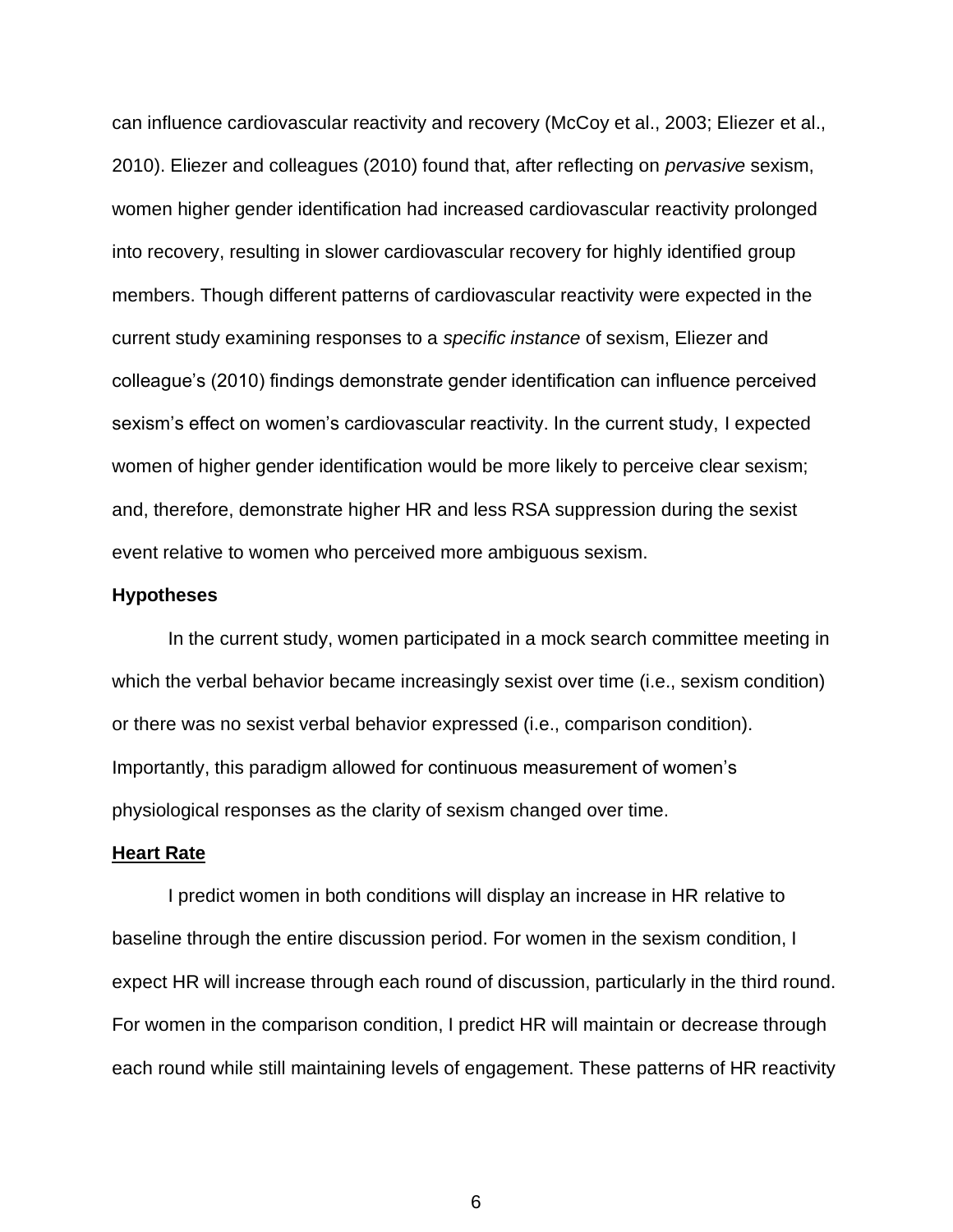would be consistent with expected patterns according to themodel of challenge and threat.

I predict increased reports of perceived sexism will be related to increases in HR reactivity in both the sexism and comparison condition. I also expect increases in HR to be related to self-reported emotion after the discussion. Greater anger should be more strongly related to increases in HR for women in the sexism condition rather than the comparison condition. Greater reported anxiety should be more strongly related to increases in HR for women in the comparison condition rather than the sexism condition. Additionally, I predict increased perceptions of perceived sexism will be correlated with increases in self-reported anger and decreases in anxiety for women in the sexism condition. For women in the comparison condition, I expect greater perceptions of sexism to be correlated with increases in reported anxiety.

#### **Respiratory Sinus Arrhythmia**

I predict women in the sexism condition will show lower RSA suppression as the committee discussion progresses than women in the comparison condition. In other words, I expect RSA suppression, in general, for bothconditions, but as the clarity of sexism increases in the sexism condition, RSA suppression should decrease relative to earlier in the experiment (i.e., when sexism wasambiguous). I also expect greater RSA suppression to be correlated with self-reported anxiety.

#### **Gender Identification, Heart Rate, and Respiratory Sinus Arrhythmia**

I predict women higher in gender identification will self-report higher anger and lower anxiety than women lower in gender identification. For women in the sexism condition, I predict those higher in gender identification will demonstrate higher HR and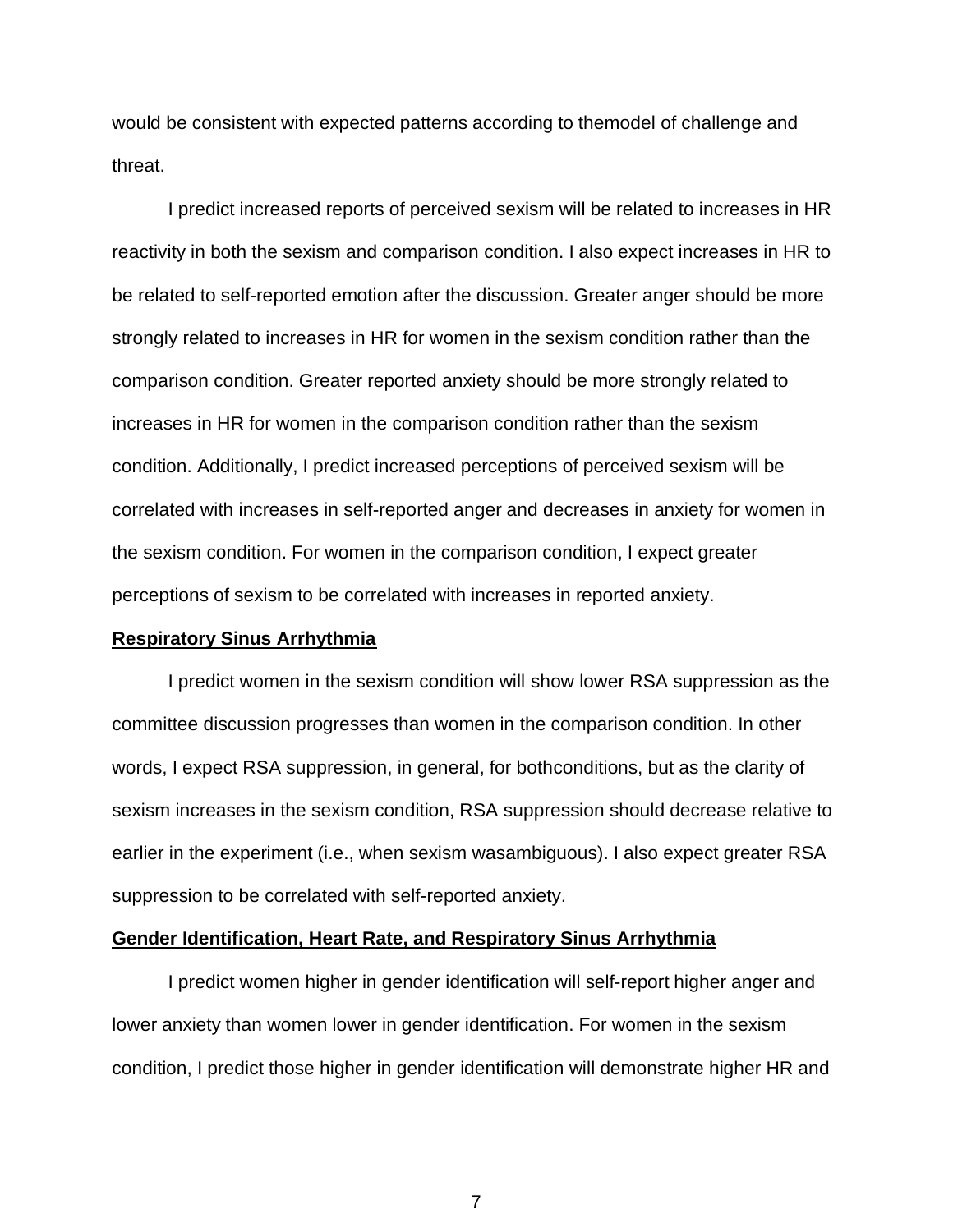lower RSA suppression in rounds 2 and 3 of discussion as the clarity of sexism increases relative to women lower in gender identification. For women in the comparison condition, I do not expect gender identification to influence women's physiological responses. Women higher in gender identification in this condition may perceive the other committee members' comments asambiguous sexism compared to women lower in gender identification. However, given I hypothesize perceiving ambiguous sexism results in more avoidance-like physiological responses, I do not expect this difference in appraisal to influence the expected patterns for HR and RSA reactivity.

#### **Method**

#### **Participants**

Participants included 125 undergraduates from the University of Maine. Participants were recruited through course participation and offered course credit in a general psychology course. The sample was restricted to women enrolled in the General Psychology course in order to recruit younger students in their first year at the University. These restrictions were implemented in order to reduce suspicion in the experimental paradigm as psychology studies are more novel to younger students. In addition, 18 participants were removed from the sample (*N* = 107) (see exclusion criteria section for more information) and are not included in the following demographic information. Due to missing data in a prescreening, the demographic information is represented with a portion of the sample  $(N = 94)$ . The sample consisted of women between the ages of 17-23 (*M* = 18.65, *SD* = .93) with most women in their first year at the University (75.79%). The sample was 87.37% White, 7.37% Hispanic, 4.21% Native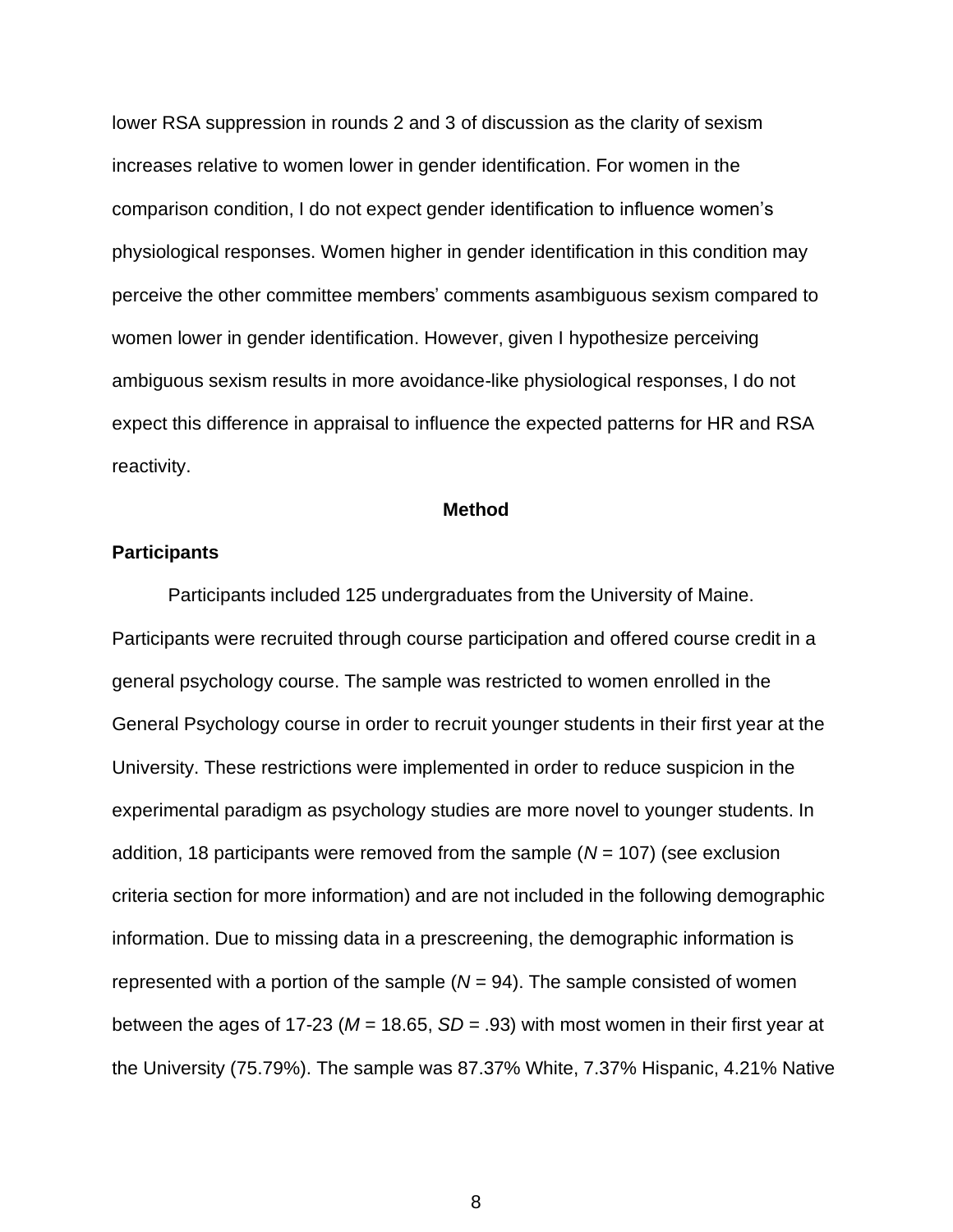American, 4.21% Asian, 3.16% Black, 1.05% other. On average, students perceived themselves of average socioeconomic status (*M* = 5.67, *SD* = 1.60) on a scale from one to ten.

#### **Procedure**

Before arriving in the lab, participants completed a battery of questionnaires from the University of Maine prescreening survey including demographic questions and measures of gender identification and socioeconomic status.

#### **Gender Identification**

Participants completed a 6-item subscale of the Collective Self-Esteem Scale (Luhaten & Crocker, 1992; e.g., "Being a woman is an important reflection of who I am", "Being a woman has very little to do with how I feel about myself; reverse-scored",  $\alpha$  = .73). Items were scored on a 0 (strongly disagree) to 6 (strongly agree) scale in which higher numbers indicate higher group identification.

#### **Subjective Socioeconomic Status**

Using the Macarthur Scale of Subjective Socioeconomic Status, participants indicated on a 10-rung ladder (one to ten scale) where they believe they stand relative to others in the United States in their personal social and economic status. The highest rung of the ladder (a score of 10) represented individuals who are the "best off" (i.e., having the most money, education, and respected jobs) and the lowest rung of the ladder (a score of one) represented those with who are the "worst off" (i.e., having the least money, education, and respected jobs; Adler, Epel, Castellazzo, & Ickovics, 2000).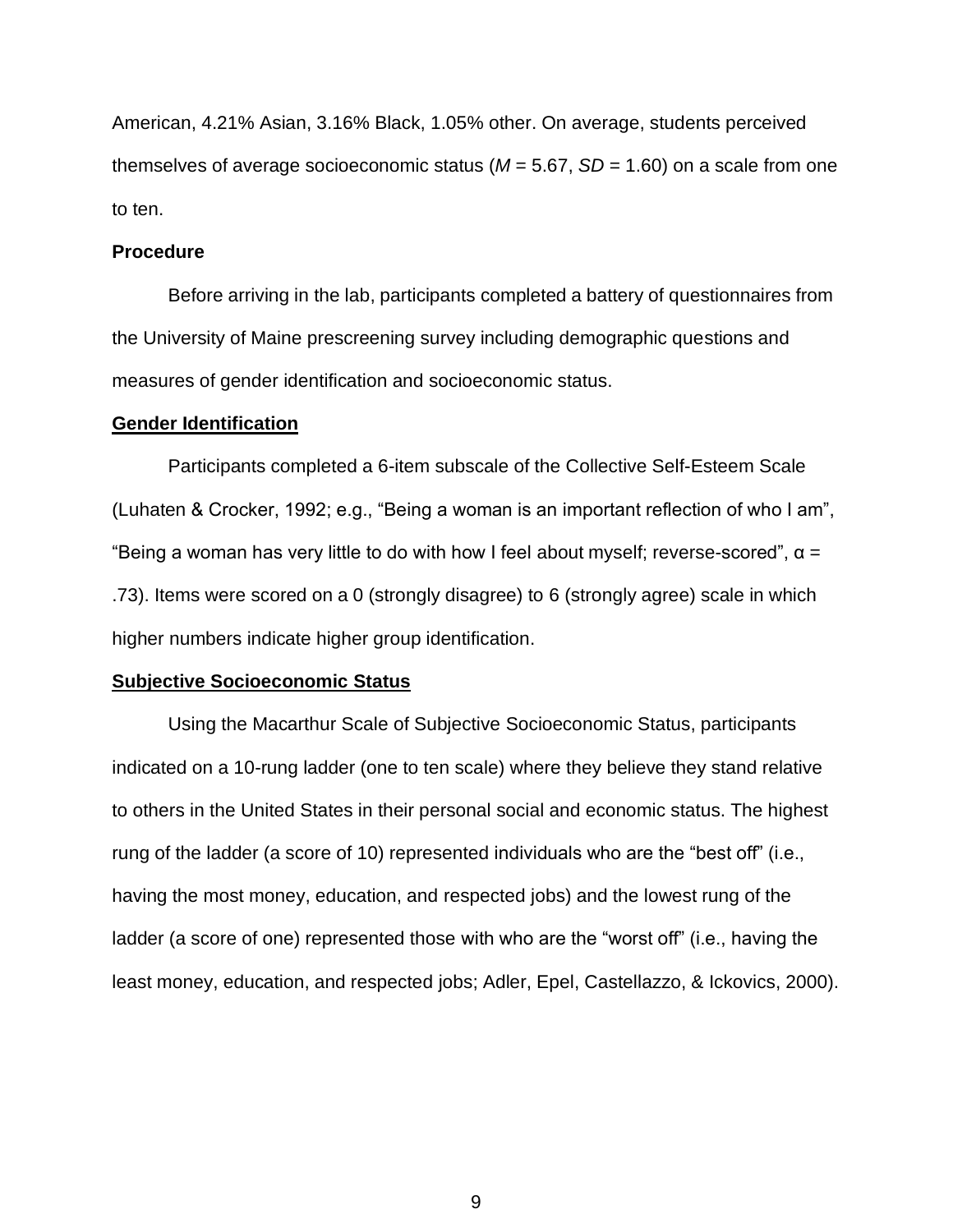#### **Experimental Session**

After providing informed consent, participants were connected to sensors to monitor electrocardiogram (ECG), impedance cardiogram (ICG), and blood pressure reactivity and recovery. All physiological variables were recorded using BioPac hardware with AcqKnowledge acquisition software at a sampling rate of 1000 Hz. Physiological responses were recorded throughout a 5-minute baseline, a 10-minute preparation period, the 19-minute experimental manipulation, and into a 15-minute recovery period (5-minutes "pure recovery" and 10-minutes while completing post manipulation measures). In addition to physiological responses, the 19-minute discussion was audio and video recorded for behavioral analysis.

Following a 5-minute baseline measurement, participants received instructions about the study including information about the intention of the experiment and procedures for the search committee discussion. In these instructions, participants were told the study was about decision making in groups and that they would participate in an audio-only discussion about 2 job candidates with two other participants in the lab (in actuality, the participants were pre-recorded confederates). Participants were told the overall goal of the experiment was to help identify the most qualified candidate for a lab manager position. In all portions of the study in which the experimenter engaged with the participant, the experimenter also knocked on nearby rooms, entered the room, shut the door, and waited varying time periods in an effort to decrease suspicion regarding the confederates.

Following instructions, participants completed a 10-minute preparation period for the search committee meeting in which they read a job description and necessary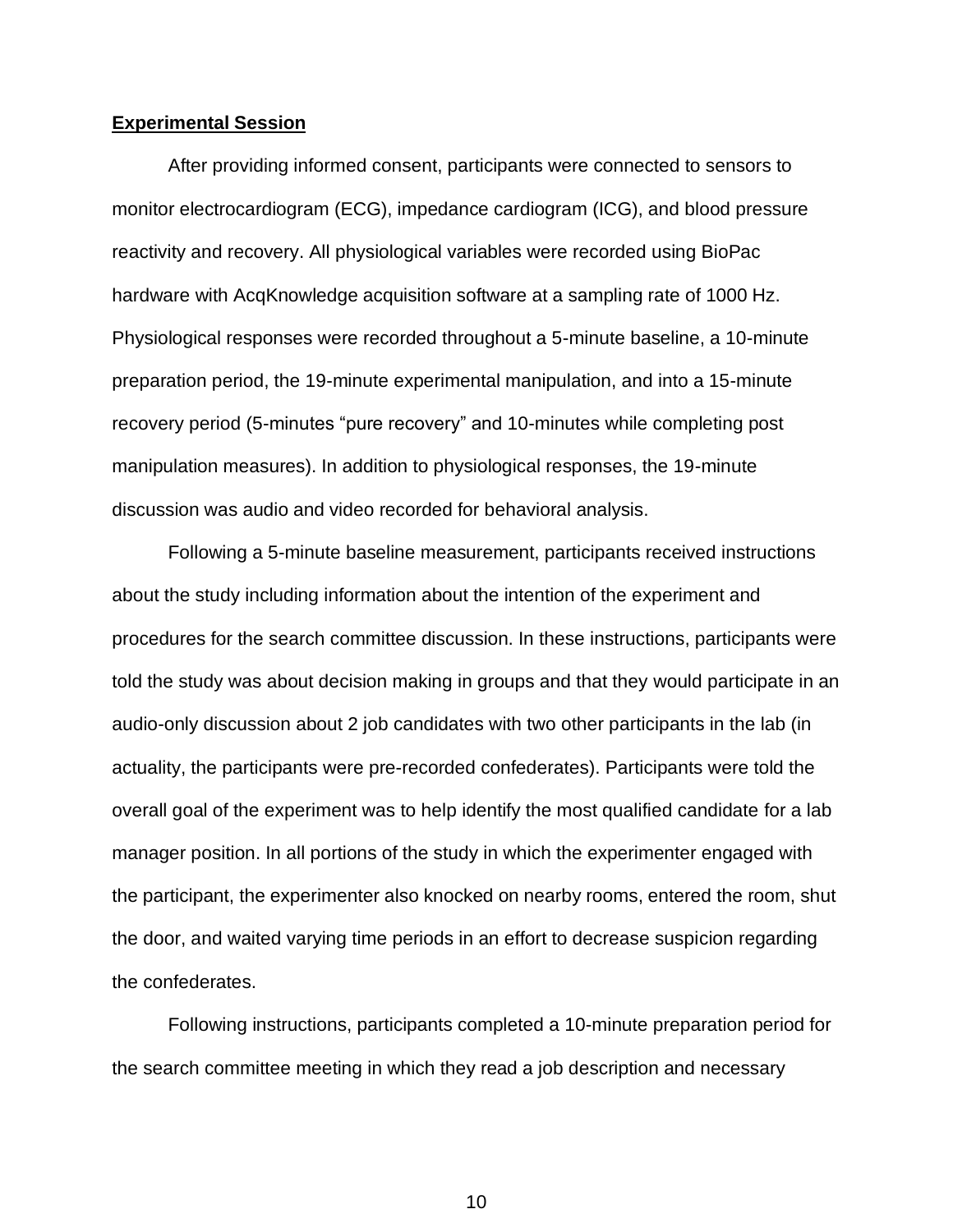qualifications for a fake research manager position and reviewed two "random" resumes for the committee to evaluate. Resumes included a male and female candidate (Robert and Rebecca, respectively) with the female candidate as clearly more qualified for the job than the male candidate. This is important as the experiment required the participant's opinion to be held as the minority opinion (only participant who chose Rebecca). Resumes were piloted among a college student sample with demographics similar to University of Maine (Lock Haven University of Pennsylvania - 84% Caucasian) to ensure women viewed the female candidate as more qualified.

During the preparation period, participants rated each candidate's qualifications and selected an initial recommendation for the lab manager position (see Appendix A). After confirmation that the participant chose Rebecca, the discussion period commenced.

At the start of discussion, the "head of the committee" facilitated introductions among the three committee members and briefly reviewed the discussion protocol. Importantly, this is the first time the participant was aware of the gender of the other committee members. The deliberations consisted of three 90-second rounds separated by 90-second rest periods between the rounds totaling approximately 19 minutes for each condition including instructions and introductions. The participant always presented her arguments in between the two male confederates.

Participants were randomly assigned to either the sexism or comparison condition. In the sexism condition, the sexist verbal behavior of the male confederates became increasingly clear throughout the three discussion periods. In the first round, the confederates did not express sexist verbal behavior. In the second round, the sexist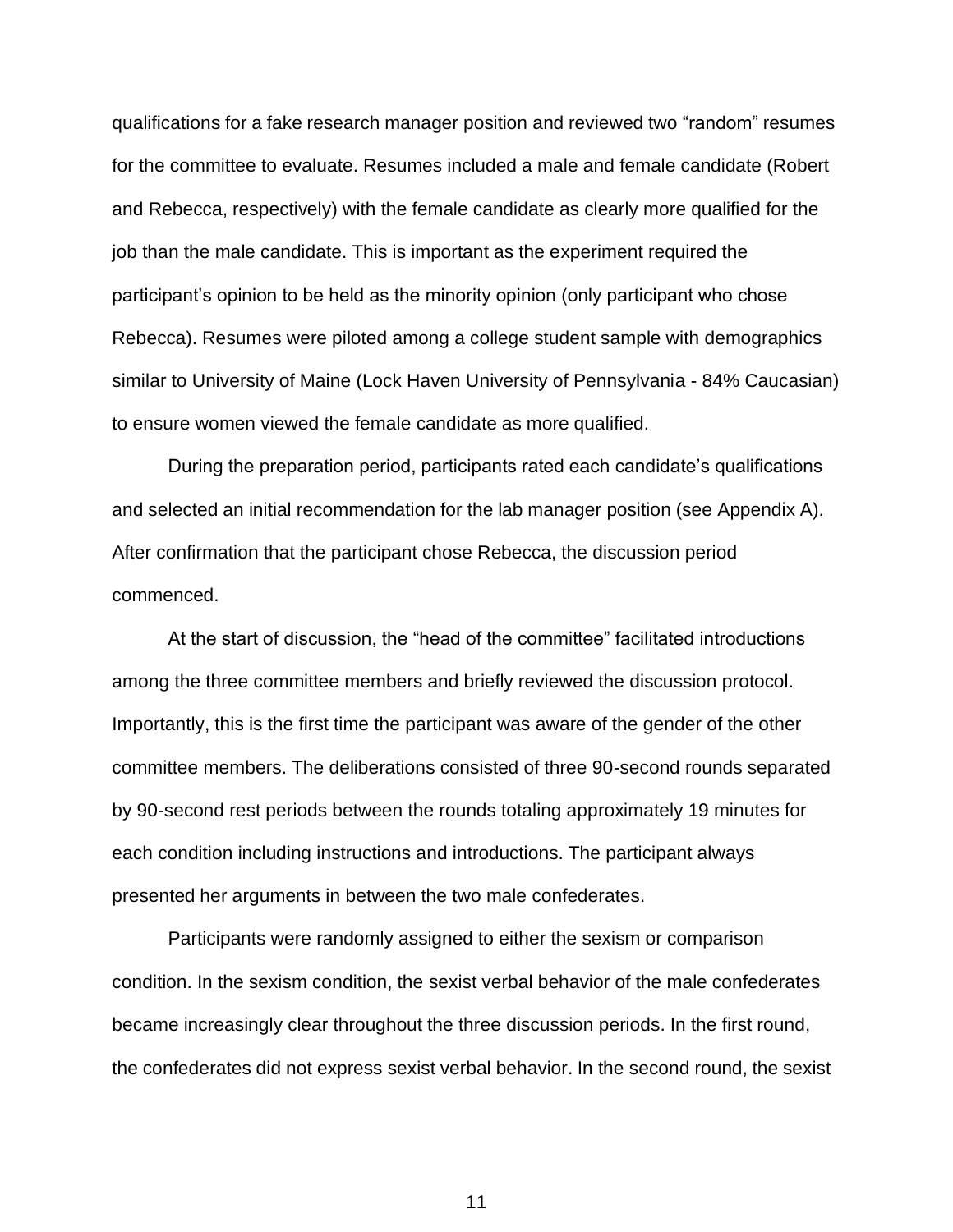verbal behavior became ambiguous; for example, "Especially when it comes to leading the students in the lab, I think she's probably a better team player rather than a leader." In the third round, the sexist verbal behavior became obvious; for example, "Like most women, Rebecca would probably be too emotional to handle a competitive lab environment. To be a researcher, you need to be focused and rational."

In the comparison condition, confederates chose the male applicant to hold the participant's choice as the minority opinion consistent across conditions; however, the confederates acknowledged the participant's arguments and did not express sexist verbal behavior. It is important to note that the simple structure of the committee meeting (i.e., one woman, two men who selected a male over female applicant) may have created a situation in which ambiguous sexism was detected by the participant; this is further discussed in the discussion section. In the first round, the recording was identical to the recording played in the sexism condition. In the second and third rounds, the confederates maintained their choice of applicant, but their verbal behavior did not include sexist remarks; for example, in round 2, "Rebecca has some good qualifications, but I think that Robert is the stronger applicant," in round 3, "I really do see your point (referring to participant), but I think Robert has more outside knowledge to bring to the lab rather than Rebecca."

After the rounds of discussion, the participant completed a five minute "pure recovery" period (i.e., sitting completely still without a task) before she re-evaluated the two candidates and provided a final recommendation for the lab manager position. In addition, participants completed post-appraisals of stress and effort, perceptions of sexism in the deliberations and the other committee members, the Positive and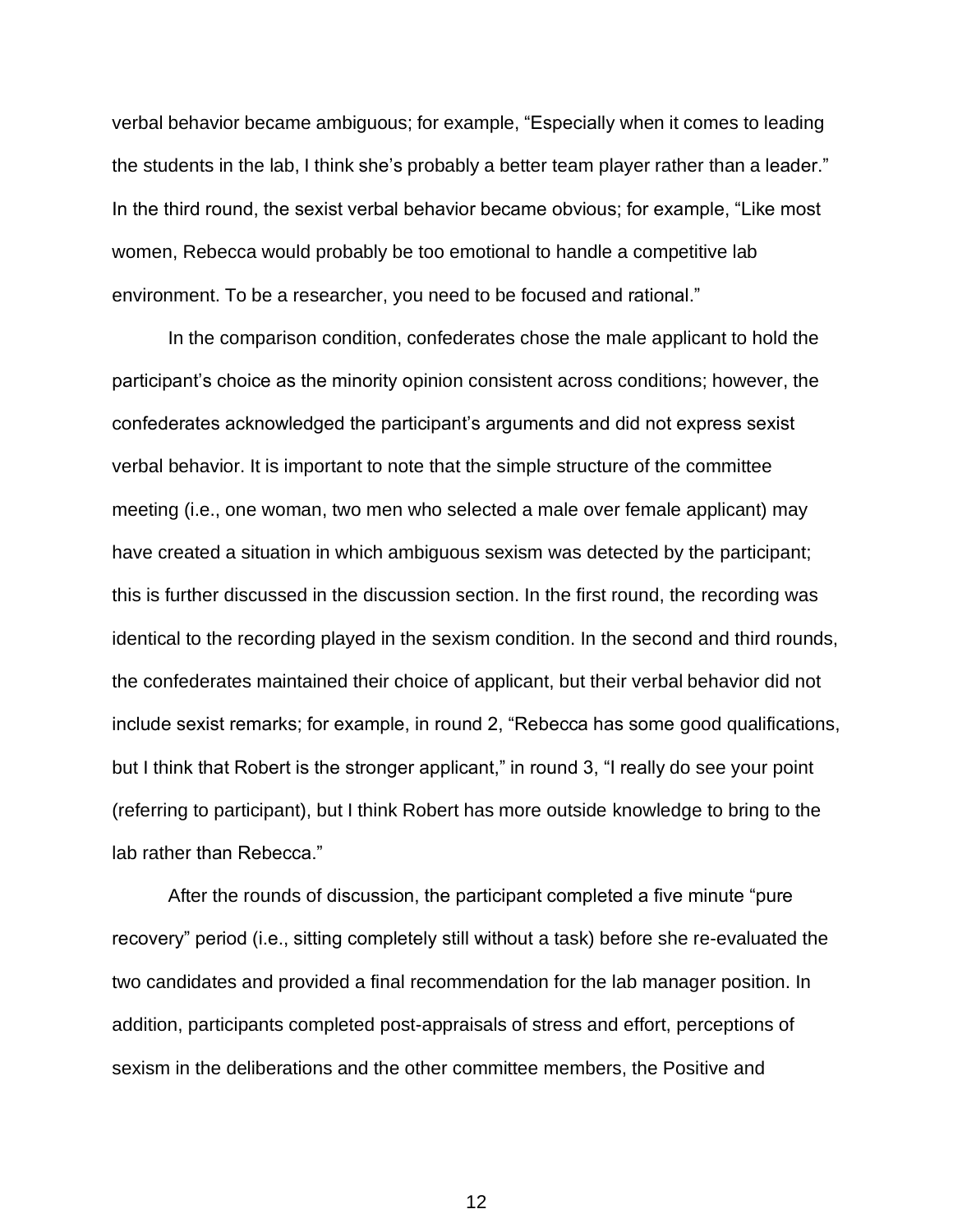Negative Affect Scale (Watson, Clark, & Tellegen, 1988), self-esteem measures (Rosenberg, 1965; Heatherton & Polivy, 1991), and finally manipulation and suspicion checks (see Appendix B).

#### **Measures**

#### **Heart Rate (HR)**

Heart Rate (HR) was averaged for the full five minutes of baseline ( $\alpha$  = .99), 4 minutes during each round of discussion (round 1: minutes 1:30-4:30,  $\alpha$  = .98; round 2: 8:00-12:00, α = .98; round 3: 14:00-18:00, α = .97), and the full five minutes of the recovery period ( $\alpha = .99$ ). Data for all rounds of discussion and the recovery period were then calculated relative to baseline (e.g., subtracting the participants' baseline HR from HR in round 1 to analyze reactivity during the discussion period and whether the participant returned to baseline HR during the recovery period.

#### **Respiratory Sinus Arrhythmia (RSA)**

To calculate HF-HRV, frequency domain analyses were performed on the digital recording of inter-beat-intervals and artifacts were edited manually in 30-second segments using Mindware's HRV 3.2.0 module.

Only segments that included a continuous 30 seconds of data were included in data analysis as a complete 30 second segment of data is necessary to accurately average across time periods (Berntson et al., 2017; Shaffer & Ginsberg, 2017). RSA was averaged for the full five minutes of baseline ( $\alpha$  = .97), 4 minutes during each round of discussion (round 1,  $\alpha$  = .99; round 2,  $\alpha$  = .99; round 3,  $\alpha$  = .99), and the full five minutes of the recovery period (α = .99). Data for all rounds of discussion and the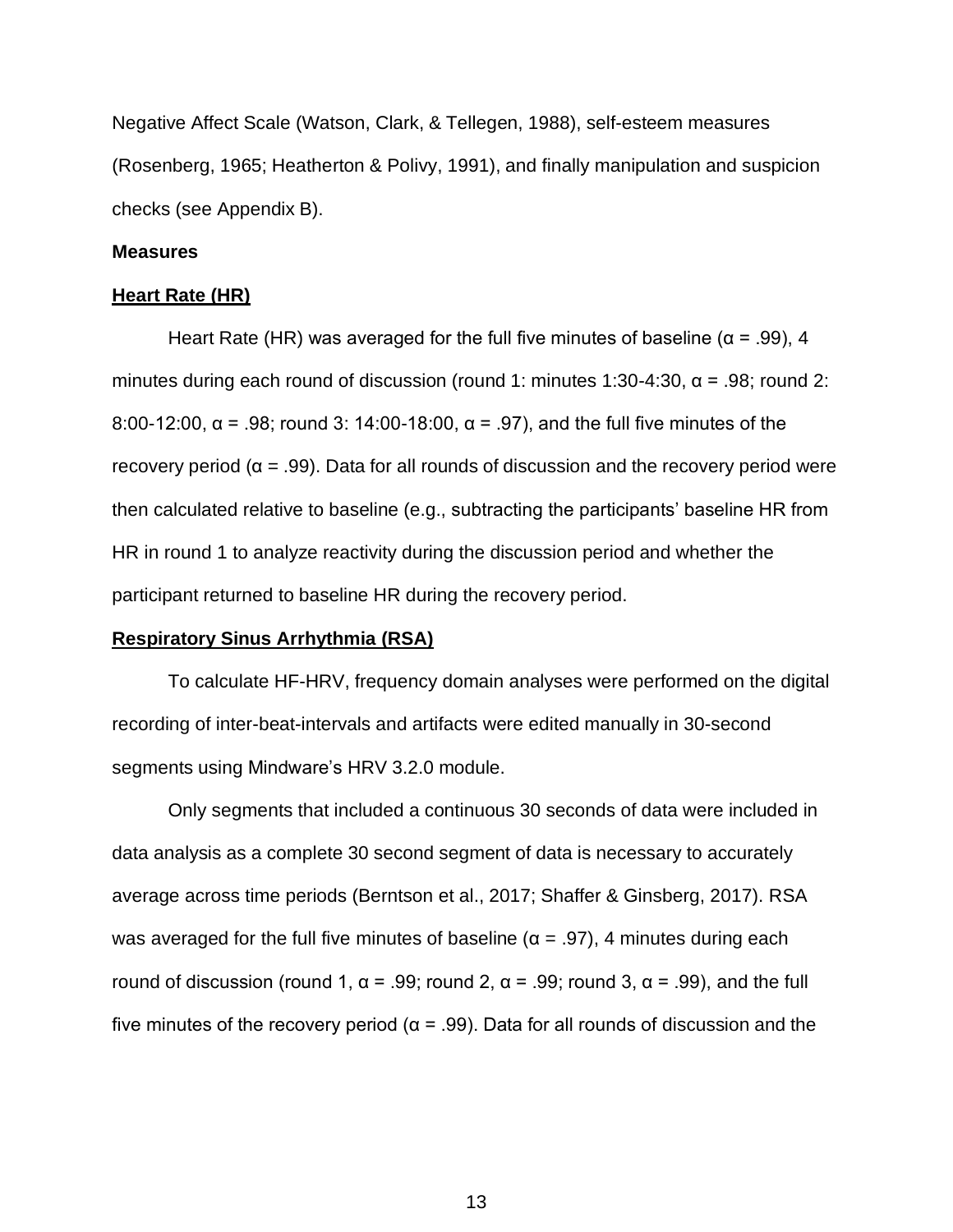recovery period were then calculated relative to baseline in the same manner as was completed for HR reactivity and recovery.

#### **Results**

#### **Exclusion Criteria**

Participants were excluded from analysis if they recommended Robert for the position prior to the committee discussion (*n* = 10) or their experimental session ended early for various reasons (e.g., equipment failure, session ran over time; *n* = 7). No participants were removed due to biologically implausible values at baseline (RSA values well below or above a 4.0 to 8.0). Degrees of freedom for the self-report data fluctuate due to exclusion of outliers for the variables (i.e., participants' scores +/-3.29 zscores away from the mean). Outliers were determined similarly for physiological variables while values may also fluctuate due to missing data and equipment artifact.

#### **Preliminary Analyses**

Before analyzing hypotheses, analyses were conducted to ensure (1) the paradigm was credible to participants, (2) there was not failure of random assignment (preliminary ratings of the job applicants and baseline HRV), (3) participants remain engaged throughout the experimental paradigm, (4) participants perceived higher bias in the sexism condition versus the comparison condition, and (5) participants perceived greater rejection in the sexism condition versus the comparison condition.

#### **Suspicion Checks**

Participants reported suspicion over the authenticity of the other committee members at the end of the post discussion survey and during the debriefing period. Overall, 19 participants reported suspicion of the experimental paradigm (*nsexism* = 12).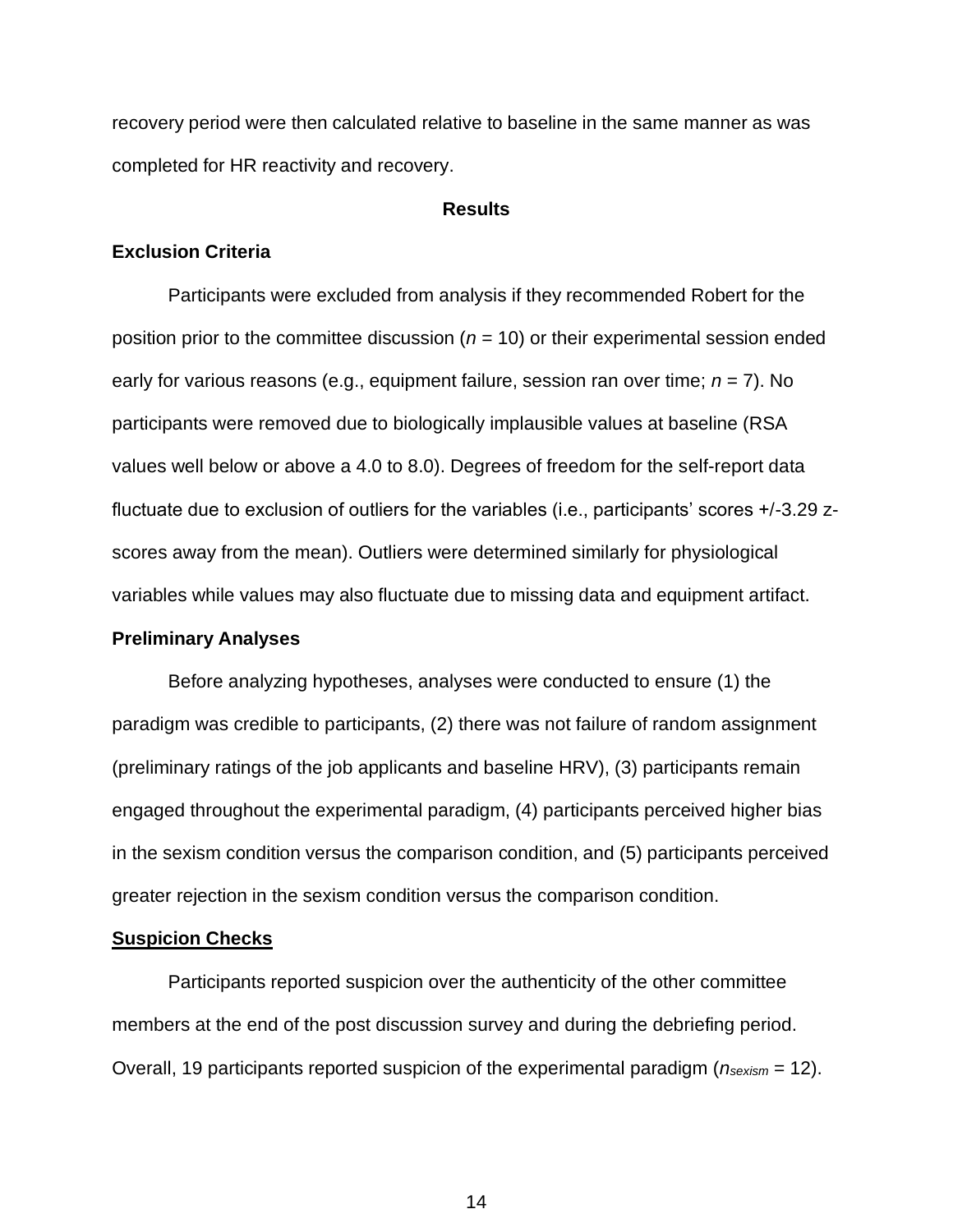All analyses involving data recorded during or after the discussion period (i.e., physiological variables beyond baseline, post discussion self-report data) were conducted with and without the identified suspicious participants. Effects did not change when suspicious participants were removed; therefore, suspicious individuals were included in analyses.

#### **Confirmation of Random Assignment**

**Baseline HR and RSA***.* As expected, there were no differences in baseline HR levels between the sexism condition ( $M = 75.27$ ,  $SD = 12.51$ ,  $n = 46$ ) and the comparison condition (*M* = 77.04, *SD* = 12.57, *n* = 50; *t*(94) = -.69, *p* = .493, *d* = .14). Similarly, there were no differences in baseline RSA levels between the sexism condition ( $M = 6.90$ ,  $SD = 1.07$ ,  $n = 46$ ) and the comparison condition ( $M = 6.63$ ,  $SD =$ 1.27, *n* = 50; *t*(94) = 1.14, *p* = .256, *d* = .23).

**Ratings of Robert and Rebecca.** Three 2 (condition) x 2 (applicant) repeated measures ANOVAs were conducted to (1) establish Rebecca was viewed as more qualified, fit for the position, and hireable than Robert, and (2) ensure there are no differences between condition in preliminary ratings of Robert and Rebecca. Means and standard deviations for ratings of qualification, fit, and hireability are in Table 1. As intended, participants in both conditions viewed Rebecca as more qualified  $(F(1, 106) = 250.08, p < .001, \eta p^2 = .70)$ , fit  $(F(1, 108) = 267.56, p < .001, \eta p^2 =$ .71), and hireable ( $F(1,107) = 330.32$ ,  $p < .001$ ,  $\eta p^2 = .76$ ) for the position than Robert. There were no difference between condition in ratings of Robert or Rebecca in qualification (*F*(1,106) = .66, *p* = .420, *ηp 2* = .01), fitness (*F*(1,108) = .13, *p* = .723, *ηp 2* = .00), and hireability ( $F(1,107)$  = .27,  $p$  = .594,  $\eta p^2$  = .00), nor were there significant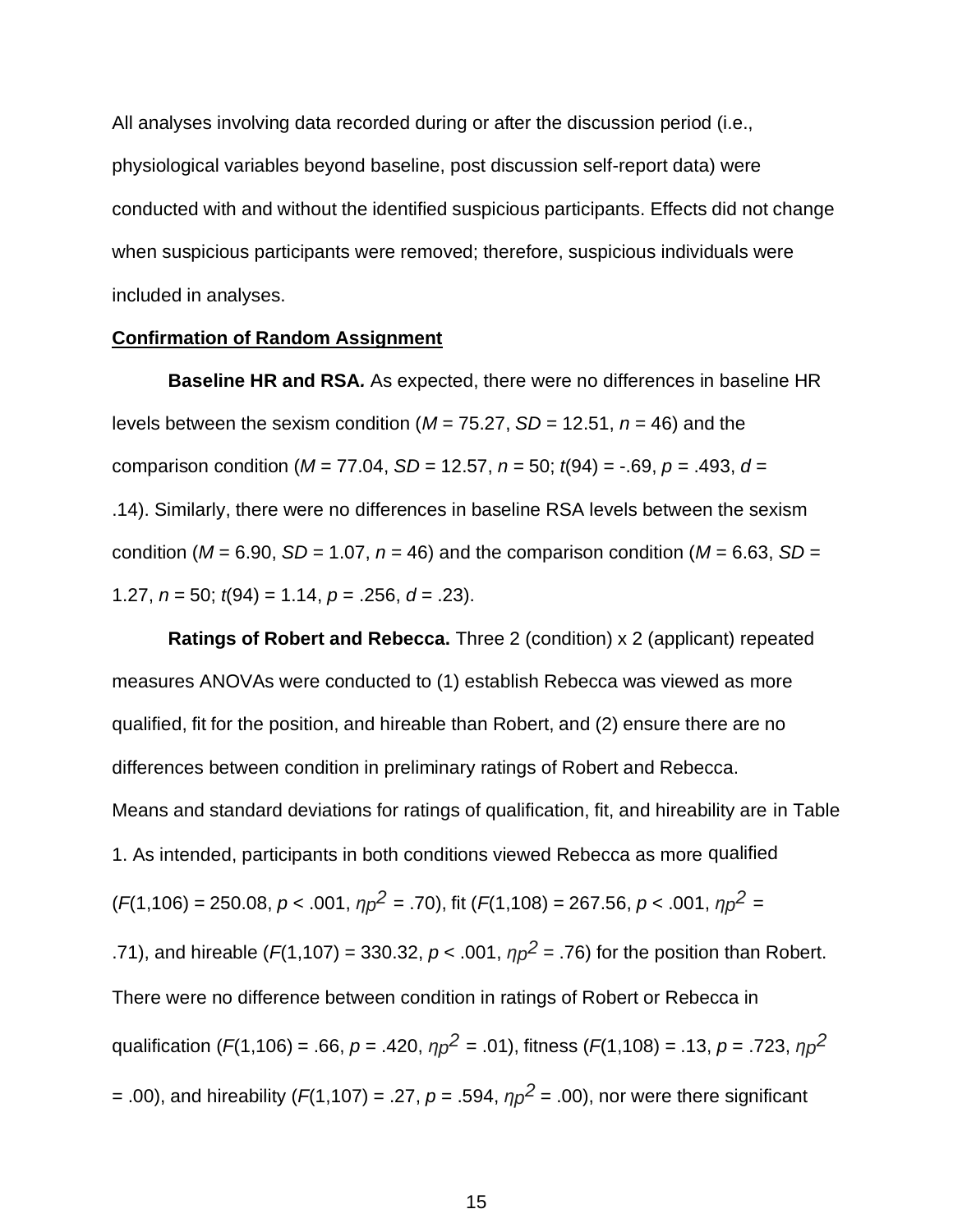interactions between condition and applicant for qualification  $(F(1,106) = 1.26, p = .167,$ *ηp 2* = .02), fitness (*F*(1,108) = .01, *p* = .905, *ηp 2* = .00), or hireability (*F*(1,107) = .45, *p*  $=$  .506,  $\eta p^2$  = .00). Participants viewed Rebecca as the more qualified applicant for the research manager position and there were no differences between conditions in preliminary ratings between the two job candidates.

Table 1

| Variable           | Ν  | M(SD)      |
|--------------------|----|------------|
| Rebecca            |    |            |
| Qualification      |    |            |
| Sexism             | 53 | 6.42(.63)  |
| Comparison         | 53 | 6.45(.60)  |
| Fit                |    |            |
| Sexism             | 53 | 6.45(.61)  |
| Comparison         | 57 | 6.39(.62)  |
| <b>Hireability</b> |    |            |
| <b>Sexism</b>      | 52 | 6.50(.54)  |
| Comparison         | 57 | 6.49(.57)  |
| Robert             |    |            |
| Qualification      |    |            |
| Sexism             | 53 | 4.83(1.12) |
| Comparison         | 57 | 4.56(1.17) |
| Fit                |    |            |
| Sexism             | 53 | 4.25(1.29) |
| Comparison         | 57 | 4.21(1.35) |
| <b>Hireability</b> |    |            |
| Sexism             | 53 | 4.42(1.06) |
| Comparison         | 57 | 4.56(1.07) |

*Means and standard deviations for qualification, fit, and hireability before discussion period*

*Note. N* = number of participants, *M* = mean, *SD* = standard deviation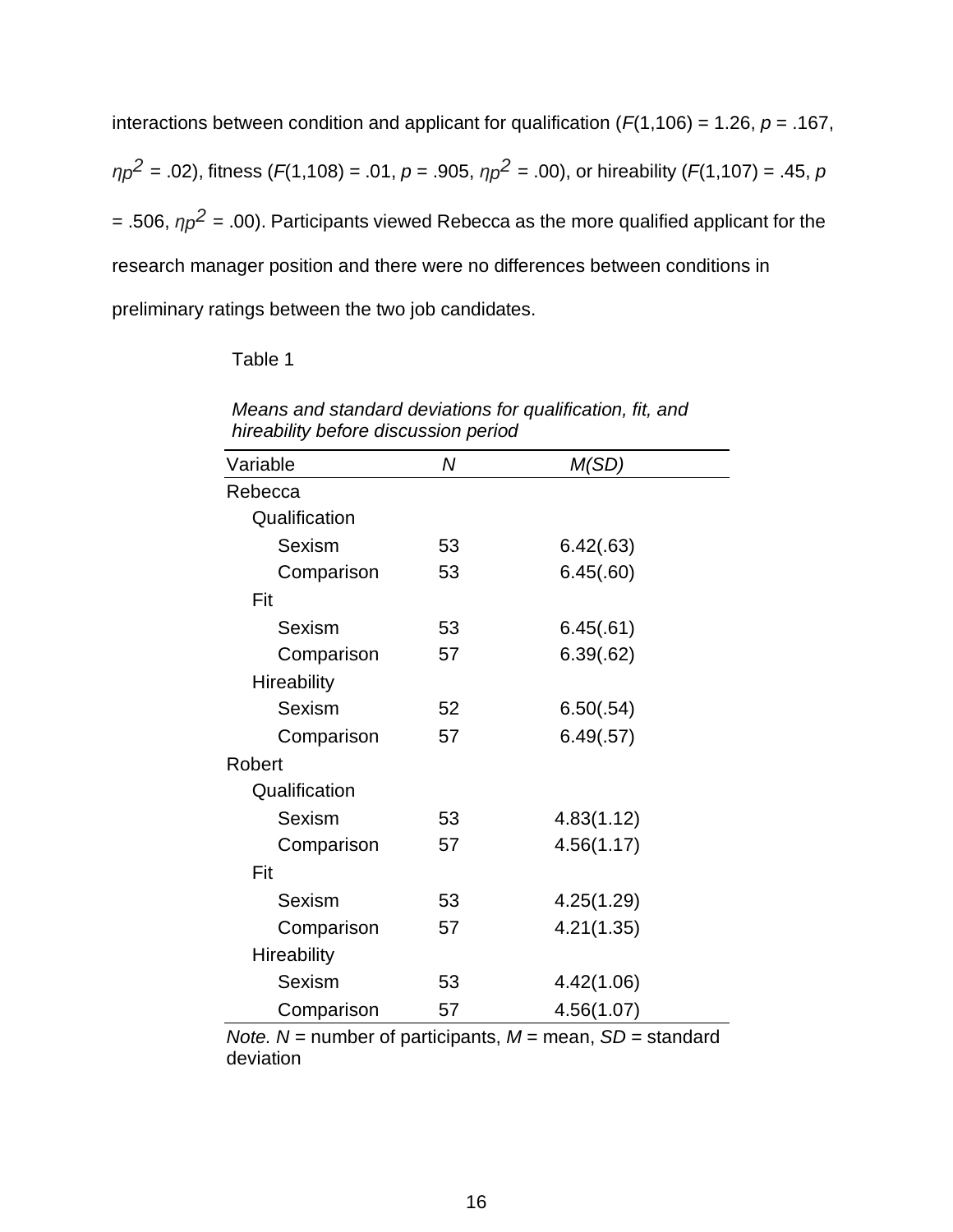#### **Engagement in the Experimental Paradigm**

Participants were considered to be engaged in a research paradigm when heart rate significantly increased from baseline to the experimental task. Often, demonstrating engagement in an experimental task is a necessary prerequisite for utilizing other cardiovascular markers to index psychological states (Blascovich, 2013).

#### Table 2

| ulscussion peniod |    |              |
|-------------------|----|--------------|
| Variable          | N  | M(SD)        |
| Round 1           |    |              |
| All               | 89 | 13.34(8.74)  |
| Sexism            | 45 | 13.14(8.42)  |
| Comparison        | 44 | 13.55(9.15)  |
| Round 2           |    |              |
| All               | 89 | 13.17(8.81)  |
| Sexism            | 45 | 15.44(9.10)  |
| Comparison        | 44 | 10.86(7.95)  |
| Round 3           |    |              |
| All               | 89 | 14.54(10.54) |
| Sexism            | 45 | 18.14(11.81) |
| Comparison        | 44 | 10.85(7.56)  |
| Recovery          |    |              |
| All               | 93 | 1.76(4.51)   |
| Sexism            | 46 | 2.61(4.94)   |
| Comparison        | 47 | .93(3.93)    |
| Note.             |    |              |

*Means and standard deviations for change in HR during discussion period*

A one sample t-test was conducted to ensure that change in HR was significantly different from zero during the rounds of discussion (see Table 2 for HR descriptive statistics). For women in the sexism condition, HR reactivity was significantly different from zero in round 1 (*t*(44) = 10.47, *p* < .001), round 2 (*t*(44) = 11.39, *p* < .001), and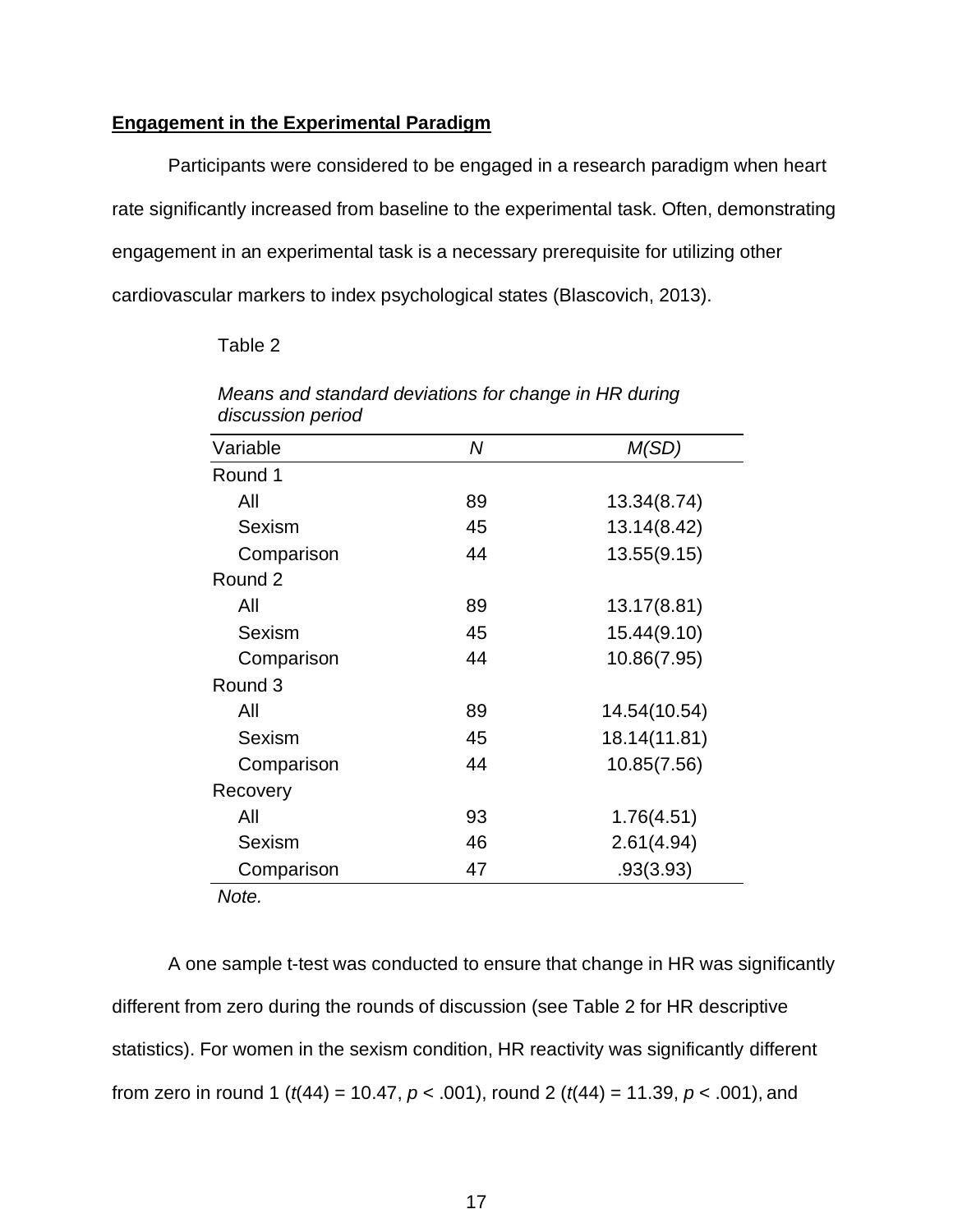round 3 (*t*(44) = 10.31, *p* < .001). Additionally, HR reactivity was significantly different from zero in the recovery period  $(t(45) = 3.58, p = .001)$ . For women in the comparison condition, HR reactivity was significantly different from zero in round 1 (*t*(46) = 10.35, *p* < .001), round 2 (*t*(45) = 9.30, *p* < .000), and round 3 (*t*(43) = 9.52, *p* < .001). HR reactivity was not significantly different from zero during recovery indicating those in the comparison condition returned to baseline HR values during the recovery period  $(t(46) = 1.62, p = .112)$ .



Figure 1a. Perceived Fairness and Bias of Committee Member Arguments. Women in the sexism condition viewed other committee members' comments as more biased, less fair, justified, and accurate than women in the comparison condition.

## **Perception of Fairness, Sexism, and Bias in the Experimental Paradigm**

Independent sample t-tests were conducted to analyze whether the discussion

period was successful in manipulating perceptions of sexism in the experiment. Women

in the sexism condition were expected to perceive more sexism, bias, and less fairness

in discussions than women in the comparison condition. Consistent with these

hypotheses, participants in the comparison condition reported the committee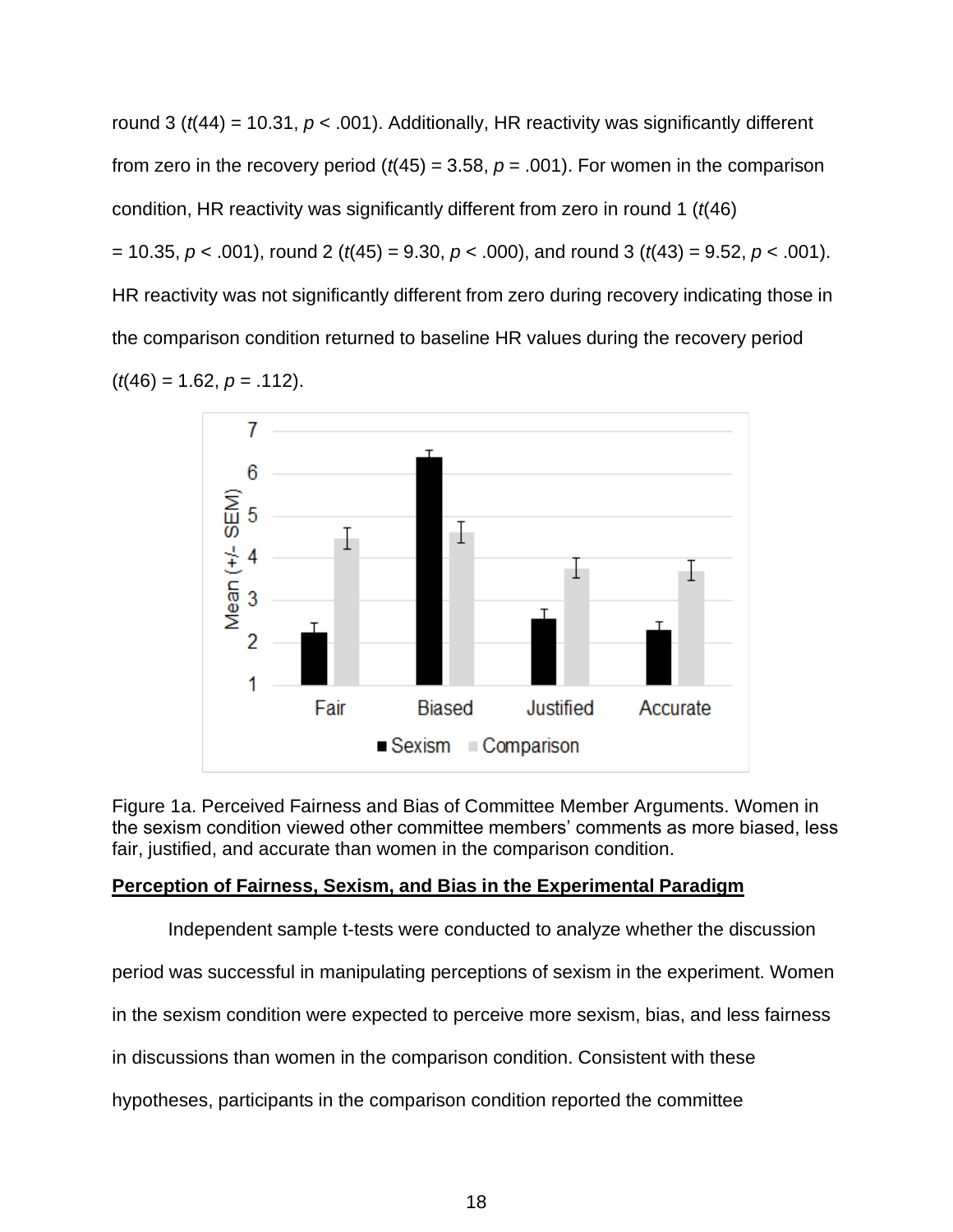discussions were more fair ( $M = 4.48$ ,  $SD = 1.91$ ,  $n = 56$ ) and less biased ( $M = 4.61$ , SD = 1.91, *n* = 56) than participants in the sexism condition who reported discussions as less fair (*M* = 2.24, *SD* = 1.65, *n* = 54; *t*(108) = -6.59, *p* < .001, *d* = 1.26) and more biased (*M* = 6.40, *SD* = 1.18, *n* = 53; *t*(92.68) = 5.93, *p* < .001, *d* = 1.11). Participants in the comparison condition also reported the other committee members' comments were more justified (*M* = 3.77, *SD* = 1.84, *n* = 56) and more accurate (*M* = 3.71, *SD* = 1.76, *n* = 56) than participants in the sexism condition who reported others' comments as less justified (*M* = 2.56, *SD* = 1.69, *n* = 54; *t*(108) = -3.60, *p* < .001, *d* = .68) and less accurate (*M* = 2.31, *SD* = 1.37, *n* = 54; *t*(103.59) = -4.67, *p* < .001, *d* = .88). See Figure 1a.



Figure 1a. Perceived Fairness and Bias of Committee Member Arguments (continued). Women in the sexism condition viewed the other committee members' comments as based on gender and bias more than women in the comparison condition. Women in the comparison condition viewed the discussions as more likely based on the qualifications of Robert, though there was no difference between conditions for perceptions that comments were based on the qualifications of Rebecca.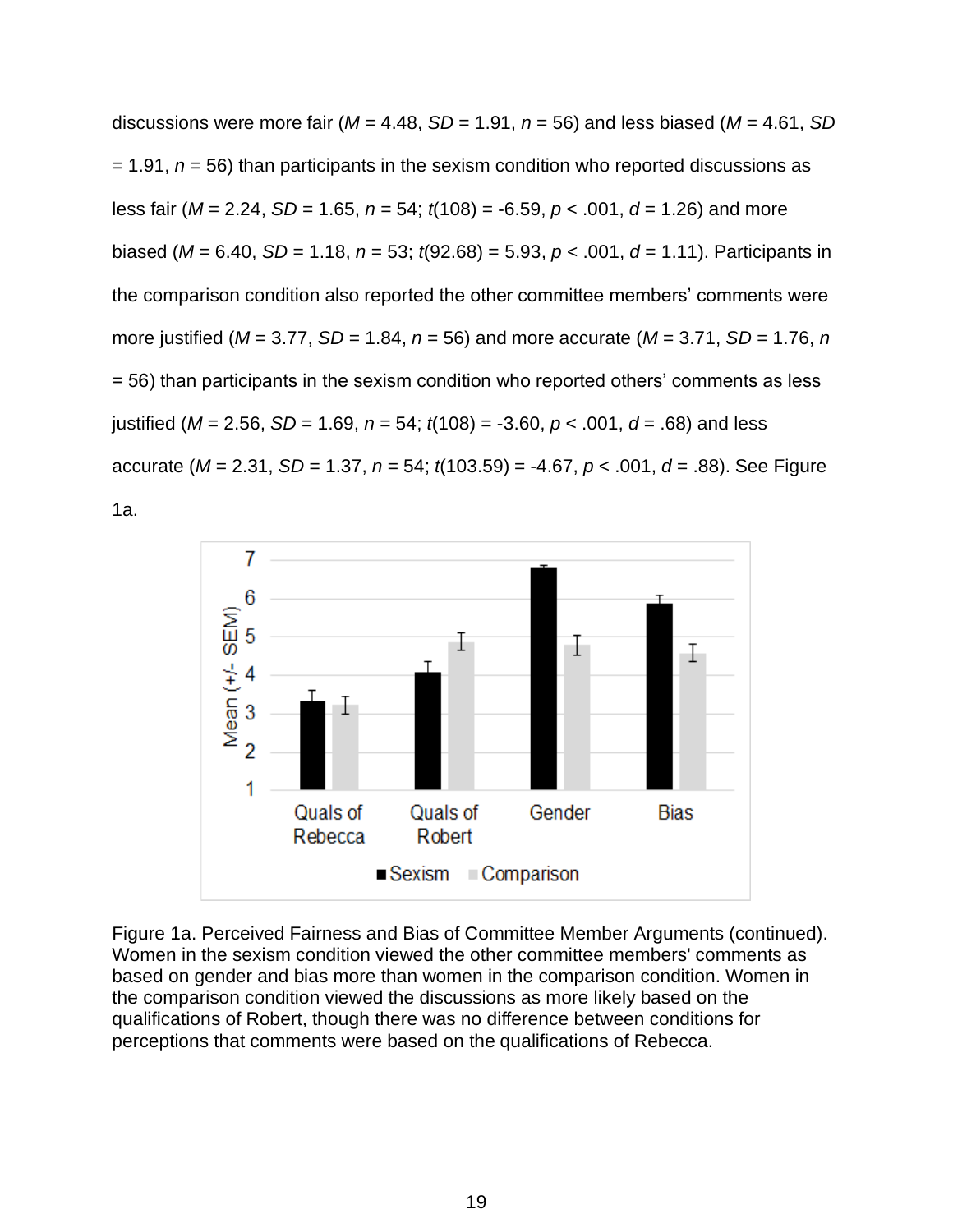Participants in the comparison condition reported higher endorsement that committee member comments were based on the qualifications of Robert (*M* = 4.88, *SD* = 1.79, *n* = 56) than participants in the sexism condition (*M* = 4.09, *SD* = 2.03, *n* = 54;  $t(108) = -2.15$ ,  $p = .034$ ,  $d = .41$ ). Participants in the sexism condition reported higher levels of endorsement that other committee member comments' were due to the gender of the applicants (*M* = 6.81, *SD* = .55, *n* = 52) and another committee members' bias (*M* = 5.87, *SD* = 1.73, *n* = 54) while participants in the comparison condition reported lower levels of gender (*M* = 4.79, *SD* = 2.04, *n* = 56; *t*(63.27) = 7.17, *p* < .001, *d* = 1.35) and biased reasoning (*M* = 4.59, *SD* = 1.77, *n* = 56; *t*(108) = 3.85, *p* < .001, *d* = .73). There were no differences between condition when reporting whether the other committee member comments' were due to the qualification of Rebecca (sexism: *M* = 3.35, *SD* = 1.98, *n* = 54; comparison: *M* = 3.23, *SD* = 1.65, *n* = 56; *t*(103.15) = .343, *p* = .732, *d* = .07). See Figure 1b.

An independent sample t-test was conducted to determine whether women in the sexism condition felt more rejected after discussions than women in the comparison condition. As expected, participants in the sexism condition reported feeling less understood (*M* = 1.79, *SD* = 1.32, *n* = 52) and less accepted (*M* = 2.06, *SD* = 1.31, *n* = 52) compared to participants in the comparison condition who felt relatively more understood (*M* = 3.22, *SD* = 1.55, *n* = 55; *t*(105) = -5.13, *p* < .001, *d* = .99) and more accepted (*M* = 3.47, *SD* = 1.43, *n* = 55; *t*(105) = -5.35, *p* < .001, *d* = 1.02).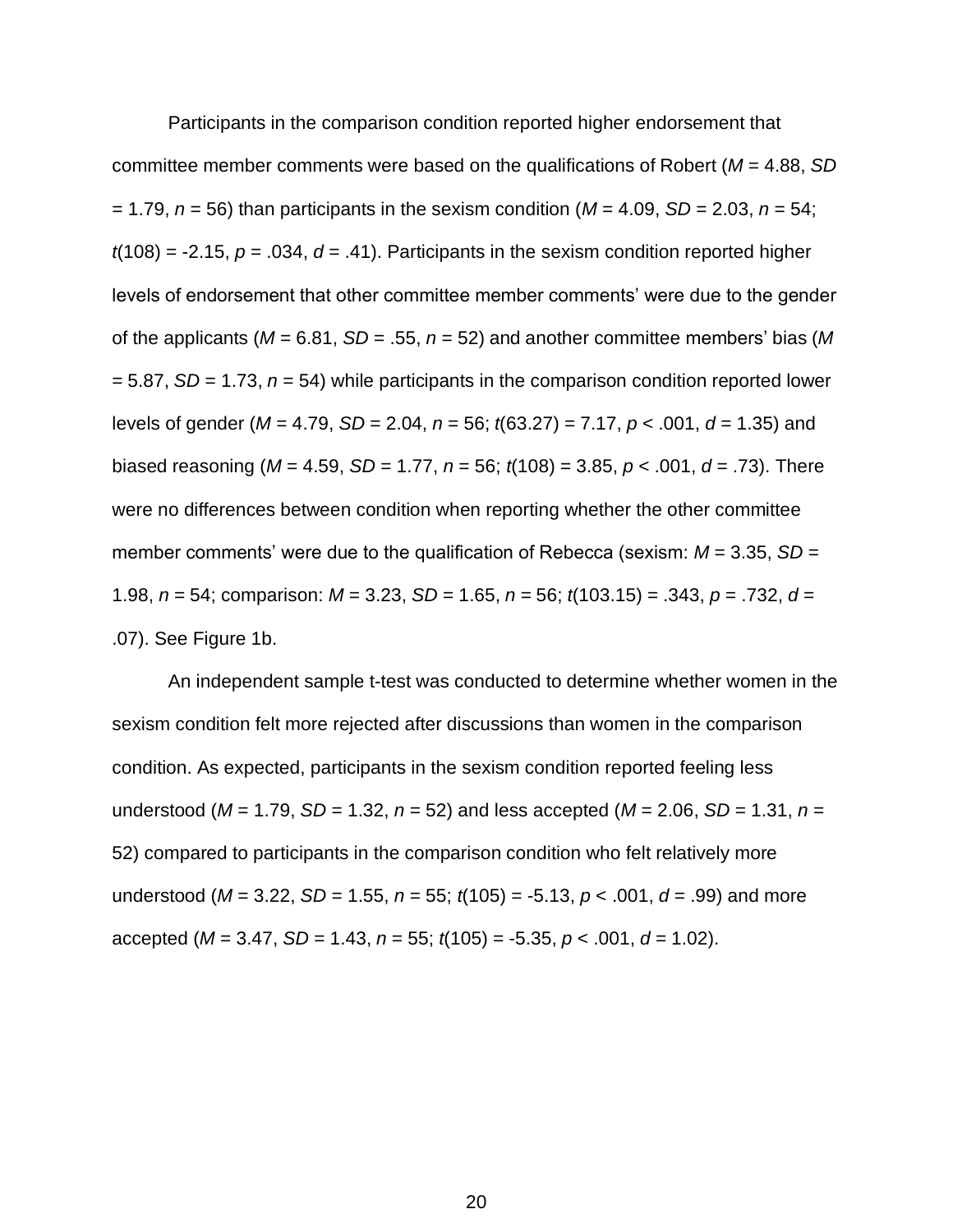

Figure 2. Engagements: Change in Heart Rate. All participants remained engaged throughout the discussion period. HR reactivity significantly increased throughout rounds of discussion for women in the sexism condition, while HR significantly decreased between rounds 1 and 2 for women in the comparison condition.

## **Heart Rate Reactivity during Discussion Period**

A 2 (condition) x 3 (round of discussion) repeated measures ANOVA was conducted to assess differences in HR reactivity between conditions during each round of discussion. Consistent with hypotheses, results indicated an interaction between condition and round of discussion ( $F(2,174)$  = 19.71,  $p$  < .001,  $\eta p^2$  = .19), qualifying the significant main effect of condition ( $F(1,87) = 4.54$ ,  $p = .036$ ,  $np^2 = .05$ ); no main effect of round ( $F(2,174) = 2.72$ ,  $p = .069$ ,  $\eta p^2 = .03$ ). As was expected, participants in the sexism condition demonstrated a significant increase in HR between all rounds of discussion (all *p*s < .05) while participants in the comparison condition demonstrated a significant decrease in HR between rounds 1 and 2 (*p* = .003) and rounds 1 and 3 (*p* = .032), but no difference between HR in rounds 2 & 3 (*p* = 1.00; see figure 2). Means and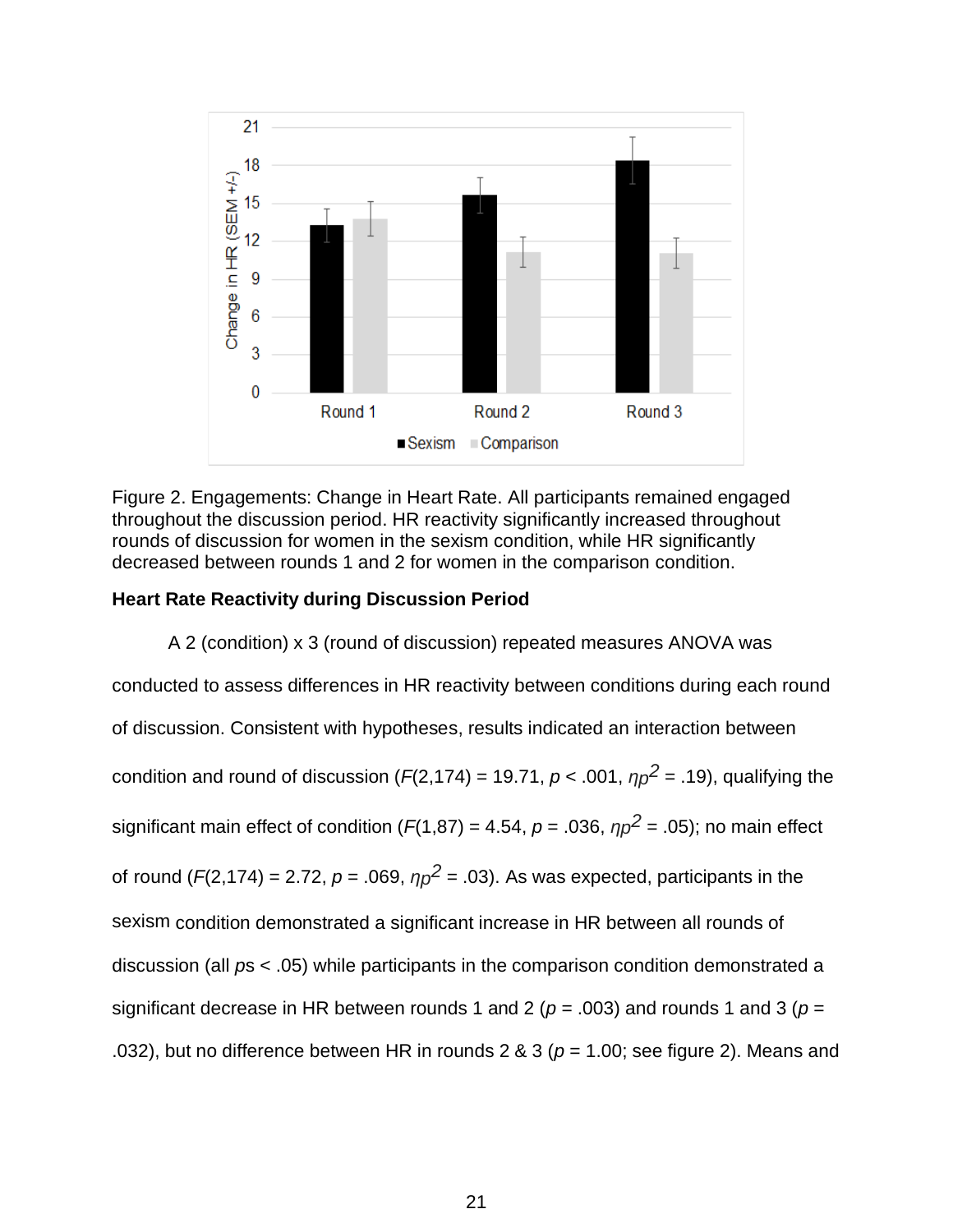standard deviations for change in HR between conditions during rounds 1, 2, and 3 of



the discussion period are also presented in Table 2.

Figure 3. Respiratory Sinus Arrhythmia Reactivity. For women in the sexism condition, RSA reactivity significantly decreased (higher RSA suppression) between rounds 1 and 2 of discussion. For women in the comparison condition, RSA reactivity did not change throughout the discussion.

## **Respiratory Sinus Arrhythmia Reactivity during Discussion Period**

A 2 (condition) x 3 (round of discussion) repeated measures ANOVA was conducted to assess differences in RSA reactivity between rounds 1, 2, and 3 of the discussion period. Consistent with hypotheses, results indicated an interaction between condition and round of discussion ( $F(2,176) = 6.23$ ,  $p = .002$ ,  $\eta p^2 = .07$ ) qualifying the significant main effect of round (*F*(2,176) = 3.40, *p* = .036,  $\eta p^2$  = .04); no main effect of condition (F(1,88) = .06, p = .805,  $\eta p^2$  = .00). Consistent with hypotheses, women in the sexism condition showed significant change in RSA between rounds, however, it was in the opposite direction than expected. Women in the sexism condition showed RSA suppression between rounds 1 and 2 (*p* = .028) and round 1 and 3 (*p* < .001), but not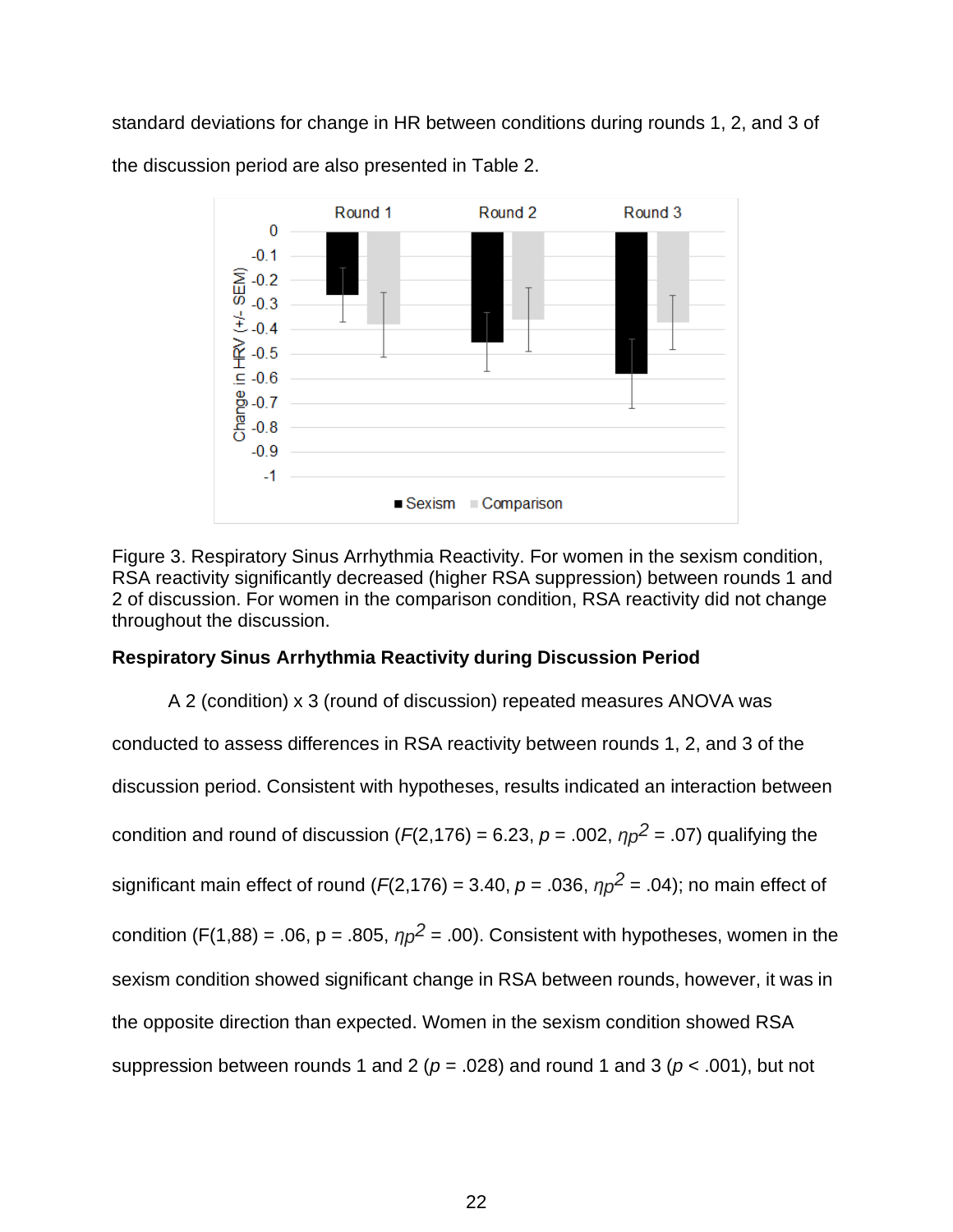between rounds 2 and 3 ( $p = .19$ ). For participants in the comparison condition, there were no differences between round in RSA reactivity (all *p*s > .05; see Figure 3).

#### **Emotion, Perceived Sexism, and Physiological Reactivity**

Independent t-tests were used to evaluate differences in emotion by condition. Bivariate correlational analyses were conducted to analyze the relationships between anger, anxiety, perceived sexism, and HR/RSA reactivity during rounds of discussion and recovery. The self-report item "To what extent do you think the other committee members' comments were due to the gender of the applicants?" was used as a measure of perceived sexism.

#### **Anxiety**

Contrary to hypotheses, there was no difference in reported level of anxiety between women in the sexism condition ( $M = 3.35$ ,  $SD = 1.84$ ,  $n = 54$ ) and women in the comparison condition after discussion ( $M = 3.04$ ,  $SD = 1.73$ ,  $n = 56$ ;  $t(108) = .93$ ,  $p =$ .355, *d* = .17). Perceived sexism was unrelated to feelings of anxiety for women in the sexism condition ( $r = -.17$ ,  $p = .223$ ,  $n = 53$ ) or the comparison condition ( $r = .20$ ,  $p =$ .110,  $n = 54$ ). The correlations for each condition are in the predicted direction, though they are far from significant, which is consistent with prior research. When women in the sexism condition perceived greater sexism, they reported lower levels of anxiety while women in the comparison condition reported greater anxiety after perceiving greater sexism.

Inconsistent with hypotheses, anxiety was unrelated to HR reactivity and recovery for both women in the sexism and comparison conditions (all *p*s > .05; see Table 3). Though not in the direction hypothesized, anxiety was related to RSA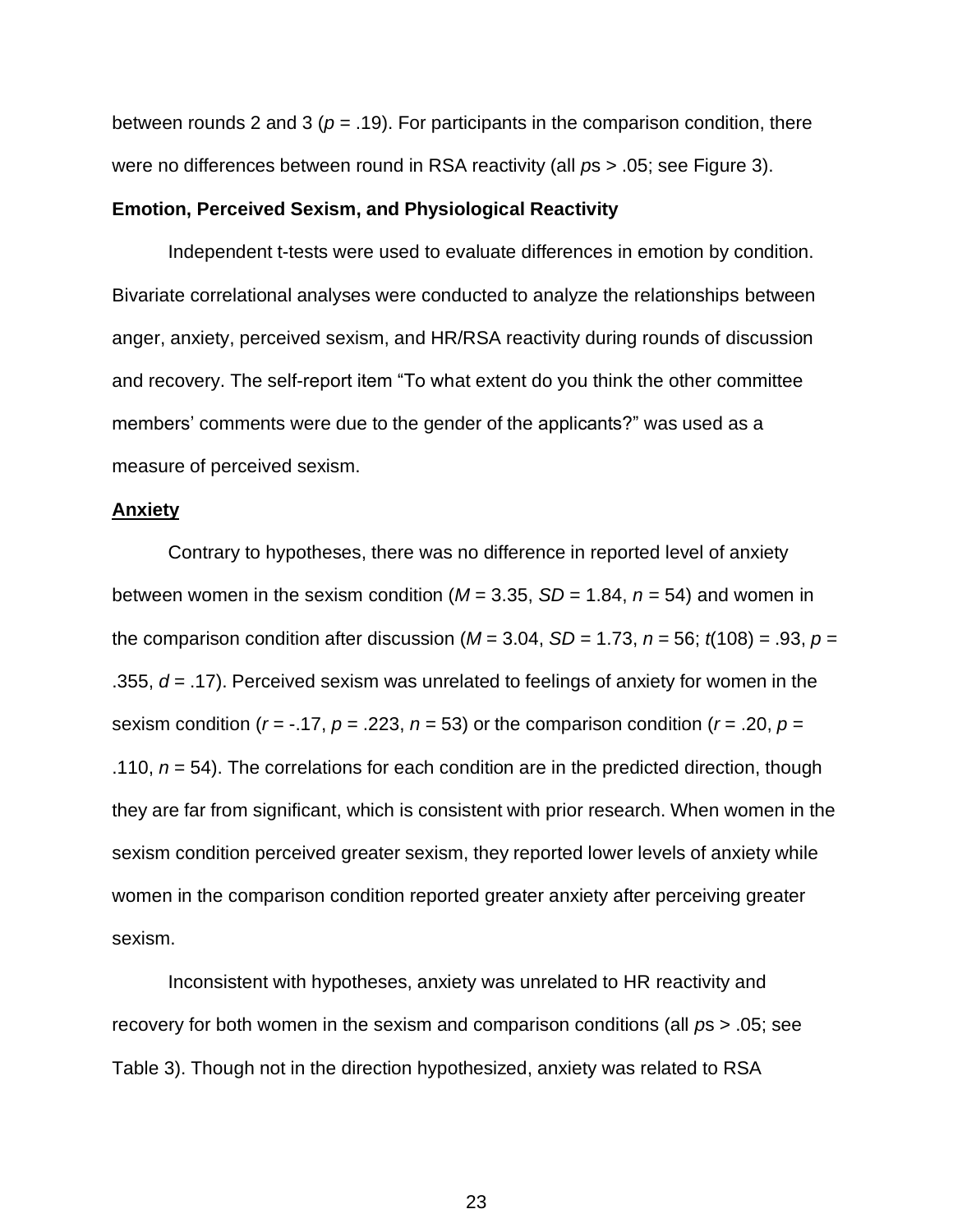reactivity in rounds 1 (*r* = .31, *p* = .036, *n* = 46) and 2 (*r* = .32, *p* = .034, *n* = 45), but not in round 3 or recovery (*p*s > .05; see Table 3) for women in the comparison condition. Anxiety and RSA reactivity and recovery were unrelated for women in the sexism condition (*p's* > .05; see Table 3).

Table 3 *Correlations for Perceived Sexism, Anger, Anxiety, and HR & RSA reactivity*

| Variable              | 1              | 2       | 3                        | 4      | 5                             | 6           | 7                                      | 8                        | 9                        | 10                        | 11             |
|-----------------------|----------------|---------|--------------------------|--------|-------------------------------|-------------|----------------------------------------|--------------------------|--------------------------|---------------------------|----------------|
| 1. Anxiety            | $\blacksquare$ | .20     | .22                      | .02    | $.05$ .14                     |             | .06                                    | $.31*$                   | $.32*$                   | .21                       | .20            |
| 2. Anger              | .01            |         | $.39*$                   | $-20$  | $-14 - 15$                    |             | .05                                    | $-.01$                   | .02                      | .01                       | $-16$          |
| 3. Perceived Sexism   | $-.17$         | .21     | $\overline{\phantom{a}}$ | $-13$  |                               | $.00 - .10$ | $-0.06$                                | $.28^{\wedge}$           | .23                      | .22                       | .15            |
| <b>HR Reactivity</b>  |                |         |                          |        |                               |             |                                        |                          |                          |                           |                |
| 4. Round 1            | .05            | .14     | .09                      | $\sim$ | $.86^*$ .78*                  |             |                                        |                          |                          | $.45^*$ -.51* -.32* -.36* | $-0.03$        |
| 5. Round 2            | $-.01$         | .24     | $-0.08$                  | $.80*$ | $\blacksquare$                | $.92^*$     | .57*                                   | $-41^* - 38^*$           |                          | $-45^*$                   | $-.04$         |
| 6. Round 3            | .13            | .25     | $-.05$                   | $.75*$ | $.82*$                        | $\sim$ $-$  |                                        | $.60^*$ -.28^ -.25^      |                          | $-.41*$                   | .01            |
| 7. Recovery           | $-.11$         | .17     | $-.17$                   | $.54*$ | $.57^*$ .53*                  |             | $\sim 100$                             |                          | $-.21-.24$               | $-.32^*$ - 38*            |                |
| <b>RSA Reactivity</b> |                |         |                          |        |                               |             |                                        |                          |                          |                           |                |
| 8. Round 1            | $-.03$         | $-.15$  |                          |        |                               |             | $.29^{\circ}$ -.70* -.63* -.66* .-.43* | $\overline{\phantom{a}}$ | $.84*$                   | $.83*$                    | $.58*$         |
| 9. Round 2            | .09            | $-.11$  | .21                      |        | $-0.60^* - 0.81^* - 0.65^*$   |             | $-44*$                                 | $.84*$                   | $\overline{\phantom{a}}$ | $.89*$                    | $.61*$         |
| 10. Round 3           | $-.04$         | $-0.06$ | .19                      |        | $-0.62$ * $-0.74$ * $-0.81$ * |             | $-48*$                                 | $.83*$                   | $.86*$                   |                           | $.66*$         |
| 11. Recovery          | .27^           | .00     | .20                      | $-.20$ | $-0.24$ .20                   |             | $-65*$                                 | $.32*$                   | $.33*$                   | $.40*$                    | $\blacksquare$ |

*Note.* Correlations for sexism condition on the left/bottom portion of table, correlations for comparison condition on the right/top portion of table,

 $*$  denotes  $p < .05$ , two-tailed. ^denotes  $p < .10$ , two-tailed.

### **Anger**

As expected, women in the sexism condition reported feeling angrier after the discussion ( $M = 3.26$ ,  $SD = 1.87$ ,  $n = 54$ ) than women in the comparison condition ( $M =$ 1.75, *SD* = 1.18, *n* = 56; *t*(89) = 5.05, *p* < .001, *d* = .97). Unexpectedly, anger was positively related to perceived sexism for women in the comparison condition (*r* = .39, *p* = .003, *n* = 54), but unrelated for women in the sexism condition (*r =* .21, *p* = .135, *n* =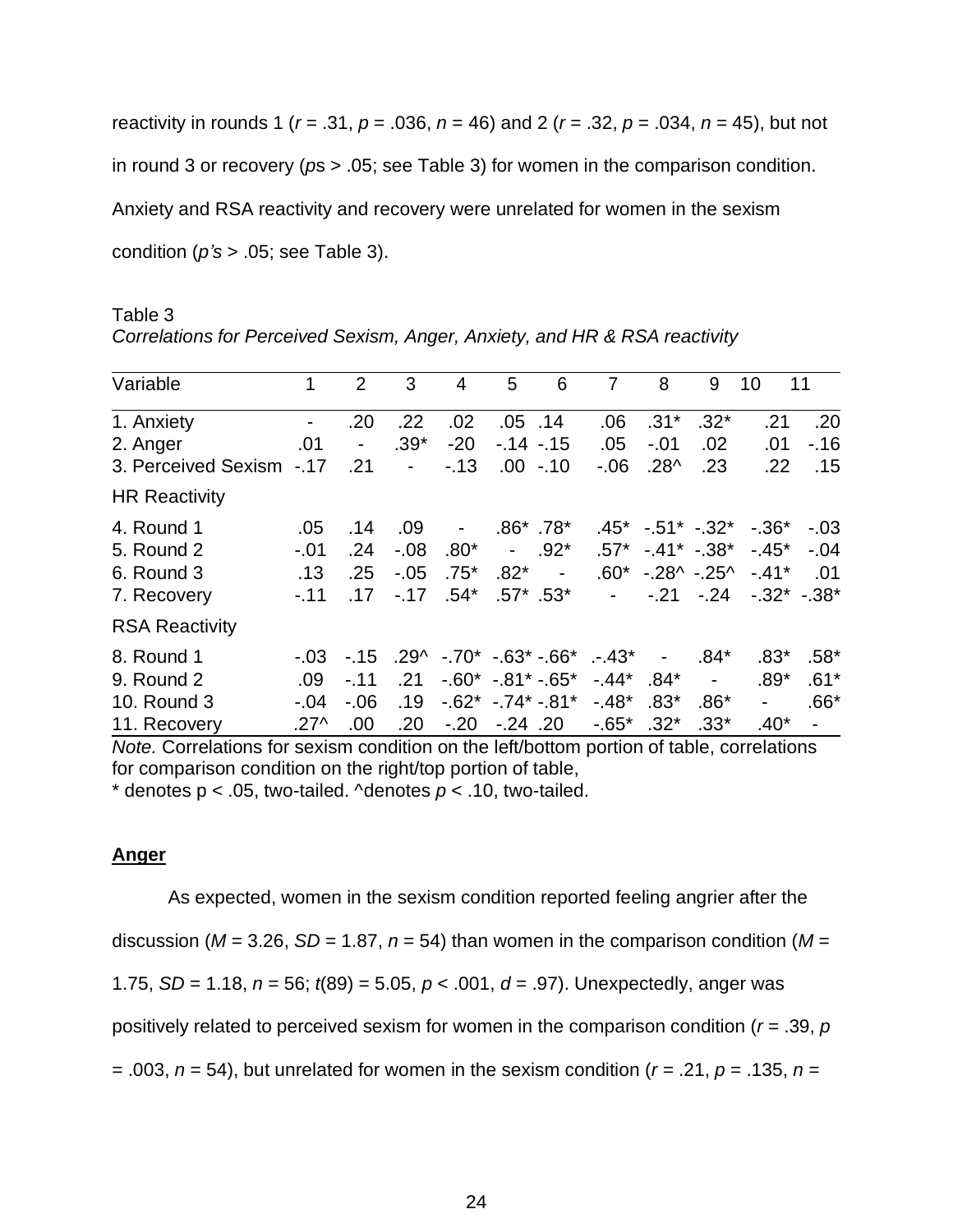53). Anger was not related to feelings of anxiety in either the sexism condition (*r* = .01, *p* = .933, *n* = 53) or the comparison condition (*r* = .20, *p* - .151, *n* = 54) supporting that these two emotional responses are distinct and differentiable.

Anger was unrelated to HR or RSA reactivity in either the sexism or comparison conditions (*p'*s > .05; see Table 3). Though these correlations are non-significant, the relationship between the two variables are in opposite directions. For women in the sexism condition, as anger increased, HR reactivity during rounds of discussion and recovery also increased. For women in the comparison condition, as anger increased, HR reactivity during rounds of discussion decreased. It is important to note that women in the comparison condition reported generally low feelings of anger.

#### **Perceived Sexism**

The relationship between perceived sexism and anxiety and perceived sexism and anger are discussed above. Contrary to hypotheses, perceived sexism was unrelated to HR reactivity during all rounds of discussion for both women in the sexism and comparison conditions (*p*s > .05). Perceived sexism was marginally, significantly related to RSA reactivity in round 1 for women in the sexism condition ( $r = .29$ ,  $p = .061$ ,  $n = 44$ ) and the comparison condition ( $r = .28$ ,  $p = .061$ ,  $n = 46$ ). Inconsistent with hypotheses, for all other rounds of discussion and recovery, greater perceived sexism was unrelated to RSA reactivity in both the sexism and comparison conditions (*p*s > .05; see Table 3).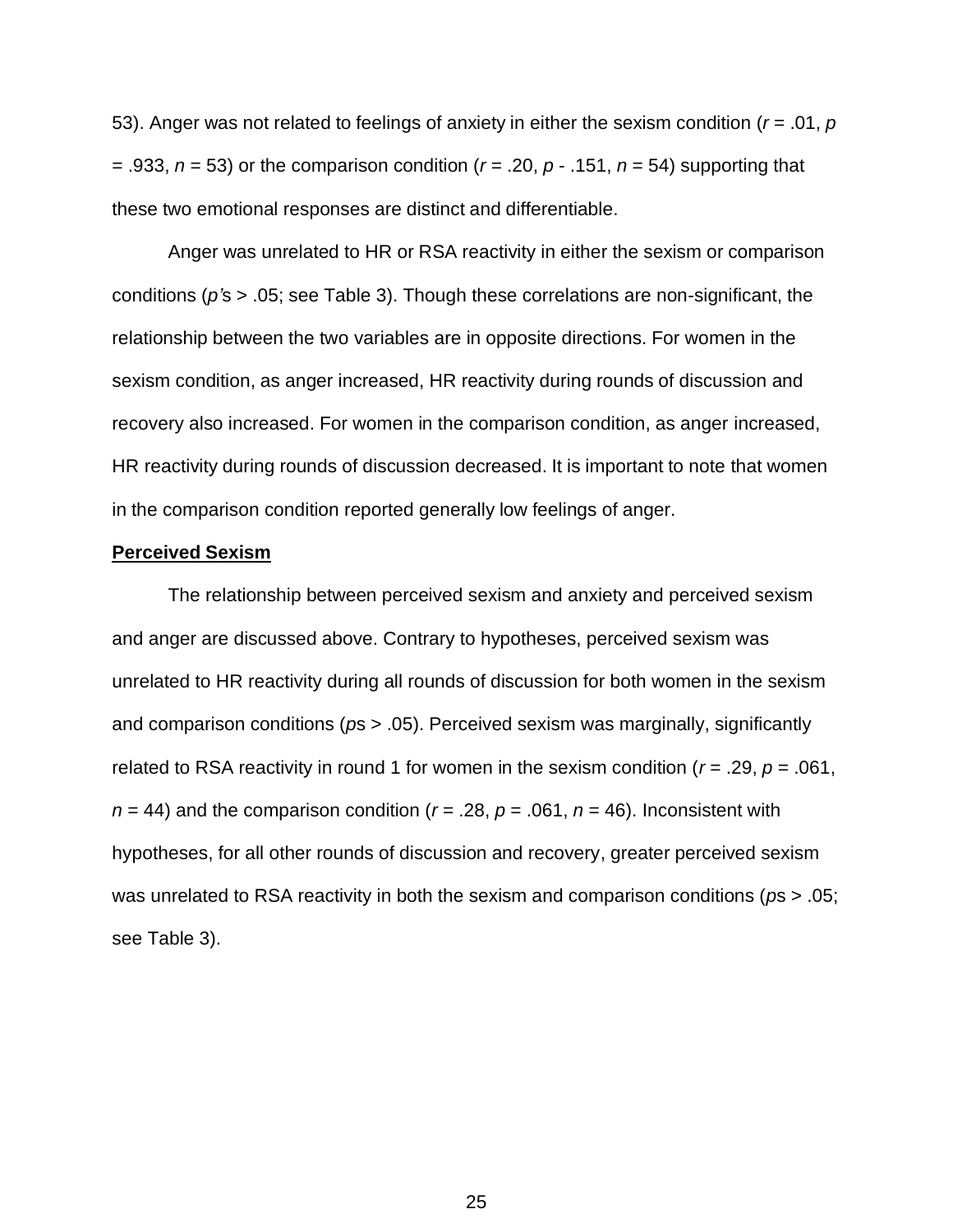#### **Gender Identification**

#### **Gender Identification and Self-Reported Emotion**

A bivariate correlational analysis was conducted to examine the relationships between gender identification and self-reported anger and anxiety. Contrary to predictions, there were not significant relationships between gender identification, anger, or anxiety  $(p's > .05)$ .

#### **Gender identification and Physiological Variables**

A bivariate correlational analysis was conducted in order to examine the relationships between gender identification and HR or RSA reactivity in rounds of discussion and in recovery. It is important to note here that analyses including gender identification only included a portion of the current sample due to missing data in the prescreen survey.

#### Table 5

|                                                                           |                  | <b>HR Reactivity</b> |                                                       | <b>RSA Reactivity</b> |  |  |        |  |
|---------------------------------------------------------------------------|------------------|----------------------|-------------------------------------------------------|-----------------------|--|--|--------|--|
| Condition                                                                 | $\overline{2}$ 3 |                      | Round Round Round Recovery Round Round Round Recovery |                       |  |  |        |  |
| Sexism                                                                    |                  |                      | -.23 -.18 -.31^ -.41* -.03 -.11 .26                   |                       |  |  | - 06   |  |
| Comparison $-.47^*$ $-.42^*$ $-.32^*$ $-.50^*$ $-.42^*$ $-.41^*$ $-.41^*$ |                  |                      |                                                       |                       |  |  | $.40*$ |  |

*HR & RSA correlations with Gender Identification* 

*Note.* \* denotes p < .05, ^ denotes *p* < .10

**HR Reactivity.** Inconsistent with predictions for the comparison condition, level of gender identification was significantly, negatively related to HR reactivity, such that as gender identification increased, HR reactivity decreased in round 1 (*r* = -.47, *p* = .007, *n* = 32), round 2 (*r* = -.42, *p* = .017, *n* = 32), and recovery (*r* = -.50, *p* = .004, *n* = 32).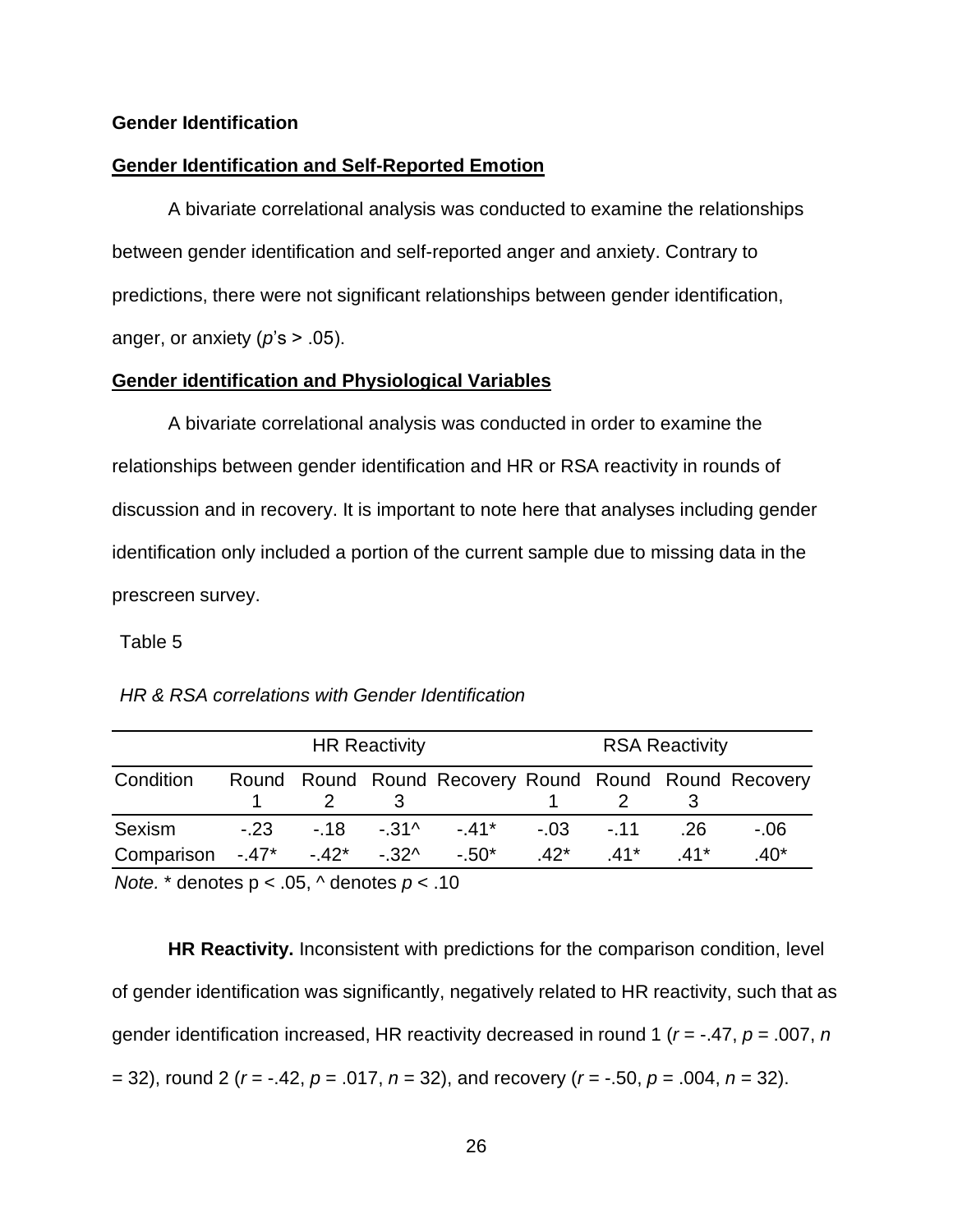Decrease in HR reactivity was marginally significant in round 3 (*r* = -.32, *p* = .079, *n* = 31). Inconsistent with hypotheses, gender identification was marginally, negatively related to HR reactivity in round 3 ( $r = -.31$ ,  $p = .082$ ,  $n = 32$ ) and significantly, negatively related in recovery ( $r = -0.41$ ,  $p = 0.018$ ,  $n = 33$ ) for women in the sexism condition, such that as level of gender identification increased, HR reactivity increased. A correlation between gender identification and HR for women interacting with the sexist committee members later in the discussion period is consistent for hypotheses, though the relationship is in the opposite direction than expected.

**RSA reactivity.** Again, inconsistent with hypotheses for women in the comparison condition, level of gender identification was significantly, positively related to RSA reactivity in all rounds of discussion and recovery (*p*s < .05; see table for *r*'s). As gender identification increased, RSA suppression decreased. For women in the sexism condition, level of gender identification was unrelated to RSA reactivity in all rounds of discussion and recovery (*p*s > .05) which was contrary to predictions.

#### **Discussion**

Results validated the current study's approach in examining changes in physiological reactivity over time. Participants demonstrated patterns of change in HR and RSA throughout the experimental paradigm after interacting with sexist committee members, but not after interacting with committee members in the comparison condition. Observing this pattern of reactivity provided strong justification for continuing investigation of further physiological stress variables to more closely to examine how women's motivational state changes over time as sexism increases in clarity.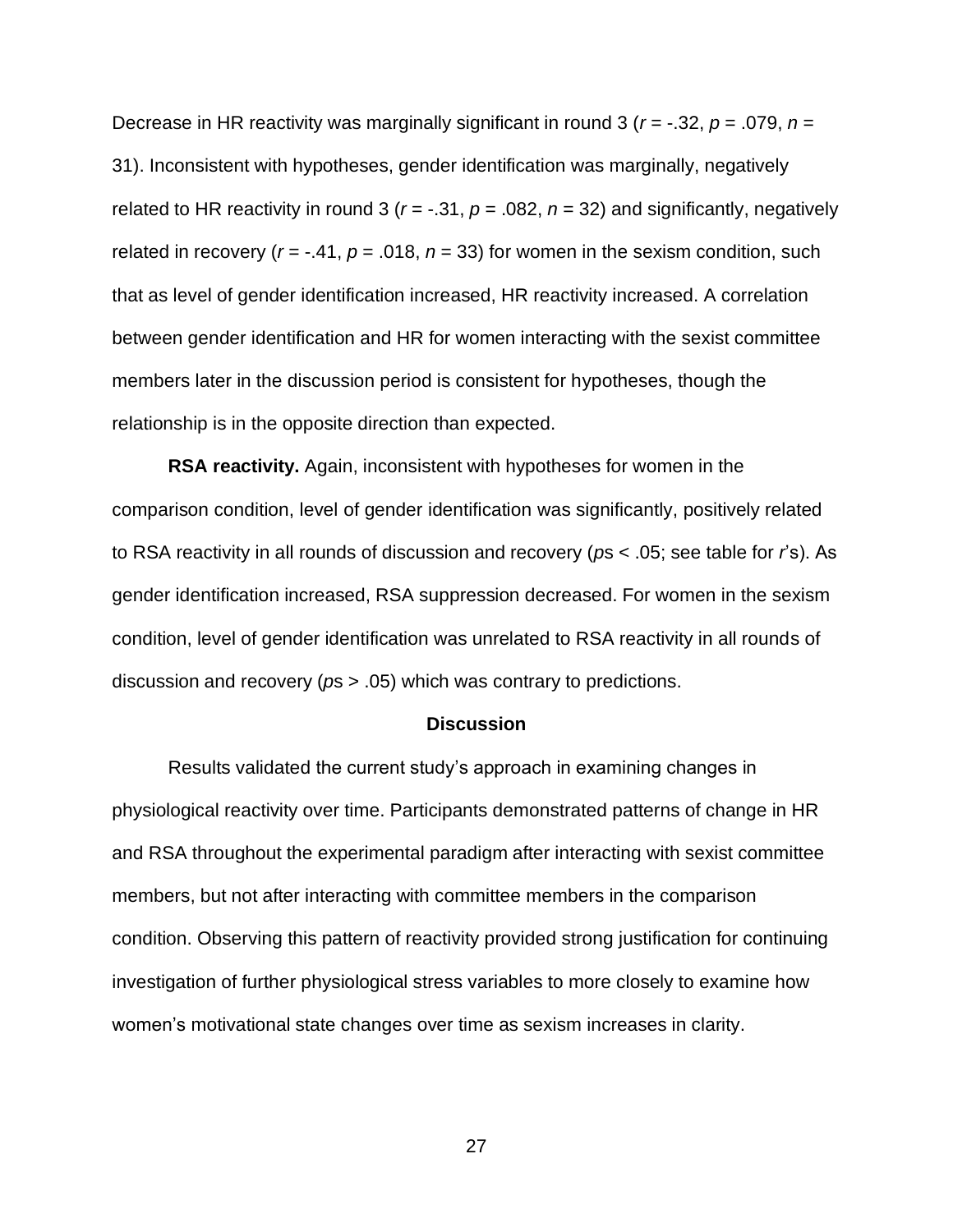As expected, women in both conditions demonstrated a significant increase in HR from baseline which was maintained throughout the discussion period. Observing a significant, sustained increase in HR during a stressor is an important precursor to analyzing other physiological stress variables (e.g., RSA, cardiac output, total peripheral resistance) and supports the further exploration of these variables. Specifically for women in the sexism condition, HR increased through each round of discussion, as the clarity of sexism increased in each round. Women in the comparison condition, however, did not demonstrate this pattern of reactivity; they showed a significant decrease in HR compared to the first round of discussion that was maintained through the third round. For women in the sexism condition, an increase of HR in each round of discussion could support hypotheses that participants may transition from avoidance motivation (threat) to approach motivation (challenge) throughout the discussion (Blascovich, 2013). The additional increase in HR during round 3 could be evidence of "hyper challenge" in which patterns of physiological activity consistent with approach motivation or "challenge" are exaggerated (i.e., higher increases in HR during the stressor; Mendes & Park, 2014). This initial evidence showing women's HR reactivity elevated over time during a sexist interaction provides justification for examining how motivational state may change throughout the interaction. To more accurately mark these motivational states, we will continue this investigation by analyzing physiological variables more closely related to approach (i.e., challenge) and avoidance (i.e., threat) motivation.

Some studies provide evidence that RSA reactivity may differentiate between approach and avoidance motivational states, though the evidence is mixed (Mendes,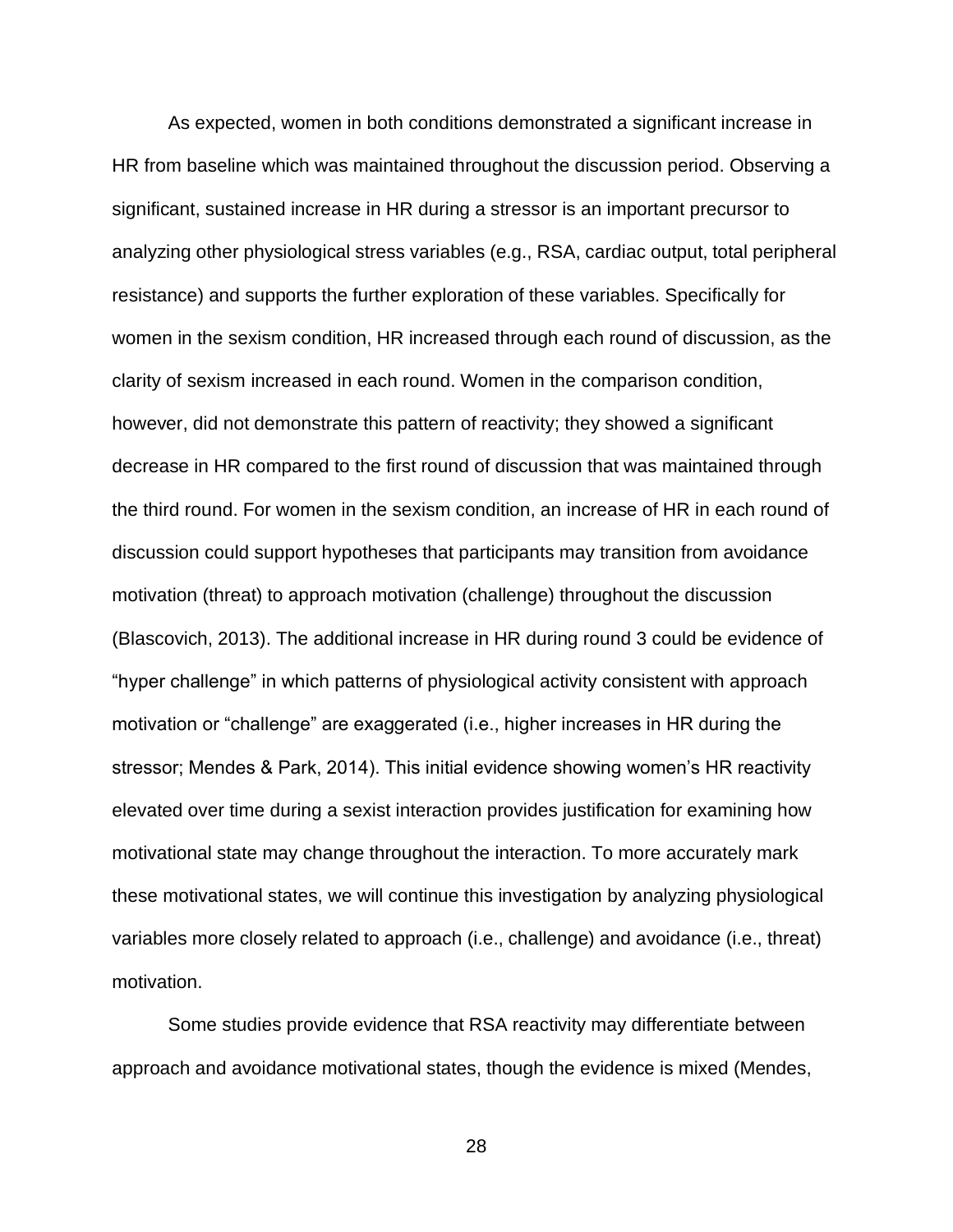2016). It has been suggested that RSA suppression may be more related to avoidance motivation, though many studies observed RSA suppression, in general, to a stressful experimental task that may vary in degree of suppression or relation to emotional and behavioral outcomes (Croizet et al., 2004; Muhtadie et al., 2015). Therefore, the current study hypothesized a pattern of RSA suppression in all rounds of discussion, and found support for this hypothesis. Inconsistent with hypotheses, however, women in the sexism condition had increases in RSA suppression between rounds 1 and 2 of discussion and maintained suppression through the third round. Women in the comparison condition did not demonstrate significant changes in RSA between rounds of discussion, but maintained overall suppression throughout.

Importantly, RSA reactivity changed over time in the sexism condition providing further evidence for the experimental approach to observe change in motivational and physiological state over time. Based on known patterns of RSA reactivity consistent with approach and avoidance motivational states (i.e., decreases in RSA associated with avoidance motivation), I expected RSA suppression to decrease in the sexism condition during the third round of discussion when sexism was clearer (Mendes, 2016). This pattern did not emerge; in fact, RSA reactivity significantly decreased in round 2 and maintained decrease in round 3. Using RSA patterns typically observed with avoidance motivation, this could suggest that women in the sexism condition may feel threatened throughout the whole discussion, rather than feeling more challenged as the sexism became clearer. Some evidence argues, however, that RSA suppression may be a marker of preparation to respond to threats and challenges in the environment (Brooker & Buss, 2010; Porges, 2007) which could be suggest RSA does not distinguish between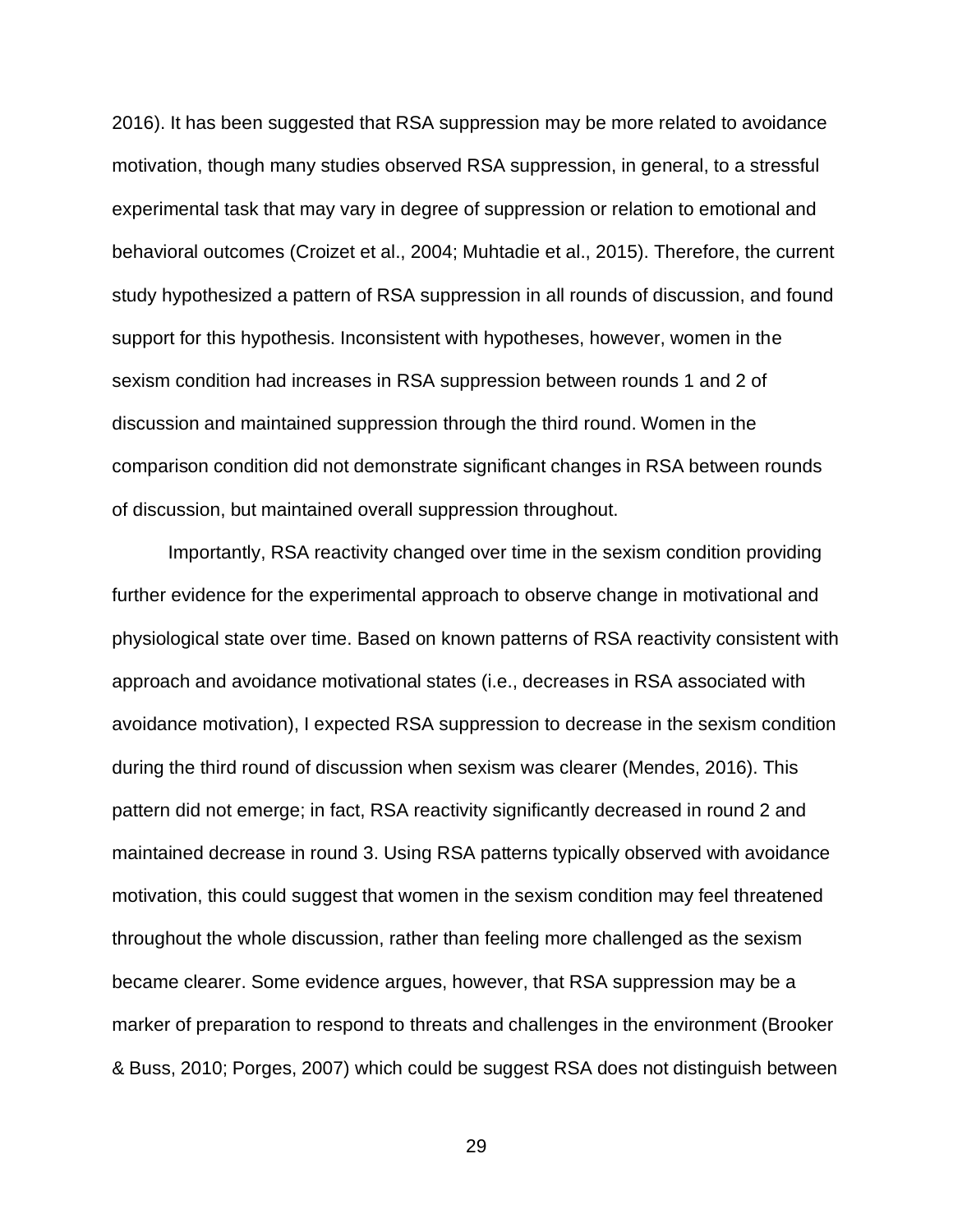approach and avoidance motivation. Given that RSA is known to mark effort and attention, and that RSA suppression indicates greater effort and attention, greater RSA suppression in rounds 2 and 3 of the discussion period relative to round 1 may show that the presence of sexism increases attention within the paradigm (Andreassi, 2007). Though hypothesized patterns of RSA reactivity were not supported, RSA may not be marking approach and avoidance motivation in the current study, as was hypothesized. RSA reactivity, however, did change over time in the sexism condition providing further support for analyzing other physiological variables that may be more closely associated with approach and avoidance motivation.

Self-reported anger or anxiety after the stressor could assist with inferences regarding a participant's attributional state during a stressor (Mendes & Park, 2014). Consistent with hypotheses, women reported greater anger after interacting with the sexist committee members relative to the committee members in the comparison condition which could indicate the participants blamed the other committee members' sexism for the disagreement. Ambiguous sexism, on the other hand, may lead women to question whether she or the other committee members were to blame for the disagreement resulting in greater feelings of anxiety (McCoy & Major, 2003). Therefore,I expected women in the comparison condition to report greater anxiety than women in the sexism condition given the ambiguity present in the discussion period. Inconsistent with hypotheses, there were no differences between conditions in reported anxiety after the discussion period. Additionally, anxiety was unrelated to change in HR in both conditions, and only related to RSA reactivity for the comparison condition in round 1 and 2. Anger was unrelated to HR and RSA reactivity in both conditions.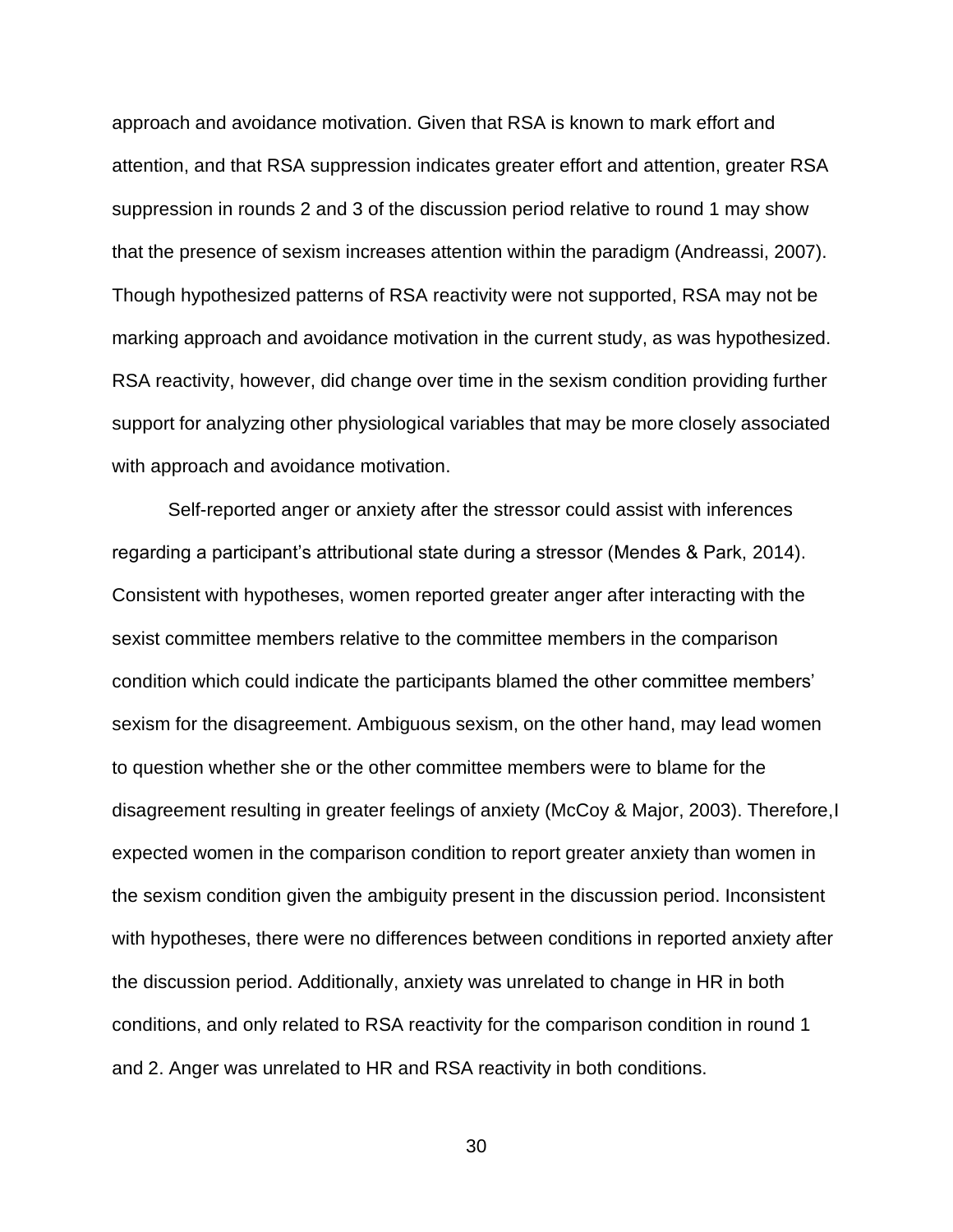The lack of relationship between anger or anxiety and physiological reactivity is unexpected and may be inconsistent with the study's hypotheses. Although the correlations between anger and HR were not statistically significant, the direction of correlations between the two conditions were opposite. Women in the sexism condition demonstrated higher HR as reported anger increased, while women in the comparison condition reported lower HR as reported anger increased. This pattern of reactivity is consistent with hypotheses predicting that women in the sexism condition will tend to report greater anger which should correspond to sudden increases in HR, possibly indicating an approach motivational state (i.e., challenge-like physiological reactivity). Additionally, women who reported greater anger in the comparison condition had lower HR reactivity compared to those who reported less anger. This could be due to the ambiguous nature of the condition, possibly indicating an avoidance motivational state (i.e., threat-like physiological reactivity).

The lack of relationship between anger or anxiety and the current physiological variables may be due to the type of physiological variables currently analyzed. We may expect stronger correlations between anger and cardiac output or total peripheral resistance as these variables are more typically used to mark emotional states (Mendes & Park, 2014). As the current pattern of HR and RSA reactivity provides strong justification for further analyzing physiological variables such as CO and TPR, when completed, correlations with self-reported emotion and physiological reactivity may then emerge.

Consistent with hypotheses, gender identification was significantly related to change in HR, though not in the direction expected. As gender identification increased,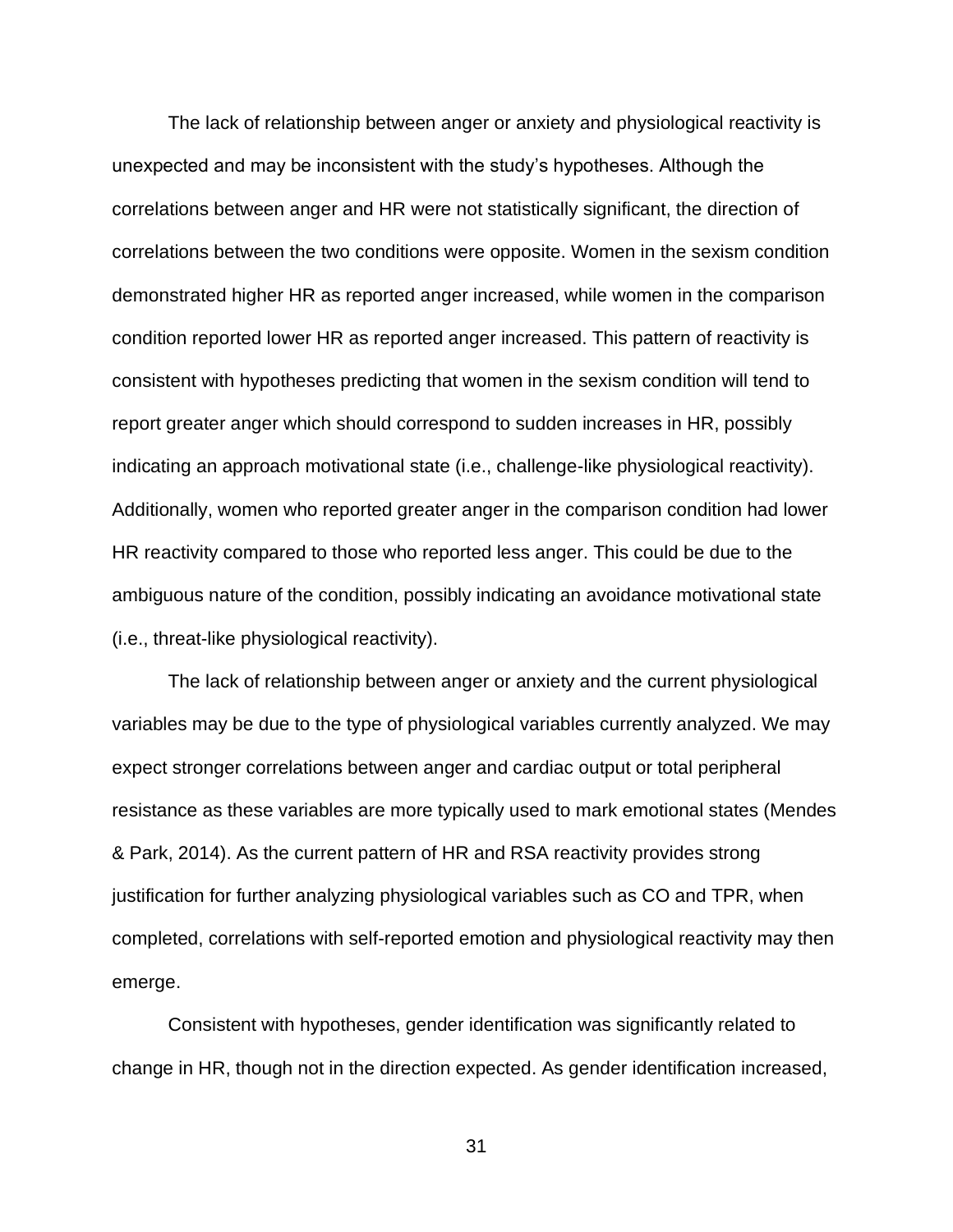HR reactivity decreased. This pattern was significant in all rounds of discussion and recovery for women in the comparison condition and significant in recovery for women in the sexism condition, though the trend emerged for all rounds of discussion. The relationship between gender identification and HR may be non-significant in the sexism condition due to the bluntness of sexism present during discussion. As a women's gender identification increases, this may make her more attentive to instances of sexism occurring around her than women lower in gender identification (McCoy & Major, 2003). However, the sexist language present in the current study may have been so obvious that it was not possible to capture potential variability in perception typically observed with gender identification. This ceiling effect may be why the correlation between gender identification and HR reactivity appeared only within the comparison condition. Similarly to HR and consistent with hypotheses, as a women's gender identification increased, RSA suppression decreased in the comparison condition - no relationships emerged in the sexism condition.

#### **Review of Effectiveness of Experimental Paradigm**

Overall, results supported that the current experimental paradigm was effective in manipulating sexism that increases in clarity over time and capturing the physiological stress responses associated with this progression. Elevated HR throughout the discussion period supported that participants remained engaged in the paradigm in both conditions which is an important marker prior to examining further physiological markers of stress. Additionally, confirming the two intended manipulations were successful: (1) participants perceived greater levels of sexism in the sexism condition relative to the comparison condition, and (2) participants in the sexism condition felt more rejected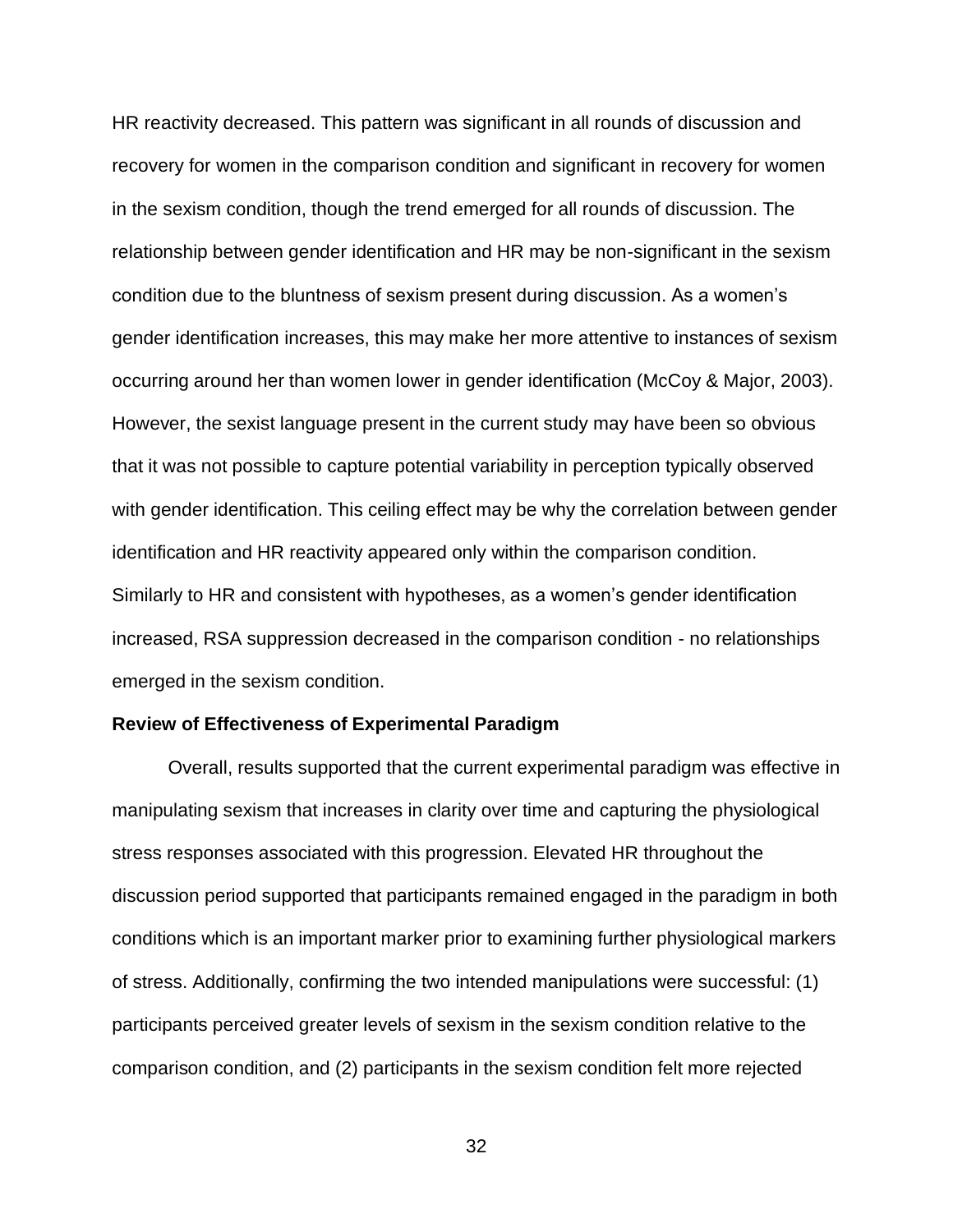(less understood and accepted) than women in the comparison condition. Participants in the comparison condition perceived greater amounts of sexism than expected, however. The power of the situation in which the participant was the only woman on the committee with two other men who both selected the male candidate over the female candidate appears to have been enough evidence for most women to perceive potential gender bias in the comparison condition. Though this effect was not intended, the comparison condition may have operated as an "ambiguous sexism condition" in which the participant perceived the other committee members' arguments as rooted in sexism, but the evidence is not as clear as in the sexism condition. If this were the case, the same pattern of physiological activity as was hypothesized would be expected (i.e., participant remains in avoidance motivation throughout the discussion period) as ambiguity and uncertainty can result in more threat-like physiological reactivity.

One point of concern in the current paradigm waws the rate of suspicion participants reported in the post discussion survey. Moving forward with the paradigm, extra steps will be taken to increase realism within the paradigm possibly including a fake "video introduction" between the participants or staged male confederates waiting to begin the study with the participant. Level of suspicion will then be re-evaluated to determine these changes were effective in reducing the rate of suspicion within the paradigm.

Moving forward, participant demographics will be collected at the end of the post discussion survey during the experimental session to ensure the demographics represent the entirety of the sample. I will also add a restriction during participant recruitment indicating participants must have completed the departmental prescreening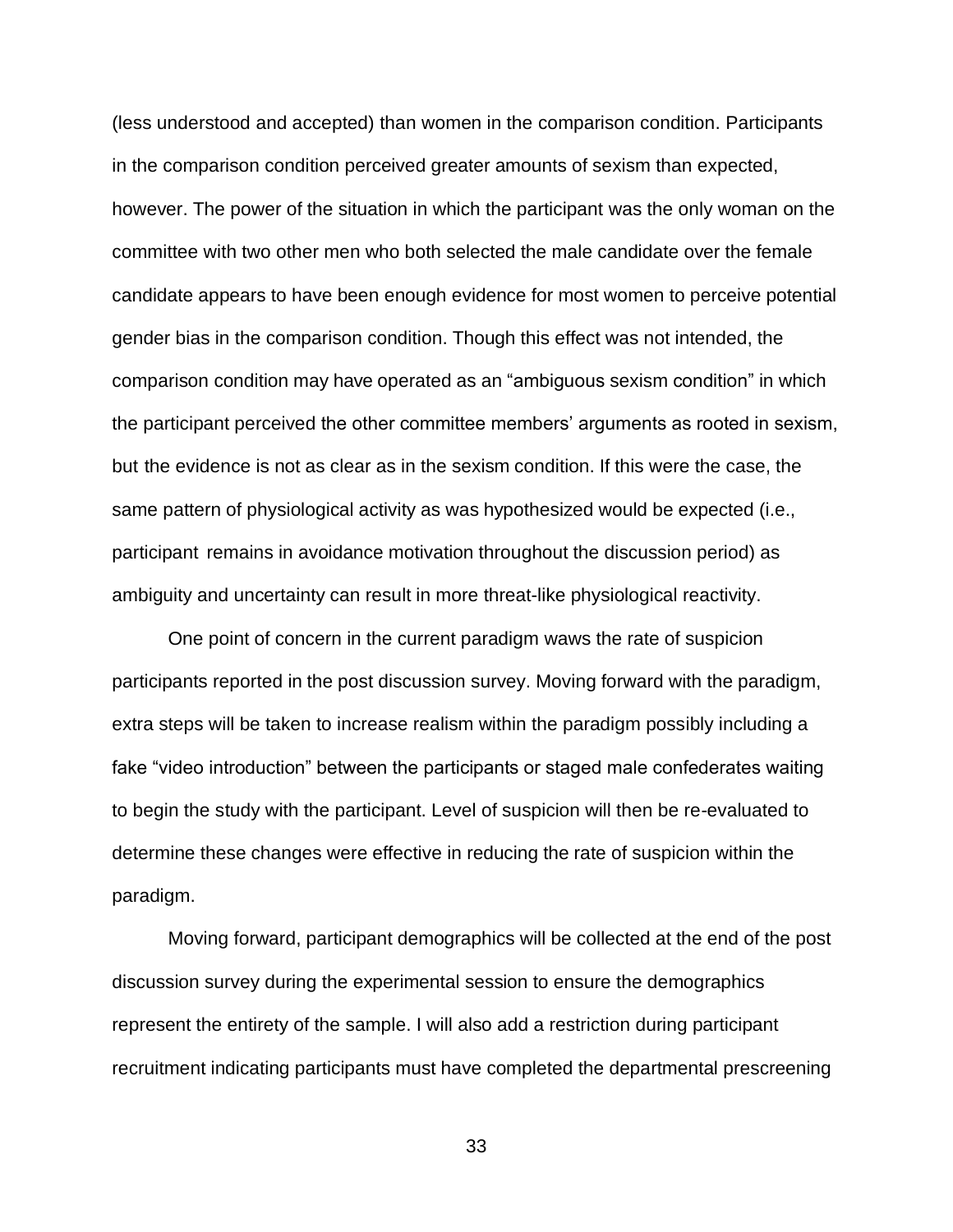survey before participating in the study to decrease data loss in gender identification hypotheses.

#### **Motivation Indexed by CV Responses of Threat, Challenge, and Anger**

Even further, I will further analyze these data using physiological markers beyond HR and RSA. Drawing on the biopsychosocial model of threat and challenge, approach and avoidance motivation can be distinguished via relative changes from baseline in cardiac output (CO) and total peripheral resistance (TPR; Mendes & Park, 2014). Relative to baseline, the pattern of decreased TPR and increased CO are indicative of a greater challenge response marking approach motivation while the pattern of increased TPR and decreased CO are indicative of agreater threat response marking greater avoidance motivation. As the approach emotion of anger increases, challenge responses can become more like "hyper challenge" with exaggerated responses that persist into a recovery period. By measuring continuous physiological responses with CO and TPR, change in motivational state can be inferred throughout the experimental paradigm.

When analyzing motivational response, I predict women's motivational state will move from avoidance (indexed by threat cardiovascular reactivity) to approach (indexed by challenge cardiovascular reactivity) as clarity of sexism increases. Further, I expect women higher in group identification to respond with approach motivation earlier as a result of identifying ambiguous sexism cues as more clearly sexist than women lower in group identification. Therefore, I predict as sexism becomes more obvious, women higher in group identification will experience more anger and demonstrate cardiovascular markers of hyper challenge. By indexing and analyzing change in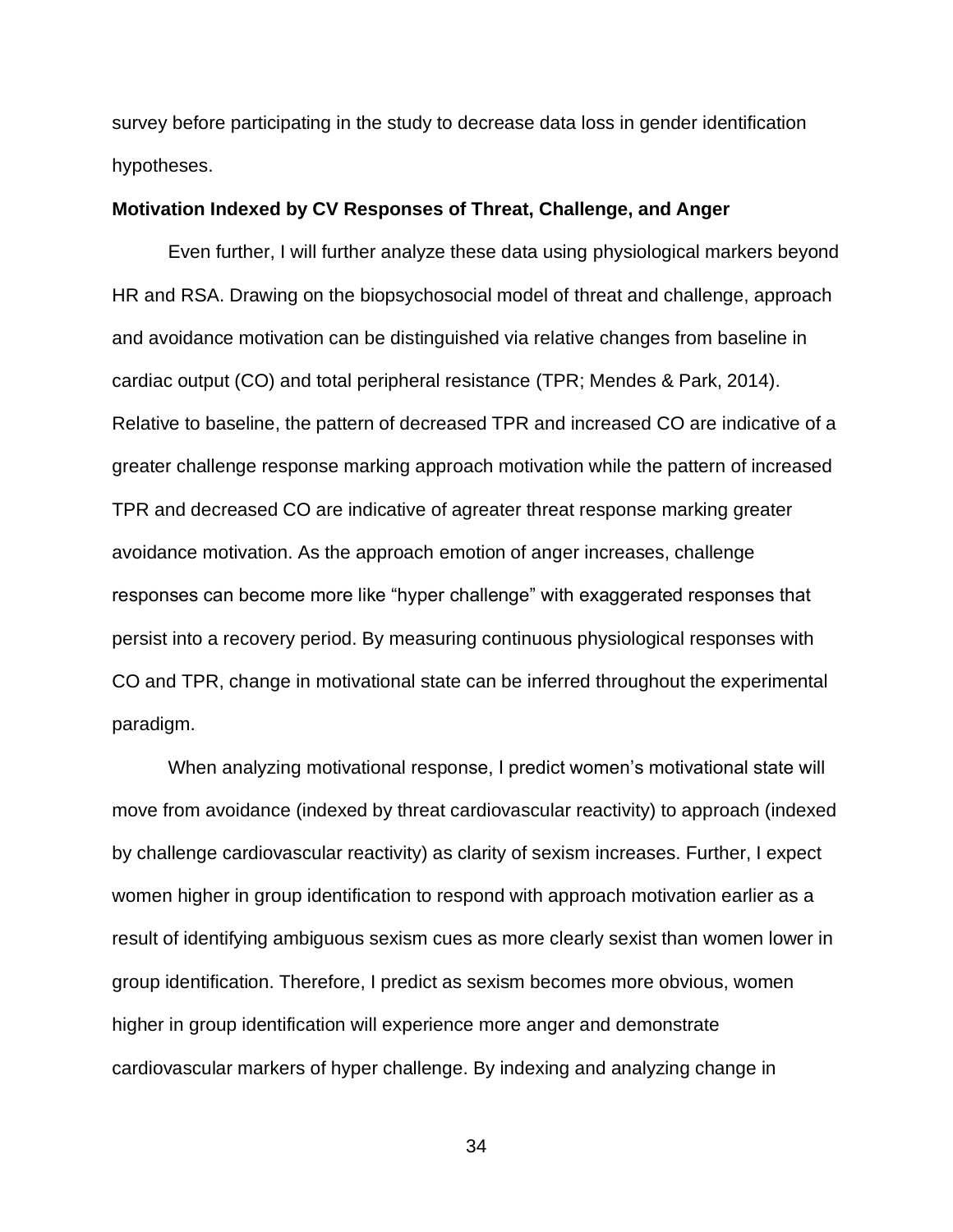motivational state over time, I will analyze how motivational state and pattern of physiological reactivity may predict women's behavioral outcomes (e.g., confronting versus ignoring sexism).

#### **Motivation Related to Behavioral Outcomes**

There are many potential coping responses when dealing with a sexist perpetrator which may include ignoring or confronting the perpetrator. Research has demonstrated that deciding whether or not to confront discrimination can be a complicated decision for women who need to weigh the potential costs/benefits of their decision to confront (Good, Moss-Racusin, & Sanchez, 2012; Kaiser & Miller, 2001). When the costs of confronting are high (e.g., perpetrator holds a position of power relative to the target), a woman may decide to tolerate sexism due to fear of the potential repercussions of confronting. In the current study, the perpetrators of sexism hold equal status to the participant and she is told identities will remain completely anonymous; therefore, women may be more likely to confront the sexism. Determining the motivational, social, and situational factors that encourage *effective* confrontation is an important next step to advancing confronting research. This research paradigm has the potential to study the patterns of motivational responding that may lead to confrontation of sexism. Additionally, I will examine whether confronting sexism influences a woman's recovery after the discussion period.

#### **Conclusions**

Mallett and Monteith (2019) suggest "conducting high impact laboratory research to capture actual responses [to witnessing or experiencing biased behavior] is challenging…. However, investing the time and resources to conduct resource-intensive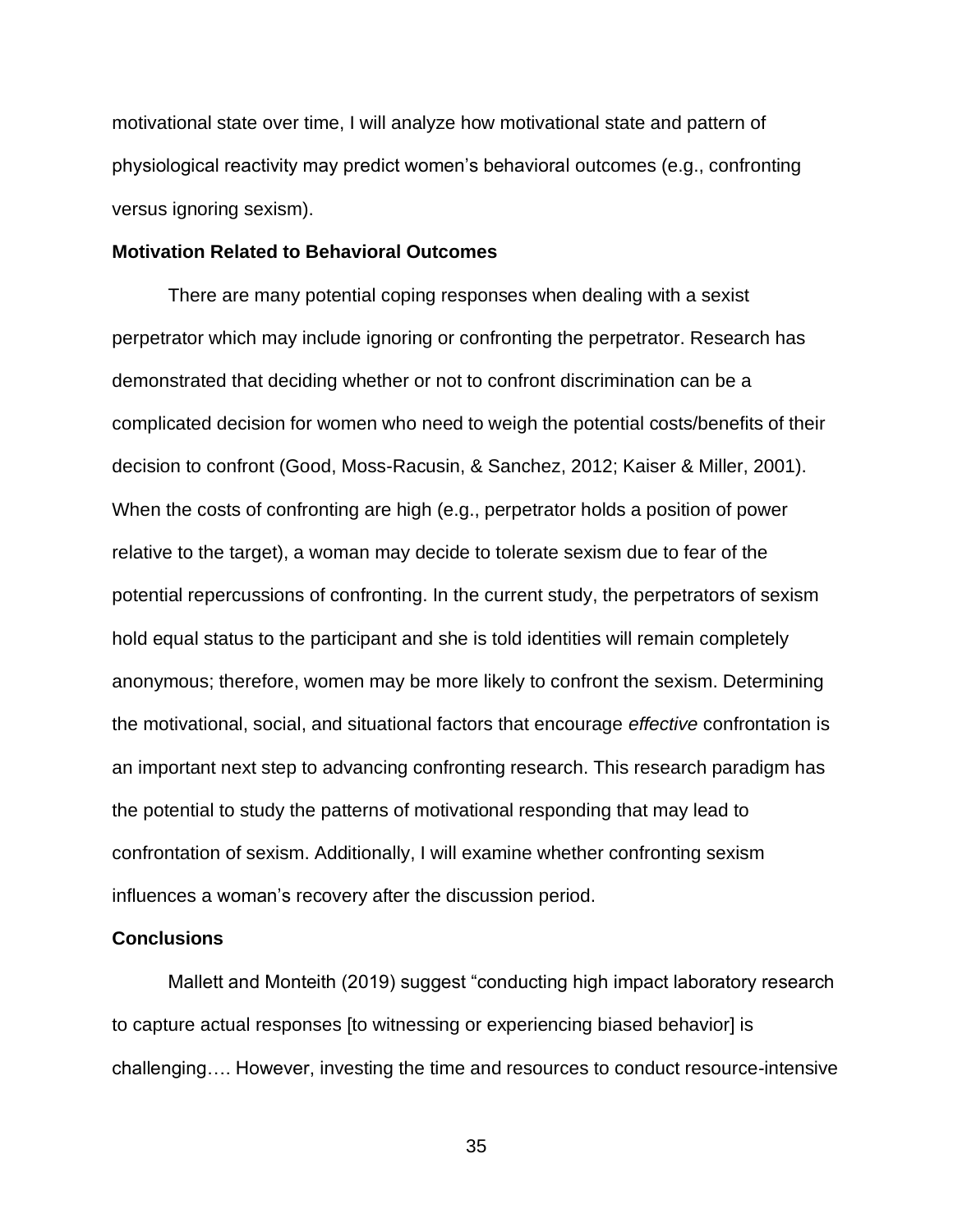work that examines dynamic behavior is essential…" (pp. xxiv). Initial results of the current study support the research approach of examining change in women's physiological reactivity in response to sexism that unfolds over time. Utilizing the current paradigm may have the potential to answer questions regarding the motivational responses that occur as a woman experiences ambiguous and clear sexism and how motivational responses may inspire or discourage certain behavioral responses. The next steps of this project will examine physiological variables more traditionally associated with approach and avoidance motivational states (i.e., TPR and CO), as well as, examining women's behavioral responses to sexism (i.e., confrontation) throughout the committee discussion meetings.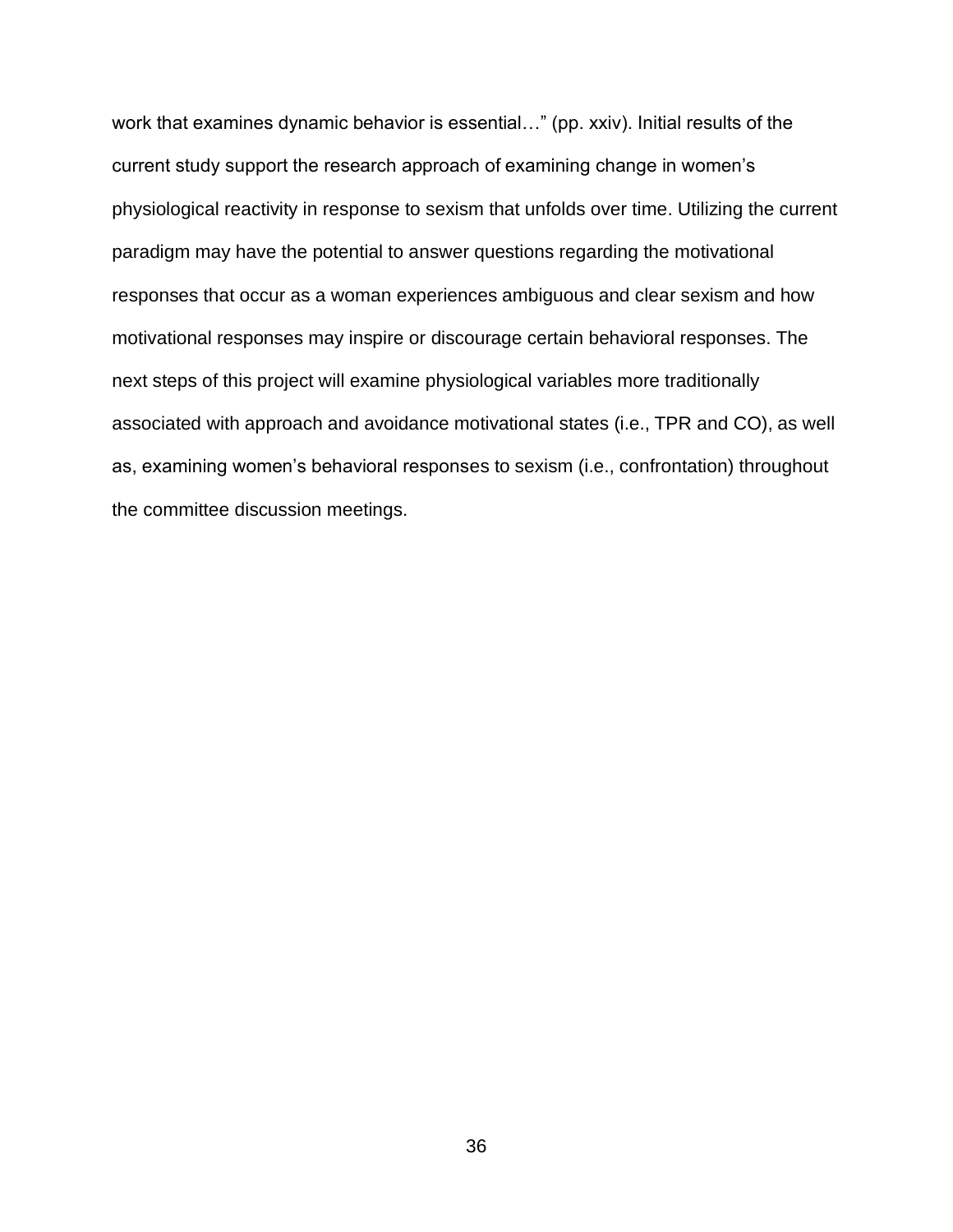### **BIBLIOGRAPHY**

- Adler, N. E., Epel, E. S., Castellazzo, G., & Ickovics, J. R. (2000). Relationship of subjective and objective social status with psychological and physiological functioning: Preliminary data in healthy, White women. *Health Psychology, 19*(6), 586-592.
- Andreassi, J. L. (2007). *Psychophysiology: Human behavior & physiological response, 5th ed*. Mahwah, NJ: Lawrence Erlbaum Associates Publishers.
- Berntson, G. G., Quigley, K. S., Norman, G. J., & Lozano, D. L. (2017). Cardiovascular psychophysiology. In J. T. Cacioppo, L. G. Tassinary, & G. G. Berntson (Eds.), *Handbook of psychophysiology*., 4th ed. (pp. 183–216). New York, NY: Cambridge University Press.
- Blascovich, J., Mendes, W. B., Hunter, S. B., & Salomon, K. (1999). Social" facilitation" as challenge and threat. *Journal of Personality and Social Psychology*, *77*(1), 68- 77.
- Blascovich, J. (2013). Challenge and Threat. In a. J. Elliot (Ed.), *Handbook of approach and avoidance motivation* (pp.431-444). New York, NY: Taylor & Francis Group, LLC.
- Brooker, R. J., & Buss, K. A. (2010). Dynamic measures of RSA predict distress and regulation in toddlers. *Developmental Psychobiology, 52*(4), 372-382.
- Crocker, J., & Major, B. (1989). Social stigma and self-esteem: The self-protective properties of stigma. *Psychological Review*, *96*(4), 608-630.
- Croizet, J. C., Després, G., Gauzins, M. E., Huguet, P., Leyens, J. P., & Méot, A. (2004). Stereotype threat undermines intellectual performance by triggering a disruptive mental load. *Personality and Social Psychology Bulletin, 30*(6), 721- 731.
- Eliezer, D., Major, B., & Mendes, W. B. (2010). The costs of caring: Gender identification increases threat following exposure to sexism. *Journal of Experimental Social Psychology*, *46*(1), 159-165.
- Good, J. J., Moss-Racusin, C. A., & Sanchez, D. T. (2012). When do we confront? Perceptions of costs and benefits predict confronting discrimination on behalf ofthe self and others. *Psychology of Women Quarterly, 36*(2), 210-226.
- Gramzow, R. H., Willard, G., & Mendes, W. B. (2008). Big tales and cool heads: Academic exaggeration is related to cardiac vagal reactivity. *Emotion*, *8*(1), 138- 144.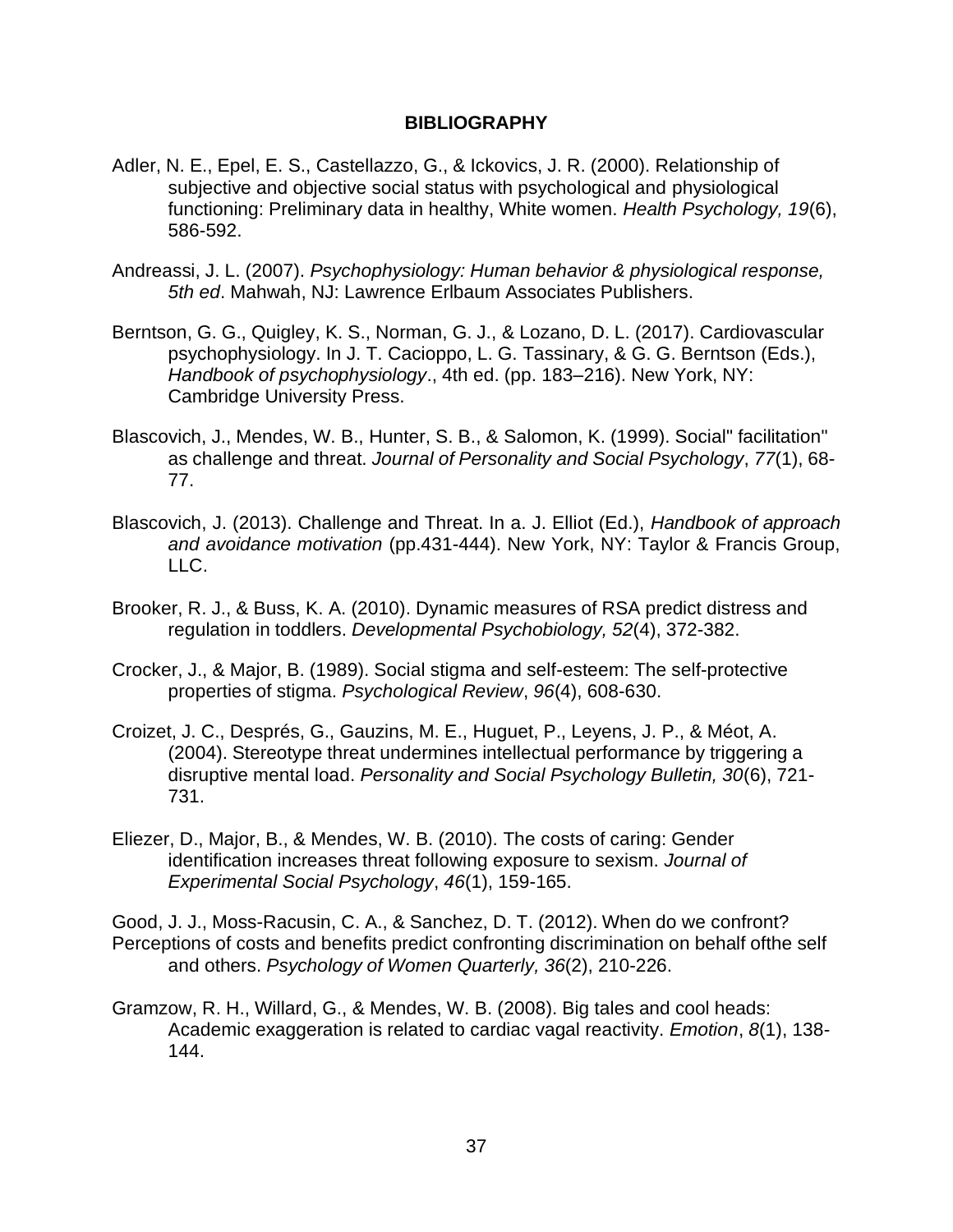- Heatherton, T. F., & Polivy, J. (1991). Development and validation of a scale for measuring state self-esteem. *Journal of Personality and Social Psychology*, 60(6), 895-910.
- Kaiser, C. R., & Miller, C. T. (2001). Stop complaining! The social costs of making attributions to discrimination. *Personality and Social Psychology Bulletin, 27*(2), 254-263.
- Luhtanen, R., & Crocker, J. (1992). A collective self-esteem scale: Self-evaluation of one's social identity. *Personality and Social Psychology Bulletin, 18*(3), 302-318.
- Major, B., Kaiser, C. R., & McCoy, S. K. (2003). It's not my fault: When and why attributions to prejudice protect self-esteem*. Personality and Social Psychology Bulletin, 29*(6), 772-781.
- Major, B., Quinton, W. J., & McCoy, S. K. (2002). Antecedents and consequences of attributions to discrimination: Theoretical and empirical advances. In *Advances in experimental social psychology* (Vol. 34, pp. 251-330). Academic Press.
- Mallett, R. K., & Monteith, M. J. (2019). Confronting prejudice and discrimination: Historical influences and contemporary approaches. In R. K. Mallet & M. J. Monteith (Eds.), Confronting prejudice and discrimination (pp. xiii-xxv). London, UK: Academic Press.
- McCoy, S. K., & Major, B. (2003). Group identification moderates emotional responsesto perceived prejudice. *Personality and Social Psychology Bulletin, 29*(8), 1005- 1017.
- Mendes, W. B. (2016). Emotion and the autonomic nervous system. In Barrett, L. F., Lewis, M., & Haviland-Jones, J. M. (Eds.), *Handbook of emotions* (pp. 166-182). Guilford Publications.
- Mendes, W. B., McCoy, S., Major, B., & Blascovich, J. (2008). How attributional ambiguity shapes physiological and emotional responses to social rejection and acceptance. *Journal of Personality and Social Psychology, 94*(2), 278-291.
- Mendes, W. B., & Park, J. (2014). Neurobiological concomitants of motivational states. In *Advances in Motivation Science* (Vol. 1, pp. 233-270). Elsevier.
- Muhtadie, L., Koslov, K., Akinola, M., & Mendes, W. B. (2015). Vagal flexibility: A physiological predictor of social sensitivity. *Journal of Personality and Social Psychology*, *109*(1), 106-120.
- Porges, S. W. (2007). The polyvagal perspective. *Biological Psychology, 74*(2), 116- 143.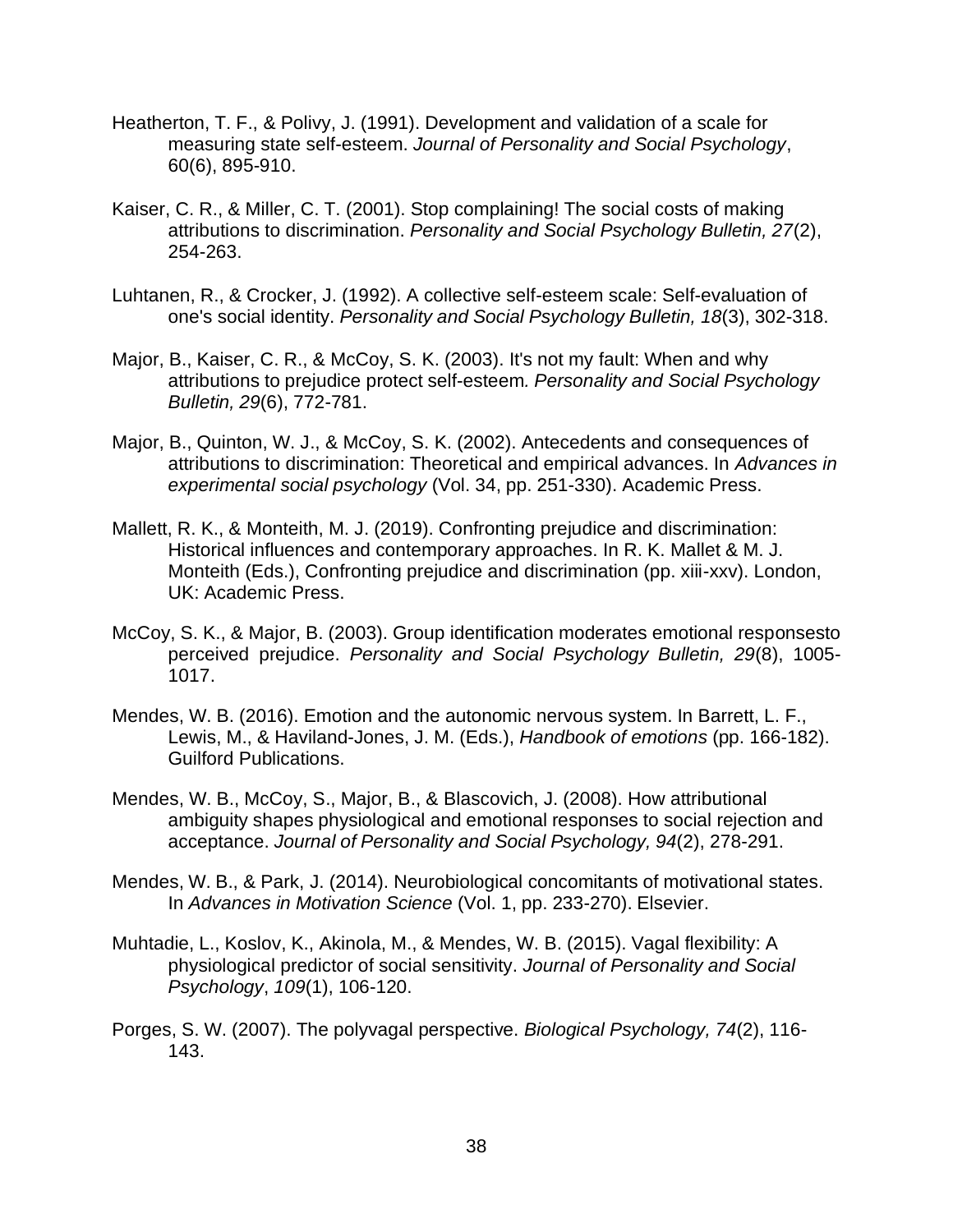- Rosenberg, M. (1965). Society and the adolescent self-image. Princeton, NJ: Princeton University Press.
- Schmitt, M. T., Branscombe, N. R., Kobrynowicz, D., & Owen, S. (2002). Perceiving discrimination against one's gender group has different implications for wellbeing in women and men. *Personality and Social Psychology Bulletin, 28*(2),197- 210.
- Shaffer, F., & Ginsberg, J. P. (2017). An overview of heart rate variability metrics and norms. *Frontiers in Public Health, 5*, 1-17.
- Stellar, J. E., Cohen, A., Oveis, C., & Keltner, D. (2015). Affective and physiological responses to the suffering of others: compassion and vagal activity. *Journal of Personality and Social Psychology, 108*(4), 572-585.
- Tattersall, A. J., & Hockey, G. R. J. (1995). Level of operator control and changes in heart rate variability during simulated flight maintenance. *Human Factors*, *37*(4), 682-698.
- Watson, D., Clark, L. A., & Tellegen, A. (1988). Development and validation of brief measures of positive and negative affect: the PANAS scales. *Journal of Personality and Social Psychology*, *54*(6), 1063-1070.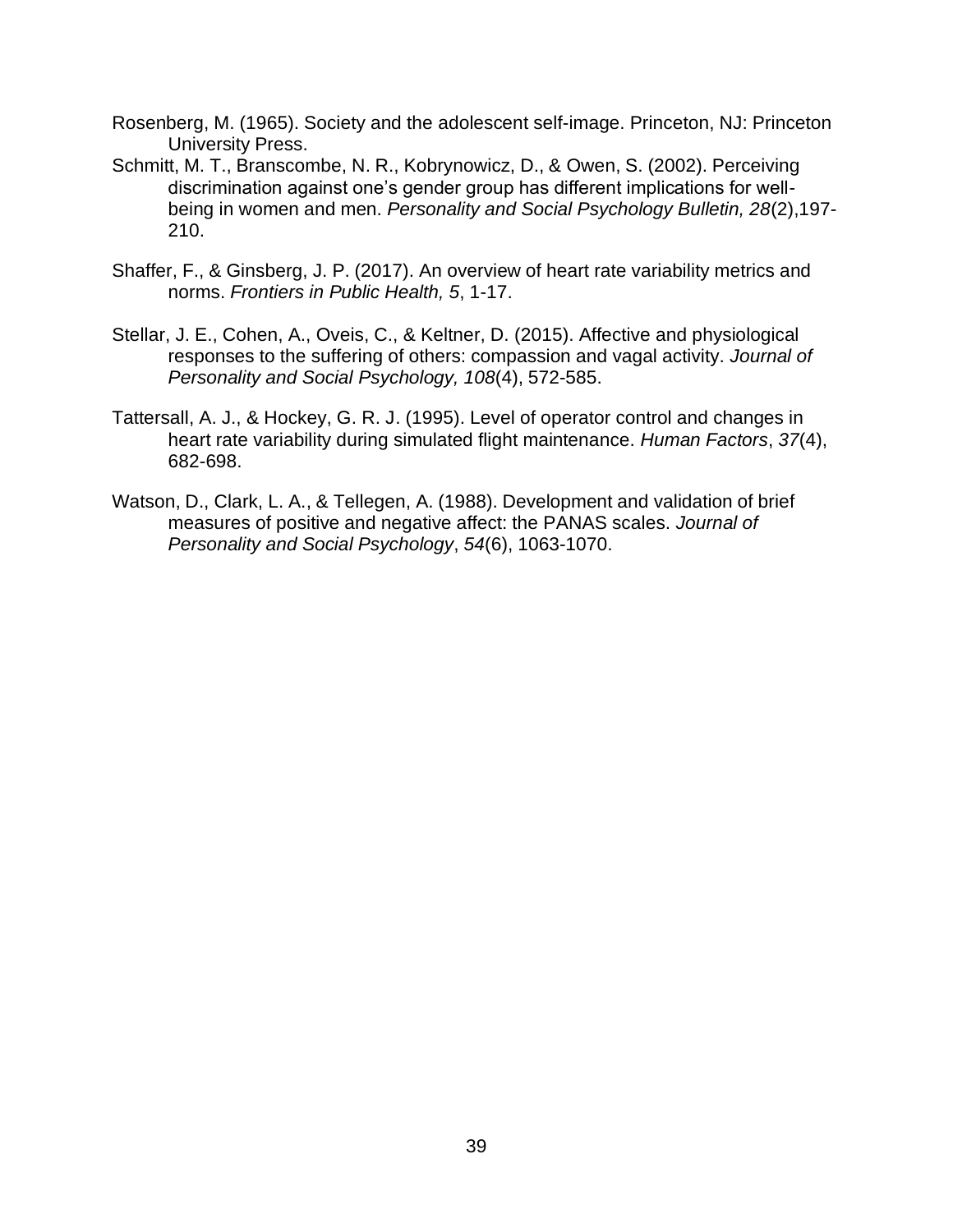# **APPENDICES**

# **Appendix A – Prescreening Measures**

Rate the extent to which you agree or disagree with each of the following items using the scale provided.

> 0-----------1-----------2-----------3-----------4-----------5-----------6 Strongly Strongly Disagree

- 1. Being a woman has very little to do with how I feel about myself.
- 2. Being a woman is an important reflection of who I am.
- 3. Being a woman is unimportant to my sense of what kind of person I am.
- 4. In general, being a woman is an important part of my self-image.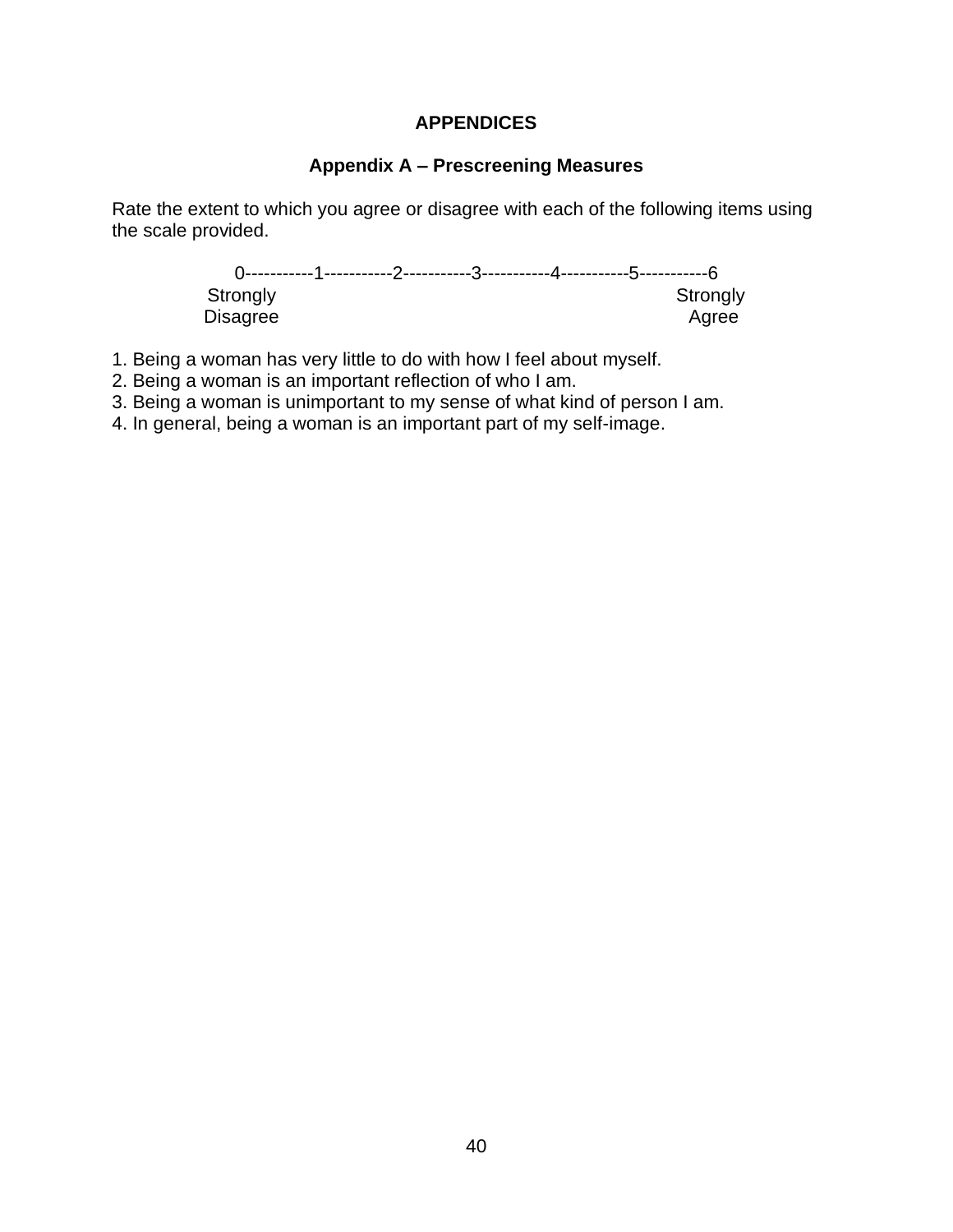# **Appendix B – Pre/Post-Task Questionnaire**

Please use the scales below to rate the applicants on their qualification for the job, hireability, and deserved salary.

APPLICANT A/B:

How qualified is Applicant A/B?

| Not Very  |  |  | Verv      |
|-----------|--|--|-----------|
| Qualified |  |  | Qualified |

Would you hire Applicant A/B?

| Definitely |  |  | Definitely |
|------------|--|--|------------|
| Not Hire   |  |  | Hire       |

How good a fit for the position is Applicant A/B?

| Not a Very |  |  | Verv            |
|------------|--|--|-----------------|
| Good Fit   |  |  | <b>Good Fit</b> |

If hired, how much should Applicant A/B be paid? Salary range is \$18,000 to \$30,000

Who is your INITIAL/FINAL recommendation for the job position? Circle One:

Applicant A OR Applicant B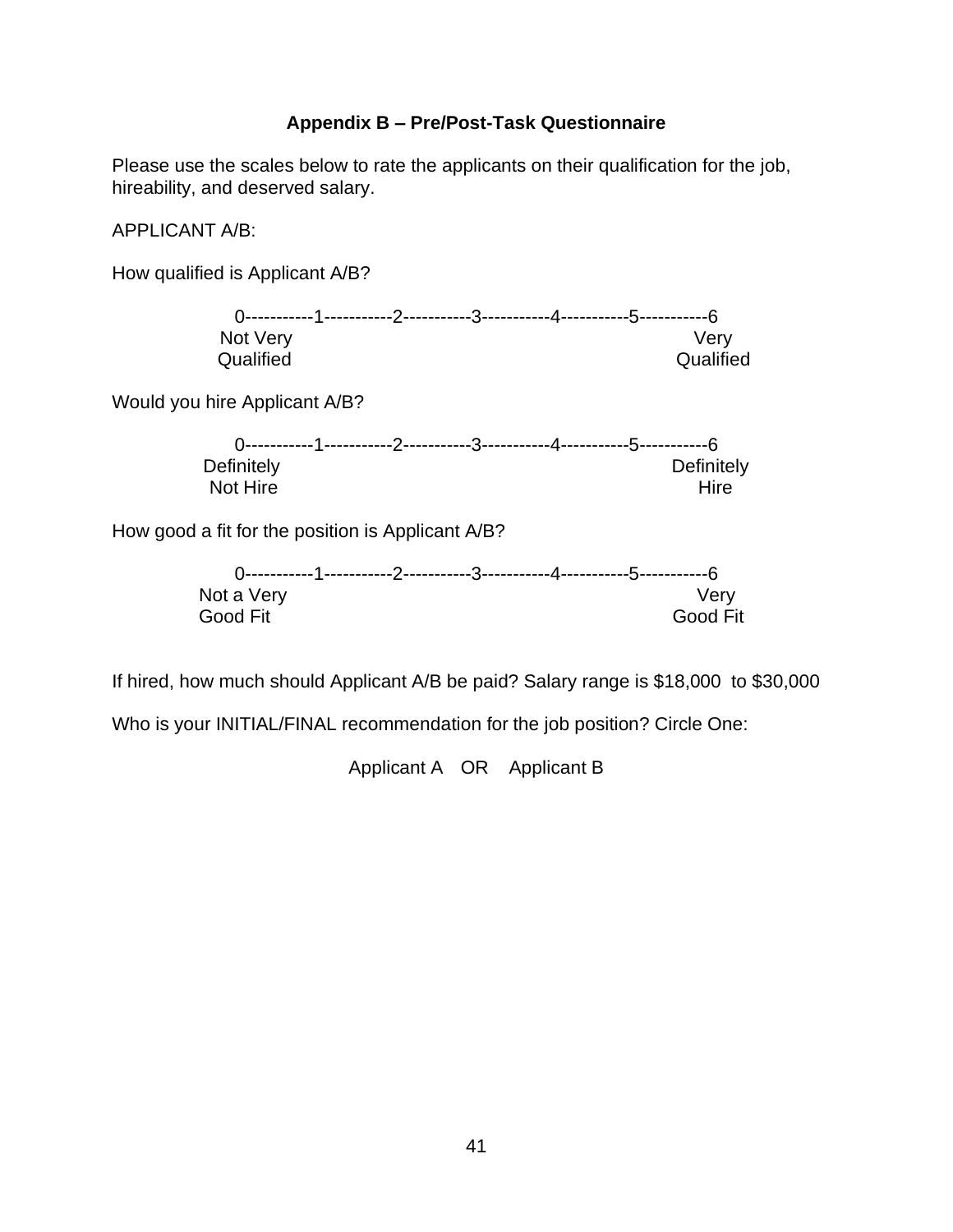# **Appendix C: Post Task Appraisal**

Please indicate by writing a number before each statement to indicate how you are feeling right now regarding the task you just completed.

> 0-----------1-----------2-----------3-----------4-----------5-----------6 Strongly Strongly Strongly Disagree Agree

- 1. The task was very demanding.
- **2. I am very uncertain about how I performed during the task.**
- \_\_\_\_\_\_\_3. The task took a lot of effort to complete
- **\_\_\_\_\_\_\_4.** The task was very stressful.
- \_\_\_\_\_\_\_5. I performed the task successfully.
- **\_\_\_\_\_\_\_\_\_\_\_6.** I performed poorly on this task.
- \_\_\_\_\_\_\_7. I usually perform better in these types of situations.
- **EXECUTE:** 8. I am distressed by my performance.
- \_\_\_\_\_\_\_9. I performed about how I expected on the task.
- **10.** The task was a positive challenge for me.
- 11. The task was threatening to me.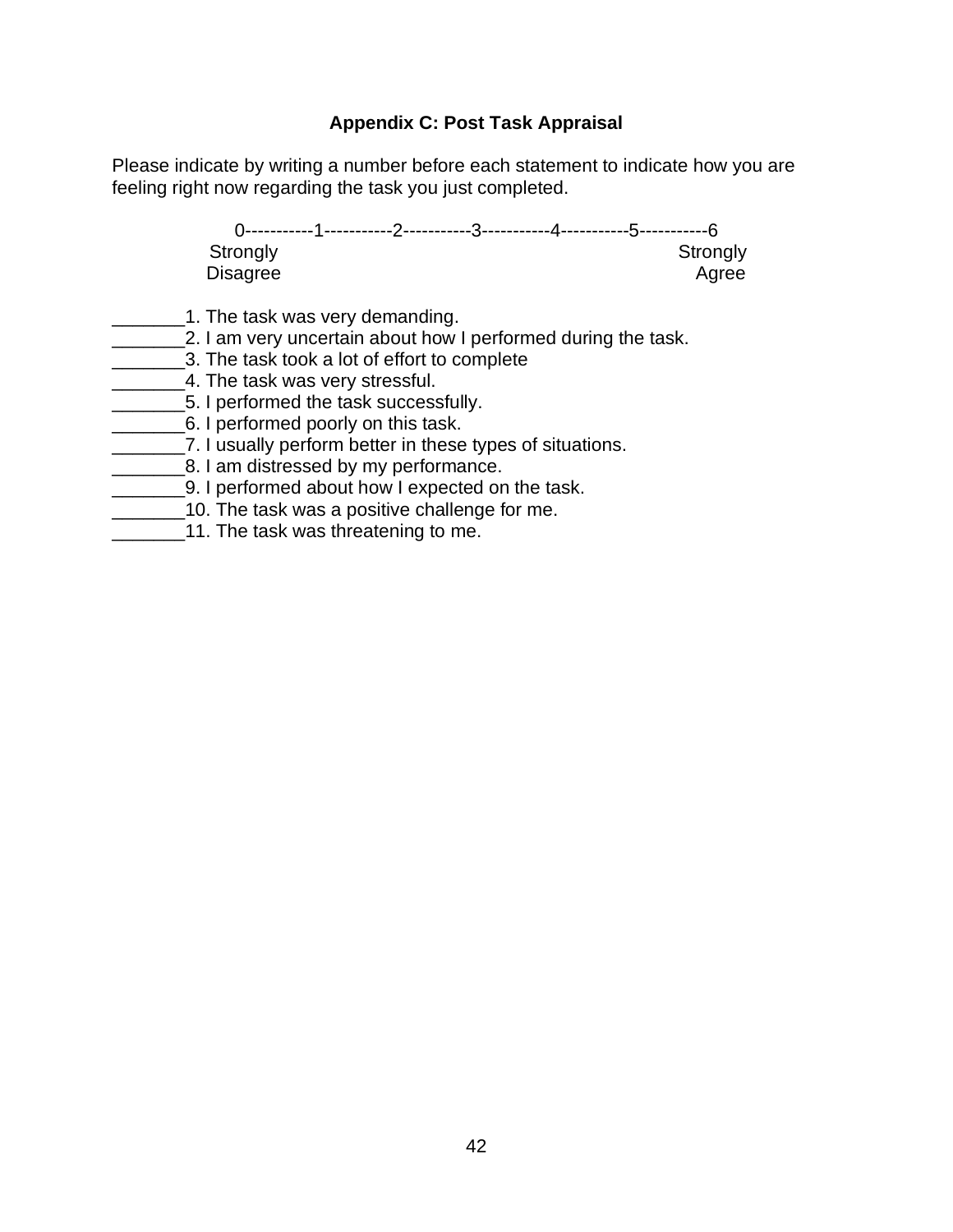# **Appendix D: Committee Meeting Impressions**

Please use the scale below to rate the committee deliberations.

0-----------1-----------2-----------3-----------4-----------5-----------6 Strongly Disagree Agree

# **To what extent do you think the other committee member's comments were:**

- 1. fair
- 2. random
- 3. surprising
- 4. biased
- 5. predictable
- 6. justified
- 7. accurate
- 8. unexpected

**To what extent do you think the other committee member's comments were due to:**

- 1. the qualifications of Applicant A
- 2. the qualifications of Applicant B
- 3. The gender of the applicants
- 4. The race of the applicants
- 5. The age of the applicants
- 6. A committee member's personality
- 7. A committee member's bias
- 8. Other: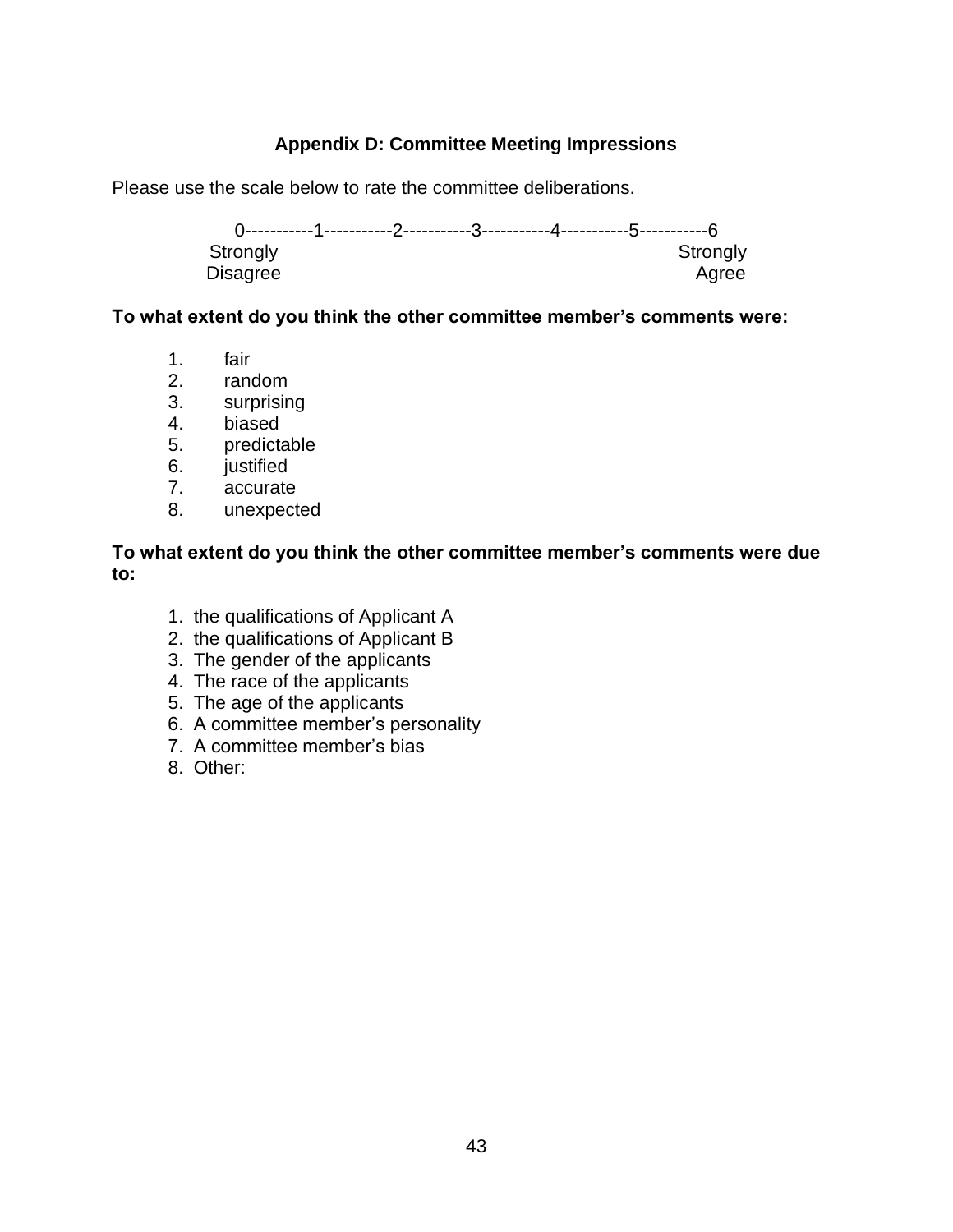# **Impression of Committee Member 1/2**

Who did Committee Member 1 initially choose: Applicant A OR Applicant B

Please fill in what you know about the participant:

Age\_\_\_\_ Race/Ethnicity\_\_\_\_\_

Gender\_\_\_\_\_\_ Major\_\_\_\_\_ Main Manne\_\_\_\_

Based only on your limited interaction with Committee Member 1/2, please rate him/her on each of the following dimensions.

> 0-----------1-----------2-----------3-----------4-----------5-----------6 Not at all very much very much

- 1. Intelligent
- 2. Pleasant
- 3. Nice
- 4. Rude
- 5. Honest
- 6. Fair
- 7. Cold
- 8. Sexist
- 9. Racist
- 10. Friendly
- 11. Forceful
- 12. Assertive
- 13. Truthful
- 14. Warm
- 15. Aggressive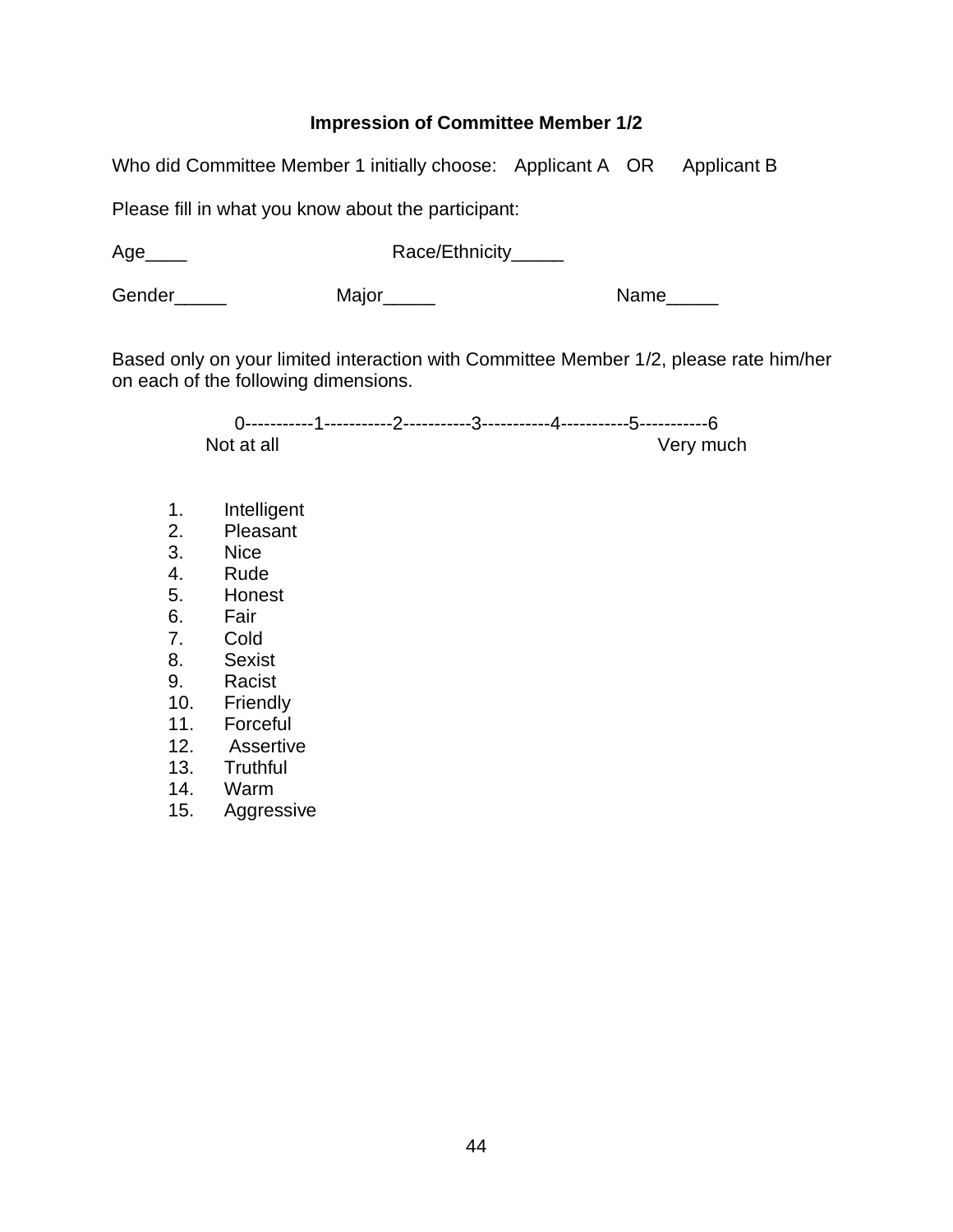# **Appendix E: Positive and Negative Affective Scale**

Directions: This scale consists of a number of words that describe different feelings and emotions. Read each item and then list the number from the scale below next to each word. **Indicate to what extent each item describes how you are feelings** *right nowthat is At This Moment.* 

'

|                                                                                                                                                                                                                                                                                                                            | Very Slightly A Little Moderately Quite a Bit Extremely<br>Or Not at All |                                                                                                                                                                                                                                                                                                                                        |  |
|----------------------------------------------------------------------------------------------------------------------------------------------------------------------------------------------------------------------------------------------------------------------------------------------------------------------------|--------------------------------------------------------------------------|----------------------------------------------------------------------------------------------------------------------------------------------------------------------------------------------------------------------------------------------------------------------------------------------------------------------------------------|--|
| 1. Happy<br>2. Attentive<br>3. Anxious<br>4. Interested<br>5. Afraid<br>6. Disappointed<br>7. Satisfied<br>8. Distressed<br>9. Excited<br>10. Pleased<br>$\_11.$ Angry<br>12. Upset<br>13. Strong<br>14. Hopeless<br>15. Enthusiastic<br>16. Jittery<br>17. Sad<br>18. Guilty<br>19. Content<br>20. Relaxed<br>21. Nervous |                                                                          | 23. Proud<br>24. Tense<br>25. Successful<br>26. Unhappy<br>27. Scared<br>28. Hostile<br>29. Inspired<br>30. Troubled<br>31. Ashamed<br>32. Active<br>33. Glad<br>34. Miserable<br>35. Irritable<br>36. Alert<br>37. Humiliated<br>38. Rejected<br>39. Displeased<br>40. Embarrassed<br>41. Understood<br>42. Accepted<br>43. Confident |  |
| 22. Determined                                                                                                                                                                                                                                                                                                             |                                                                          | 44. Like a Failure                                                                                                                                                                                                                                                                                                                     |  |